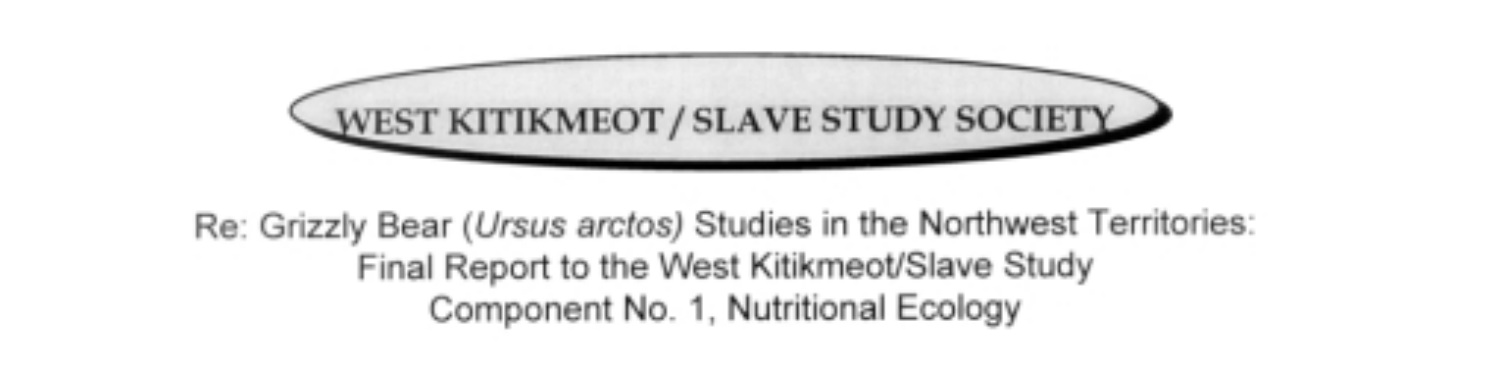# STUDY DIRECTOR RELEASE FORM

The above publication is the result of a project conducted under the West Kitikmeot / Slave Study. I have reviewed the report and advise that it has fulfilled the requirements of the approved proposal and can be subjected to independent expert review and be considered for release to the public.

Date

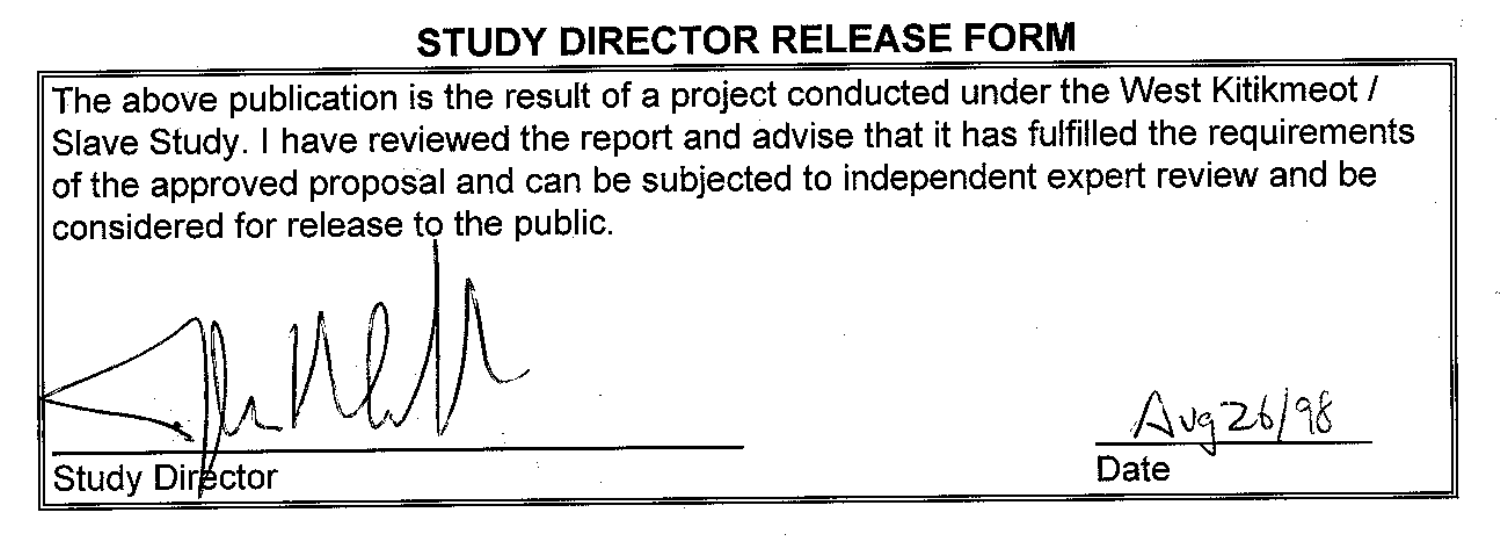# **INDEPENDENT EXPERT REVIEW FORM**

I have reviewed this publication for scientific content and scientific practices and find the report is acceptable given the specific purposes of this project and subject to the field conditions encountered.

Jur de h

 $Nov, H$ Date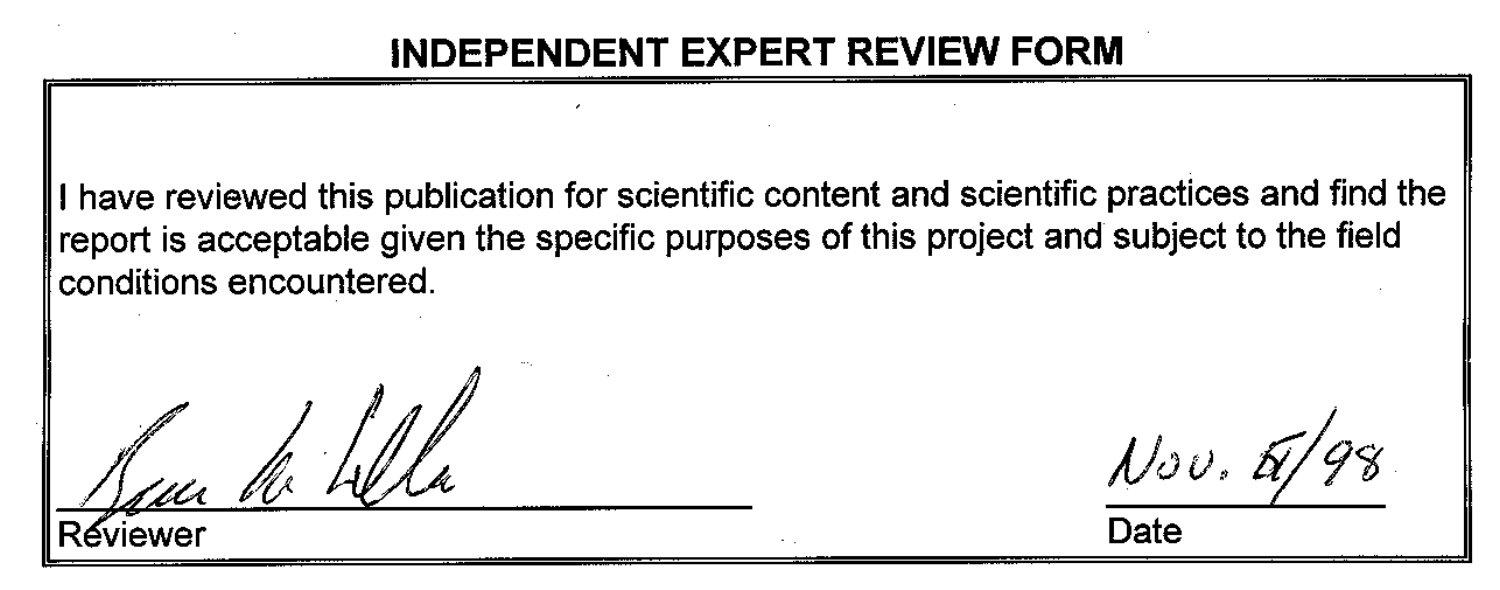# **INDEPENDENT EXPERT REVIEW FORM**

I have reviewed this publication for scientific content and scientific practices and find the report is acceptable given the specific purposes of this project and subject to the field conditions encountered.

Reviewer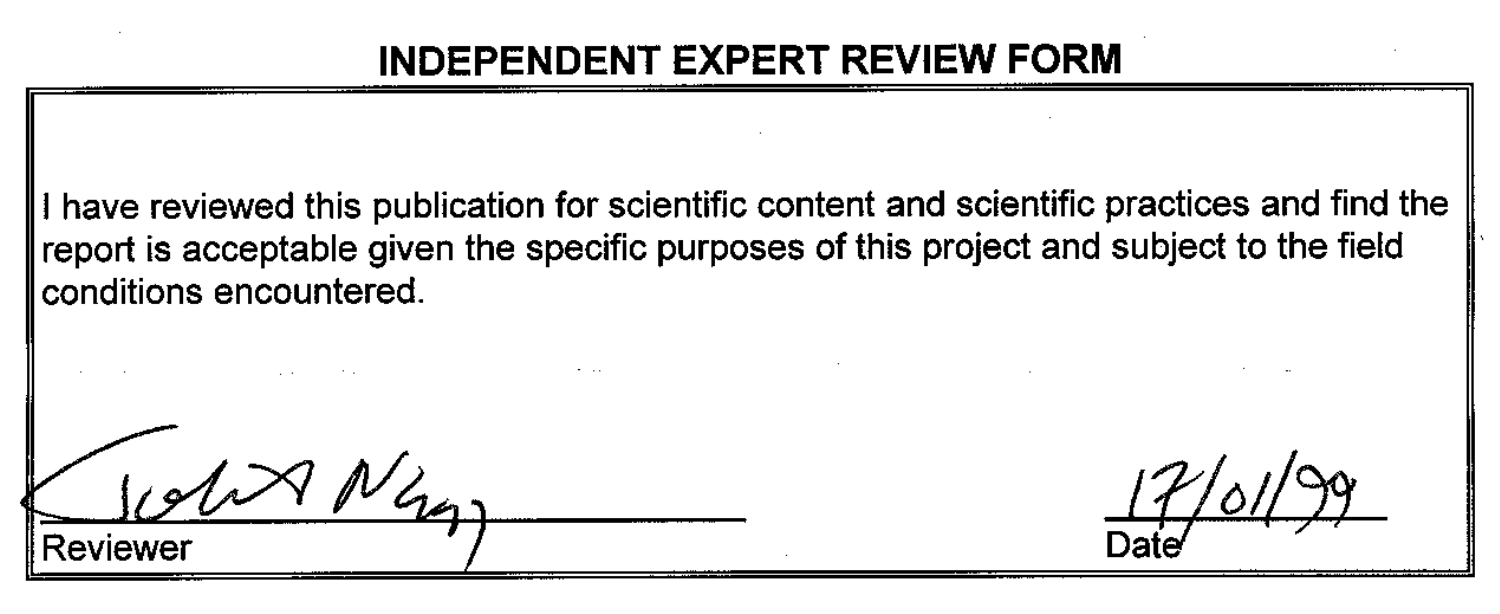#### **BOARD RELEASE FORM**

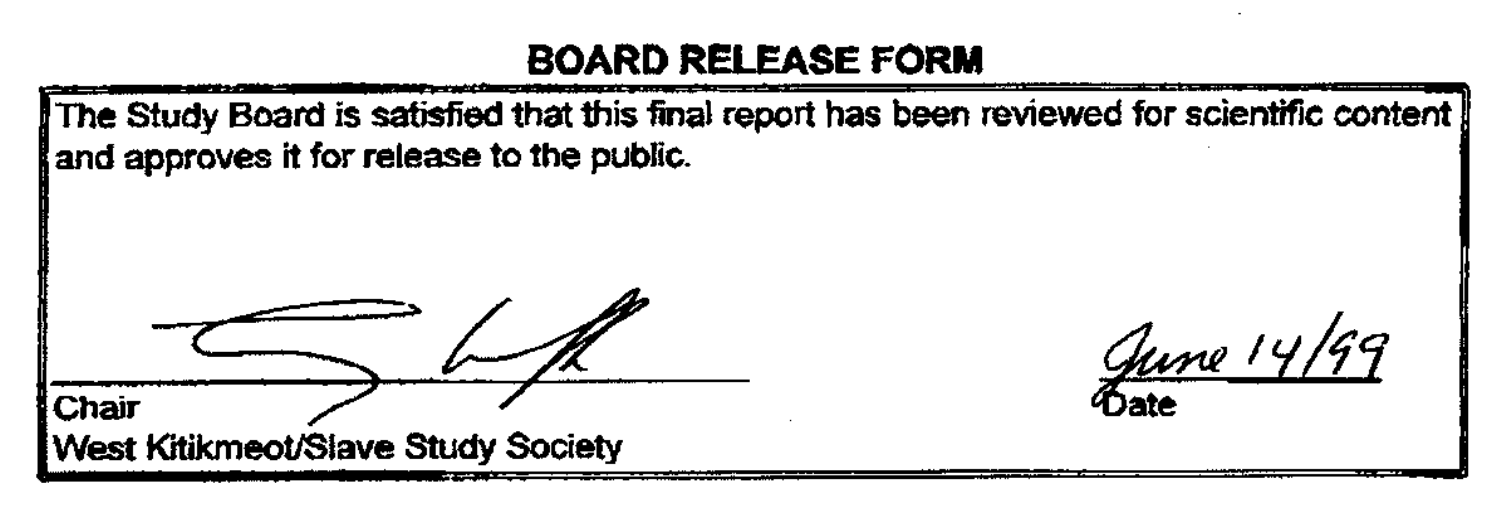# **GRIZZLY BEAR (***URSUS ARCTOS***) STUDIES IN THE NORTHWEST TERRITORIES: FINAL REPORT TO THE WEST KITIKMEOT/SLAVE STUDY COMPONENT NO. 1, NUTRITIONAL ECOLOGY**

Robert J. Gau<sup>1,2</sup> and Ray Case<sup>3</sup>

<sup>1</sup>Department of Biology, University of Saskatchewan, 112 Science Place, Saskatoon, SK, S7N 5E2.

<sup>2</sup>Wildlife Biologist, Kitikmeot Environmental, 399 Mountain Highway, North Vancouver, BC, V7J 2K9.

<sup>3</sup>Manager - Technical Support, Wildlife and Fisheries Division, Department of Resources, Wildlife, & Economic Development, Government of the Northwest Territories, #600 5102- 50 Avenue, Yellowknife, NT, X1A 3S8.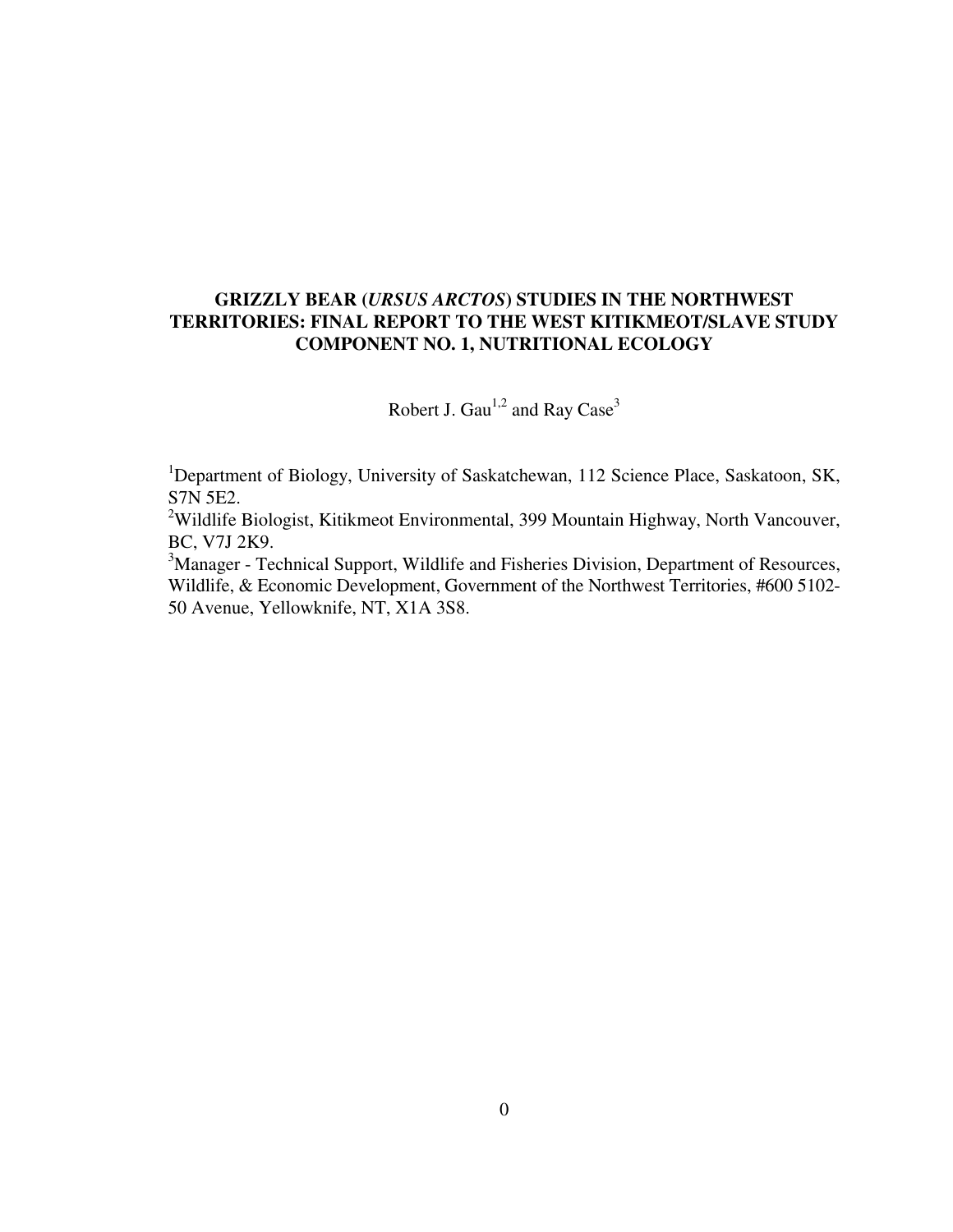# **1. SUMMARY**

Bear populations have declined as humans have expanded their population into the remote areas of North America. The diamond industry is currently expanding exploration into the central Canadian Arctic. As a result, a multi-faceted research program into the ecology of grizzly bears (*Ursus arctos*) in the central Arctic was initiated to gather sufficient information on the affected bears to allow enlightened management policies to develop.

The nutritional ecology portion of a larger grizzly bear ecology project examined the feeding patterns and body compositions of grizzly bears living within the region of most active diamond exploration in the Northwest Territories. Feeding patterns of bears were determined using fecal analysis, direct observation, and stable nitrogen isotope analysis. The body compositions of bears were examined by bioelectrical impedance analysis to determine if periods of nutritional stress exist, and to ascertain whether blood parameters reflect stressful nutritional periods.

Caribou (*Rangifer tarandus*) were the most common food item ingested. Barren-ground grizzly bears were adept at killing and consuming large numbers of caribou to meet their dietary protein requirements. However, the fruits of the northern berry species were critically important to the grizzly bear diet as the consumption of berries were essential for the deposition of body fat.

Two critical nutritional periods were identified for the barren-ground grizzly bears examined in our study. The early summer season, before the return of the Bathurst caribou herd from their calving grounds, corresponded to the poorest level of nutritional condition for barren-ground grizzly bears. Usable grizzly bear fat reserves were as low as 1-2% but improved upon the return of mixed post-calving herds of caribou to the study area. The late summer season, when grizzly bears entered a state of hyperphagia, was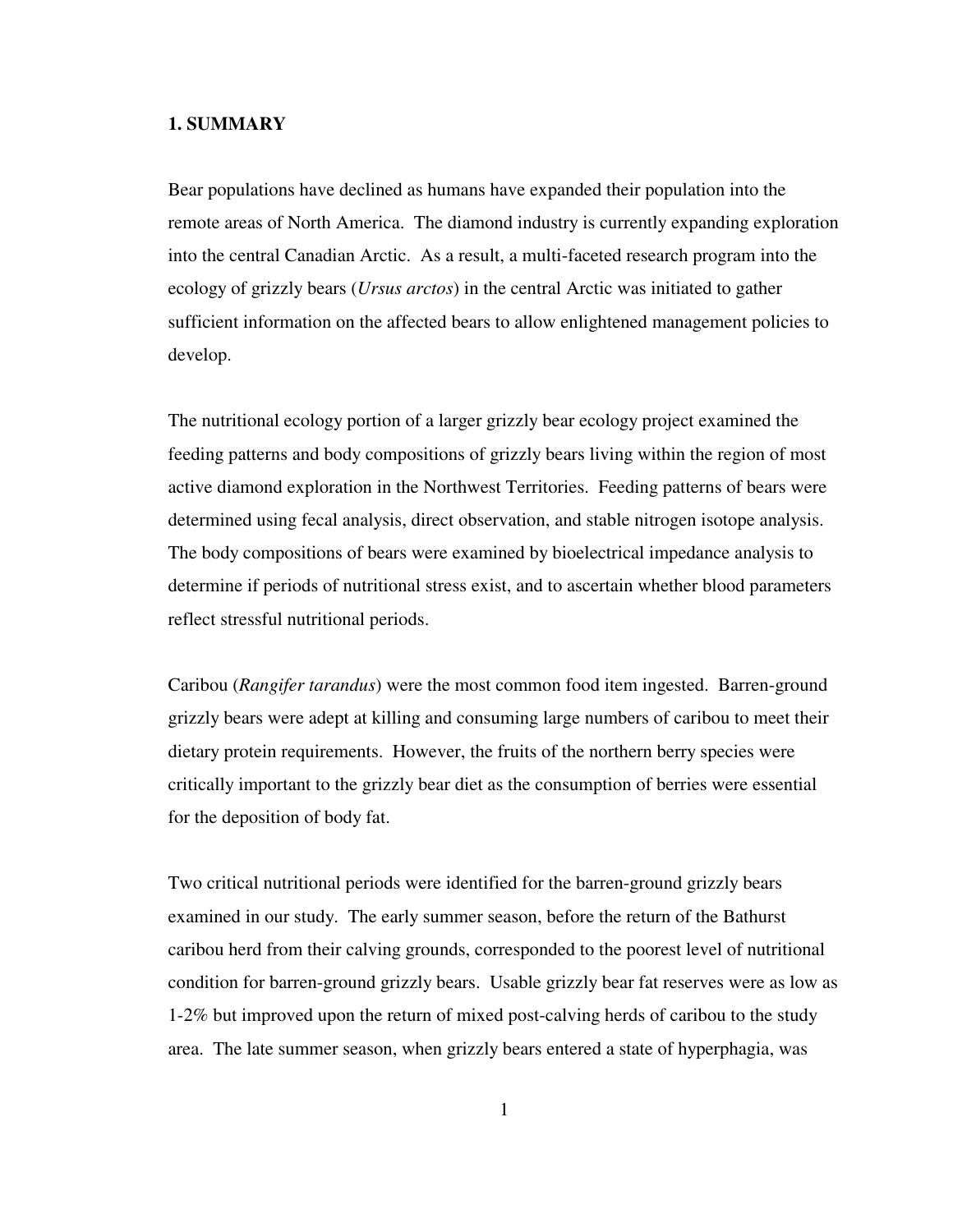also considered critical. Bears need to accumulate large fat reserves during hyperphagia to survive winter hibernation.

The only blood parameter found to reflect the total body fat levels in both adult male and lone female grizzly bears was albumin. However, attempting to determine the nutritional status of bears using any of the blood parameters we examined appears not feasible.

It should be noted that the research detailed in this report has also been summarized by Gau (1998).

# **2. ACKNOWLEDGEMENTS**

We are indebted to many people for making our project worth while. We thank Dr. M.A. Ramsay for agreeing to accept R.J.G. as a graduate student and letting him establish his independence. Ground monitoring of grizzly bears was competently assisted by N. Doctor, F. Martin, M. Svoboda, D. Panayi, and D. Olesen. Radio telemetry locations of grizzly bears were assisted by D. Cluff, L. Buckland, C. Falseness, V. Banci, and D.F. Penner. We especially thank the experienced pilots D. Olesen, C. Falseness, M. Hutcheson, T. Benson, R. Sliger, and J. McIntyre for going above and beyond the call of duty for flying in adverse weather conditions, and assisting with processing tranquilized bears. The handling and processing of grizzly bears was also made easier by teamwork with P. McLoughlin, D. Cluff, and F. Messier.

We acknowledge the University of Saskatchewan's staff at the Department of Veterinary Pathology and G. Parry at the Stable Isotope Facilities for always providing results swiftly. We appreciate the technical and theoretical advice for using stable isotope analysis given by Drs. K.A. Hobson and D. Schell. Bioelectrical impedance technical advise was more than adequate from Dr. S.N. Atkinson. Satellite telemetry protocols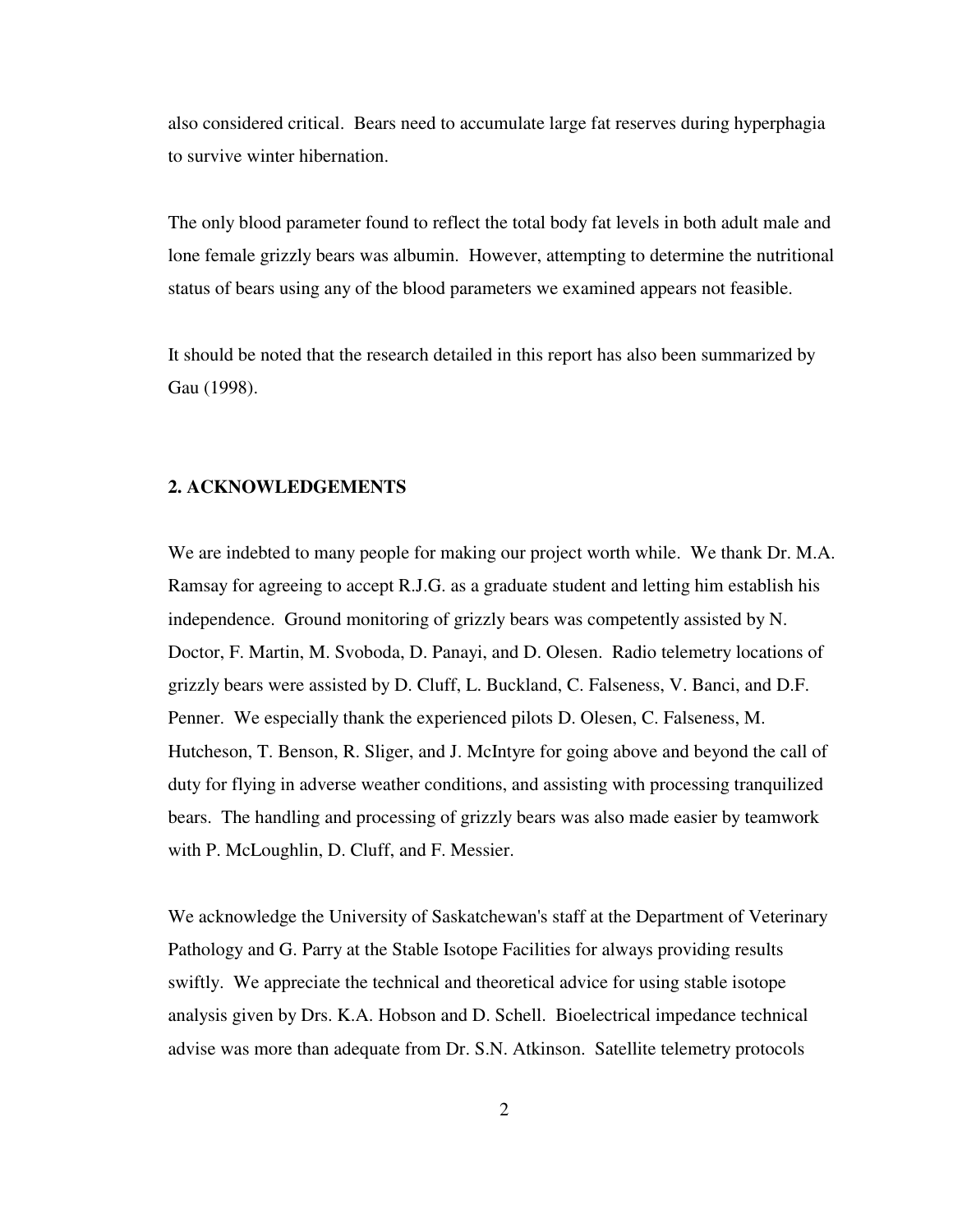were given by J. Rettie.

Lastly we must thank Bart, Sammy, Jolly, Patches, Pooh, Diana, Ursula and all the other furry critters that let us poke, prod, and study them.

Funding and support in-kind for our research were provided by the Government of the Northwest Territories Department of Resources, Wildlife, and Economic Development, University of Saskatchewan, West Kitikmeot/Slave Study Society, Department of Indian Affairs and Northern Development Canada, Canamera Geological Ltd., Kitikmeot Environmental Ltd., BHP Diamonds Inc., Rescan Environmental Services Ltd., Kennecott Canada Inc., Diavik Diamond Mines Inc., Penner and Associates Ltd., Echo Bay Mines Ltd., Kit Resources Ltd., Monopros Ltd., Nunavut Wildlife Management Board, Northern Scientific Training Program, and the Polar Continental Shelf Project. Personal financial support to R.J.G. was provided by the Science Institute of the Northwest Territories James M. Harrison Bursary and the Canadian Wildlife Foundation Orville Erickson Memorial Scholarship.

3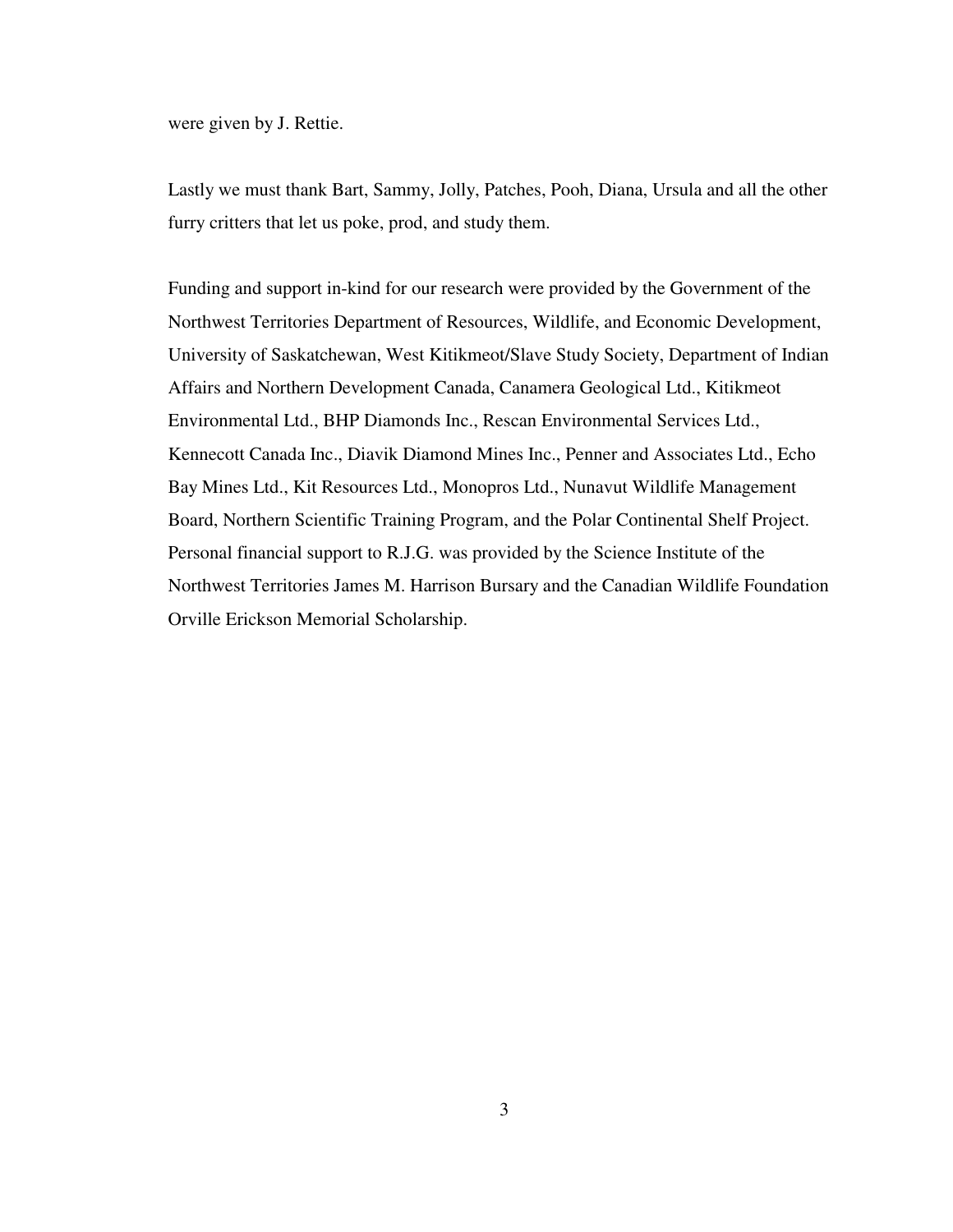# **3. TABLE OF CONTENTS**

|    |     |                                                                                |                                                       | Page           |  |  |  |  |
|----|-----|--------------------------------------------------------------------------------|-------------------------------------------------------|----------------|--|--|--|--|
| 1. |     | <b>SUMMARY</b>                                                                 |                                                       | $\mathbf{1}$   |  |  |  |  |
| 2. |     | <b>ACKNOWLEDGEMENTS</b>                                                        |                                                       |                |  |  |  |  |
| 3. |     |                                                                                | <b>TABLE OF CONTENTS</b>                              | $\overline{4}$ |  |  |  |  |
| 4. |     | <b>OBJECTIVES</b>                                                              |                                                       |                |  |  |  |  |
| 5. |     | <b>DESCRIPTION</b>                                                             |                                                       | 6              |  |  |  |  |
|    | 5.1 | Background                                                                     |                                                       | 8              |  |  |  |  |
|    |     | 5.1.1                                                                          | Feeding patterns                                      | 8              |  |  |  |  |
|    |     | 5.1.2                                                                          | Body compositions                                     | 9              |  |  |  |  |
|    | 5.2 | Study area                                                                     |                                                       |                |  |  |  |  |
|    | 5.3 | Methodology                                                                    |                                                       |                |  |  |  |  |
|    |     | 5.3.1                                                                          | Fecal collection                                      | 13             |  |  |  |  |
|    |     | 5.3.2                                                                          | Ground observations                                   | 14             |  |  |  |  |
|    |     | 5.3.3                                                                          | Stable nitrogen isotope analysis                      | 15             |  |  |  |  |
|    |     | 5.3.4                                                                          | Hematology and serum chemistry                        | 17             |  |  |  |  |
|    |     | 5.3.5                                                                          | Bioelectrical impedance analysis                      | 17             |  |  |  |  |
|    |     | 5.3.6                                                                          | <b>Statistics</b>                                     | 19             |  |  |  |  |
| 6. |     | <b>RESULTS</b>                                                                 |                                                       | 20             |  |  |  |  |
|    | 6.1 | Seasonal changes in diet determined by scat analysis                           |                                                       |                |  |  |  |  |
|    | 6.2 | Personal observations of grizzly bears                                         |                                                       |                |  |  |  |  |
|    | 6.3 | Stable isotope signatures and nitrogen levels of sampled plants<br>and animals |                                                       |                |  |  |  |  |
|    |     |                                                                                |                                                       |                |  |  |  |  |
|    | 6.4 | Sexual differences in the body composition data                                |                                                       |                |  |  |  |  |
|    | 6.5 | Physiological status at the time of capture                                    |                                                       |                |  |  |  |  |
|    | 6.6 |                                                                                | Seasonal changes in total body fat levels and density | 30             |  |  |  |  |
|    | 6.7 | Correlations of total body fat to blood parameters                             |                                                       |                |  |  |  |  |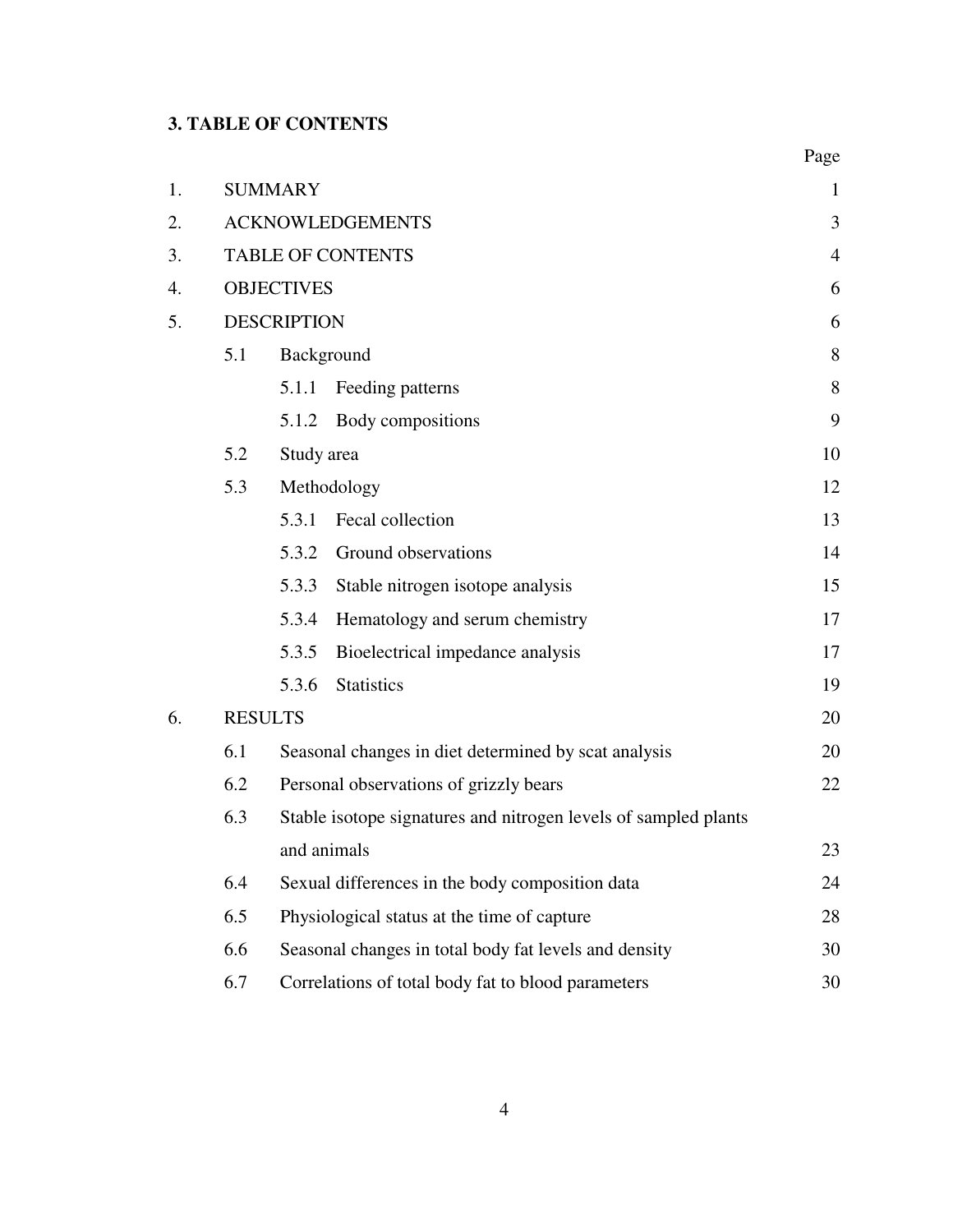| 7. | <b>DISCUSSION</b> |                                                                |  |  |  |  |
|----|-------------------|----------------------------------------------------------------|--|--|--|--|
|    | 7.1               | Seasonal variations in diet                                    |  |  |  |  |
|    | 7.2               | Bias and error in fecal analysis                               |  |  |  |  |
|    | 7.3               | Isotope diet determination                                     |  |  |  |  |
|    | 7.4               | Isotope sampling                                               |  |  |  |  |
|    | 7.5               | Grizzly bears as carnivores                                    |  |  |  |  |
|    | 7.6               | Grizzly bears and berries                                      |  |  |  |  |
|    | 7.7               | Using blood parameters to assess nutritional status            |  |  |  |  |
|    | 7.8               | Seasonal variations in total body fat                          |  |  |  |  |
|    | 7.9               | Critical periods in the nutritional status of grizzly bears    |  |  |  |  |
| 8. |                   | <b>CONCLUSIONS</b>                                             |  |  |  |  |
|    | 8.1               | Seasonal cycles in the forage ecology of barren-ground grizzly |  |  |  |  |
|    |                   | bears                                                          |  |  |  |  |
|    | 8.2               | Estimated energy requirements                                  |  |  |  |  |
|    | 8.3               | Concluding remarks and management recommendations              |  |  |  |  |

34

34

34

35

37

38

39

40

41

43

44

45

46

48

| $9^{+}$ | LINKS WITH PARALLEL STUDIES       | 50 |
|---------|-----------------------------------|----|
| 10.     | EXPENDITURES AND SOURCES OF FUNDS | 50 |
|         | 11. REFERENCES                    | 50 |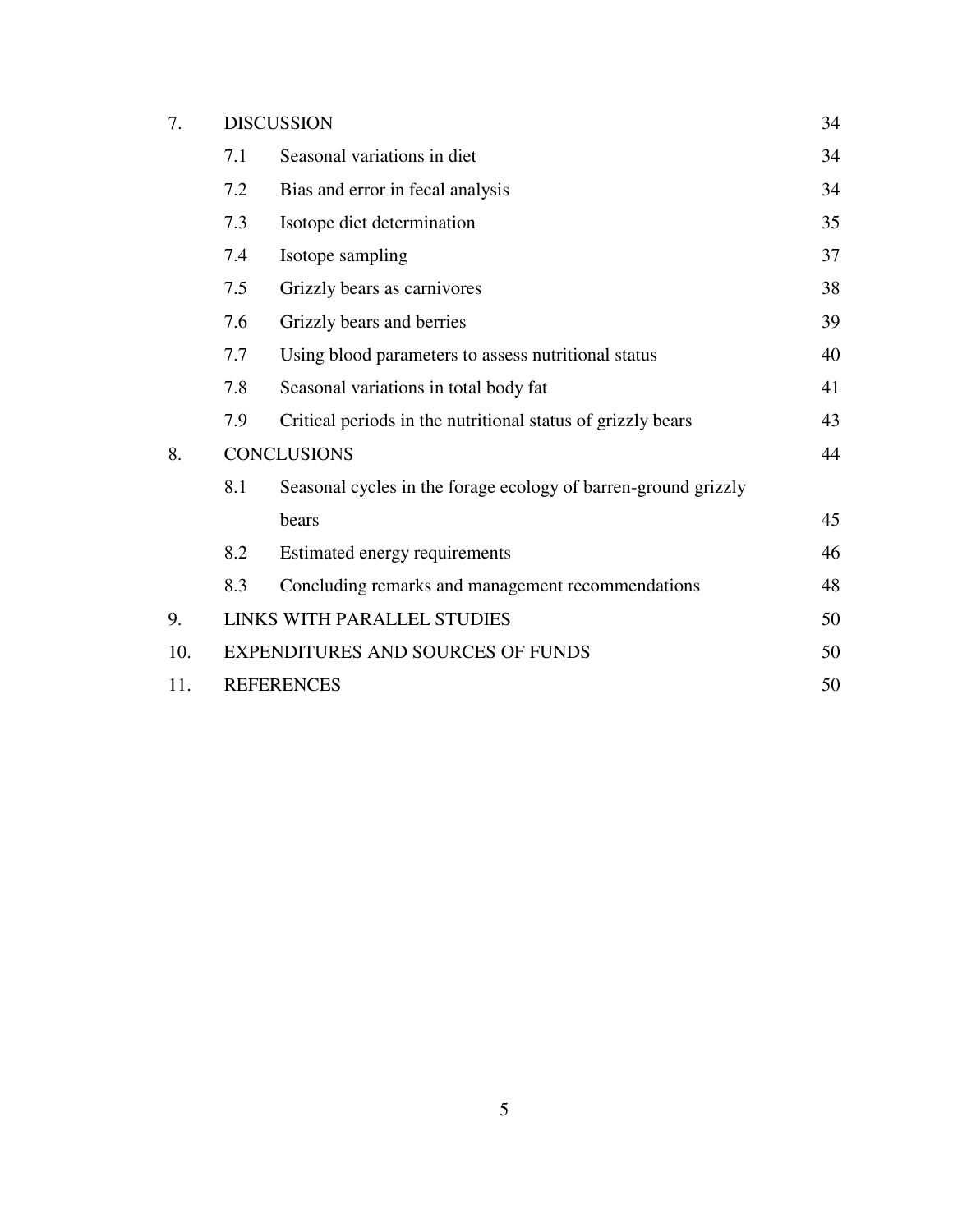## **4. OBJECTIVES**

In recent years human activity, particularly that associated with diamond exploration and mining, has increased in the central Arctic. In the spring of 1995 a multi-faceted research program into the ecology of grizzly bears (*Ursus arctos*) in the central Arctic was started with the cooperation of the Government of the Northwest Territories (NWT), University of Saskatchewan, and major companies involved in the diamond industry. Our portion of the barren-ground grizzly bear ecology project involved dietary and physiological research. The overall barren-ground grizzly bear ecology project was designed to gather information so that a comprehensive wildlife management plan for the barren-ground grizzly bear could be made.

The research presented in this final report contains data collected for the nutritional ecology component of the larger barren-ground grizzly bear ecology project. Before bear management considerations are drafted, it must be recognized that it will be impossible to eliminate all the impacts of development on wildlife populations in the central Arctic. As the public and Government of the NWT have supported the development of the diamond industry, they then must accept that access to remote areas will be facilitated, habitat will be disturbed, industrial activity will displace bears from parts of their home ranges, and some bears will be killed (Case and Matthews 1994).

# **5. DESCRIPTION**

The grizzly bear, also known as the brown bear, evolved to exploit the productivity of open habitat types (Herrero 1978). The habitats typically inhabited by grizzly bears in North America have been oceanic coastal areas, river valleys, alpine and subalpine zones, prairie, grasslands, and tundra (Craighead and Mitchell 1982). Although grizzly bear distribution is currently reduced by more than half of its former historical range in North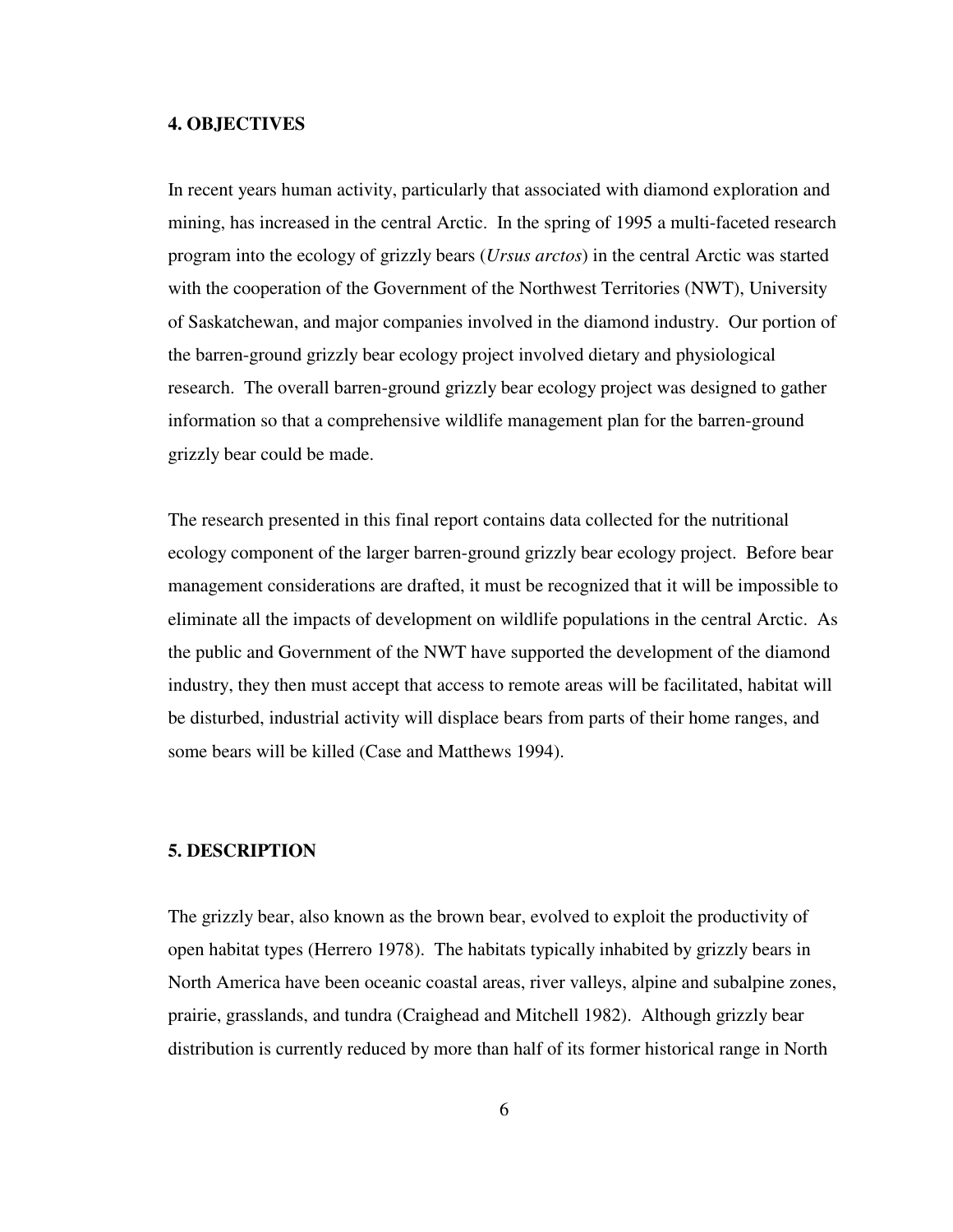America, the grizzly bear still occupies many of these ecosystems (Jonkel 1987, McLellan 1989). The key to its use of these varied ecosystems lies in the grizzly bear's ability to exploit a wide range of food sources. For example, some populations depend almost exclusively on fish, while others feed primarily on vegetation, or are opportunistic hunters and scavengers and vary their diet according to food availability (Miller et al. 1982, Nowak and Paradiso 1983, Boertje et al. 1988, Mattson et al. 1991).

Very little is known about the population dynamics, dietary habits, physiology, and patterns of habitat use of grizzly bears on the tundra or barrens of the NWT, particularly in the central Arctic (Bromley and Buckland 1995). Bears were seen as early as 1771 as explorers and trappers moved into the barrens (Banfield 1959). Arctic grizzly bears were believed to be numerous through the 19th century until the appearance of hunters armed with repeating rifles (Harington et al. 1962). Estimates of barren-ground grizzly bear populations in the NWT have been largely conjectured over the last century. In 1991 the number of grizzly bears in the mountains and tundra of the NWT was estimated to be 5000 (Banci 1991). It is also generally believed that the population density declines from west to east, from the mountains through the barrens towards Hudson Bay (Banci 1991).

Most of the previous ecological research focused on grizzly bears in the NWT has been limited to the extreme western tundra or mountain populations (Harding 1976, Miller et al. 1982, Nagy et al. 1983*a*, Mychasiw and Moore 1984, Clarkson and Liepins 1989). There are, however, behaviourial reports of barren-ground grizzlies from the central and eastern regions of the NWT (Gunn and Miller 1982, Case and Stevenson 1991, Clarkson and Liepins 1993).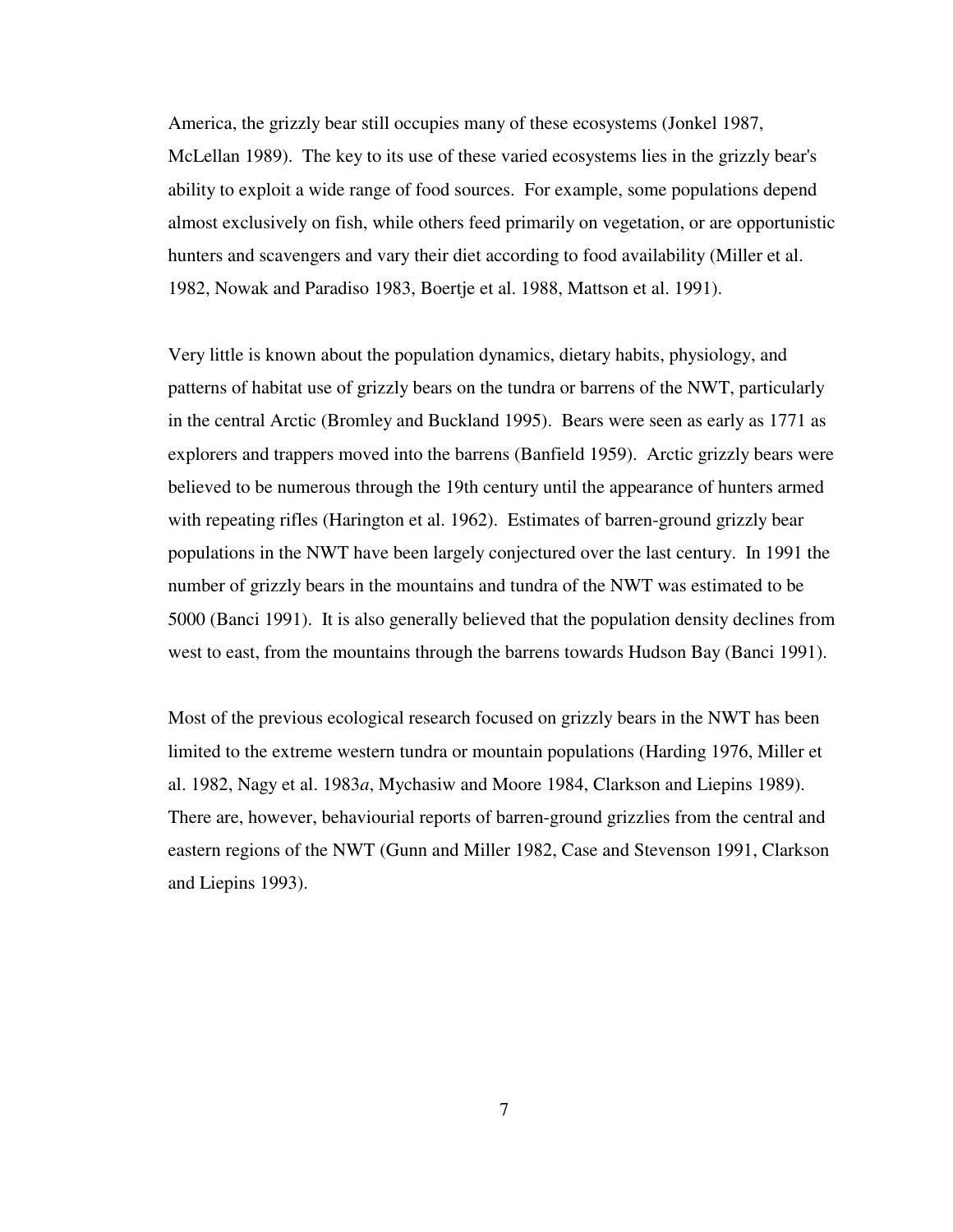# **5.1 BACKGROUND 5.1.1 FEEDING PATTERNS**

Feeding patterns of grizzly bear populations from Alaska, Yukon, and the Mackenzie Mountain and Inuvialuit regions of the NWT have been examined (Linderman 1974, Pearson 1975, Nagy et al. 1977, Miller et al. 1982, Nagy et al. 1983*a*, Nagy et al. 1983*b*, Boertje et al. 1988, Clarkson and Liepins 1989), but little quantitative work has been done in the central Arctic of the NWT. We documented the feeding patterns of barrenground grizzly bears in the NWT through 2 years of data collection involving the analysis of fecal remains, direct observations, and stable nitrogen isotope  $(\delta^{15}N)$  analyses.

Logistical problems associated with the low topographical relief of the tundra landscape, high frequency of lakes, low grizzly bear population densities and large home ranges (Miller et al. 1982, Nagy et al. 1983*a*, Mueller 1995, Case and Buckland 1997), led us to believe that the determination of feeding patterns based on the traditional methods of scat collection and direct observation alone would be difficult. Such traditional methods have been used successfully in regions of higher bear density (Servheen 1983, Hamer and Herrero 1987, Mattson et al. 1991, McLellan and Hovey 1995). However in attempting to estimate the feeding patterns of grizzly bears for our study, we augmented traditional methods of diet determination using the stable nitrogen isotopic signature of bear body tissues.

Measuring the stable isotopes of nitrogen  $({}^{15}N/{}^{14}N)$  in animal tissues can be useful in estimating the diet of animals in terrestrial environments (Peterson and Fry 1987, Hilderbrand et al. 1996, Kidd et al. 1996). This diet estimation, usually to the nearest trophic level, is made possible by measuring the isotope  ${}^{15}N$  as it becomes enriched relative to  $14N$  in consumer tissues (DeNiro and Epstein 1981, Minagawa and Wada 1984). The isotopic relationships between consumers and their diet have typically been reported to be separated by differences of 3-4 parts per thousand (Minagawa and Wada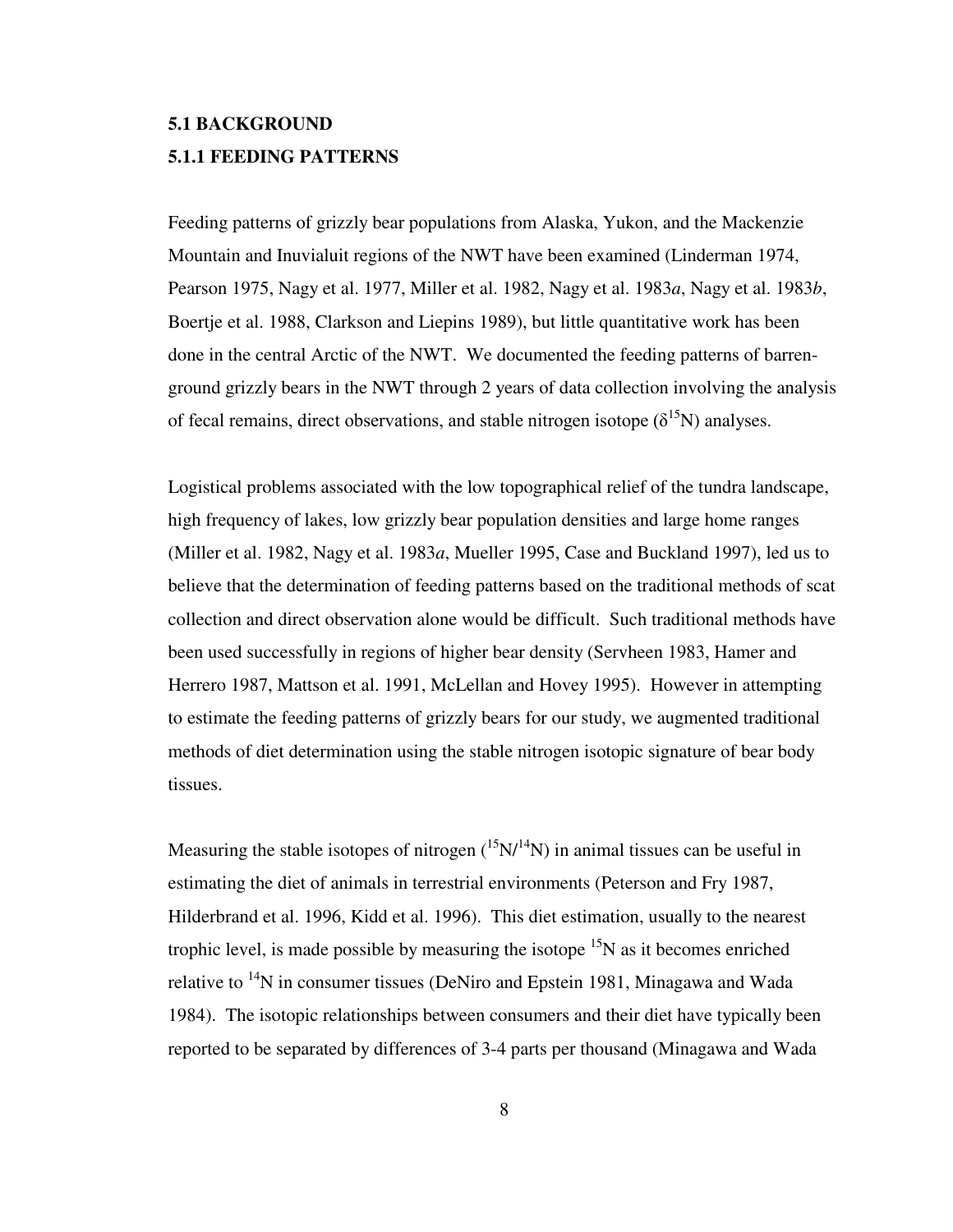1984, Hilderbrand et al. 1996, Jarman et al. 1996, Keough et al. 1996).

# **5.1.2 BODY COMPOSITIONS**

Hematological and serum chemistry parameters have been shown to vary in bears with hibernation, activity, reproductive status, food supply, and stress due to capture or injury (Halloran and Pearson 1972, Nelson et al. 1983, Hellgren et al. 1993). Blood parameters have also been used in conjunction with morphological data and body weight to indirectly determine body condition and, hence, nutritional status in free-ranging bear populations (Schroeder 1987, Franzmann and Schwartz 1988, Hellgren et al. 1989, DelGiudice et al. 1991, Hellgren et al. 1993). It should be noted, however, that no indirect determination of body condition has been validated using a bear's body composition and no significant relationship has been found predicting nutritional condition from morphological measurements (Cattet 1990, Farley and Robbins 1994).

Farley and Robbins (1994) recently developed the protocols and equations for use of bioelectrical impedance analysis (BIA) on bears. They concluded that BIA is a useful, reliable, and accurate method for estimating body composition. Bioelectrical impedance analysis is a rapid and noninvasive method in which an organism's resistance to conduction of a low-level alternating current is measured (Kushner 1992, Gales et al. 1994). Because the conductivity of body lipids are 4-5% that of lean tissue, body fluids, and bone, the body's electrical resistance is an indicator of total body water content (Farley and Robbins 1994). Knowing the body water content and mass of animals allows for the calculation of body lipid content (Johnson and Farrel 1988, Robbins 1993).

Limited physiological data have been collected from grizzly bears at the northern extreme of their range. Blood chemistries have been reported from the Yukon and northern and central Alaska (Halloran and Pearson 1972, Pearson and Halloran 1972, Brannon 1985*a*,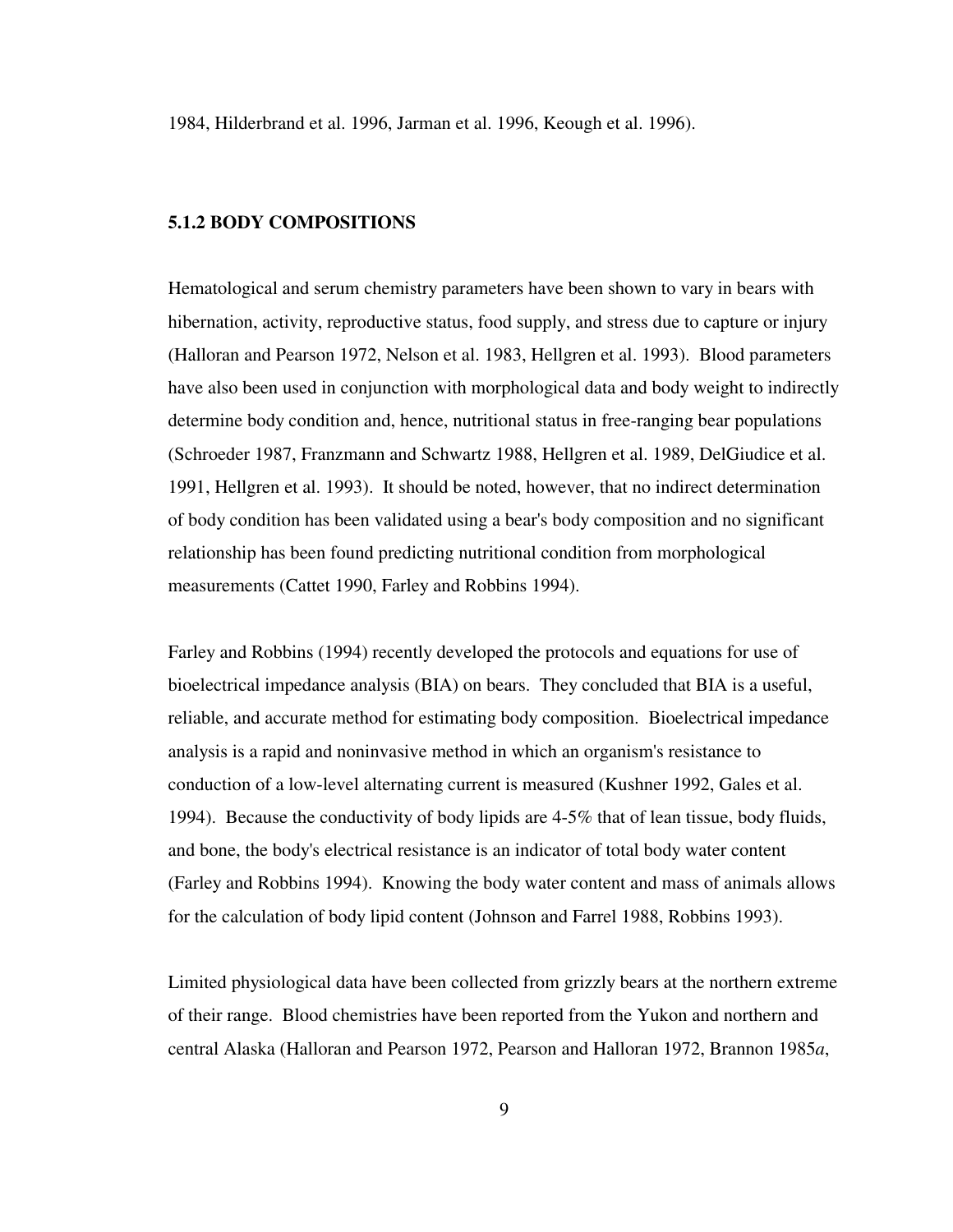Brannon 1985*b*). Also, seasonal patterns of weight gains and losses have been examined in the northern Yukon and the northwest Mackenzie River delta area in the NWT (Kingsley et al. 1983, Kingsley et al. 1988). No quantitative physiological data on grizzly bears have been collected from the central Arctic of the NWT.

In studies on black bears (*U. americanus*) and grizzly bears mass, visual assessments, skin-fold thicknesses, or morphometric measurements have been coupled with albumin, albumin-globulin ratio, total bilirubin, erythrocyte count, calcium, creatinine, hematocrit, hemoglobin, phosphorus, total protein, and sodium to estimate body condition during non-hibernation periods (Brannon 1985*a*, Brannon 1985*b*, Schroeder 1987, Franzmann and Schwartz 1988, Hellgren et al. 1989, DelGiudice et al. 1991, Hellgren et al. 1993). Our study is one of the first to correlate the results from an accurate method estimating the body composition of living, free-ranging bears to blood parameters that previous studies have identified as useful indicators of body condition. Our research was designed to determine the seasonal variation in the body composition of bears. The objective was to ascertain whether the bears became nutritionally stressed in the central Arctic, and to see whether blood parameters reflect nutritional stress.

# **5.2 STUDY AREA**

Data collection took place within an approximate 40 000  $\text{km}^2$  area of tundra in the central Arctic of the NWT (Fig. 1). Research was centred around the Daring Lake Research Station (64°52' N, 111°37' W), approximately 300 km northeast of Yellowknife, NWT.

The climate within the study area is semi-arid and characterized by short cool summers, long winters, and large annual ranges in temperature (Mueller 1995). This region is a rocky upland area of the Canadian Precambrian Shield in which glaciation has resulted in patches of exposed bedrock and boulder fields, many shallow river and stream areas,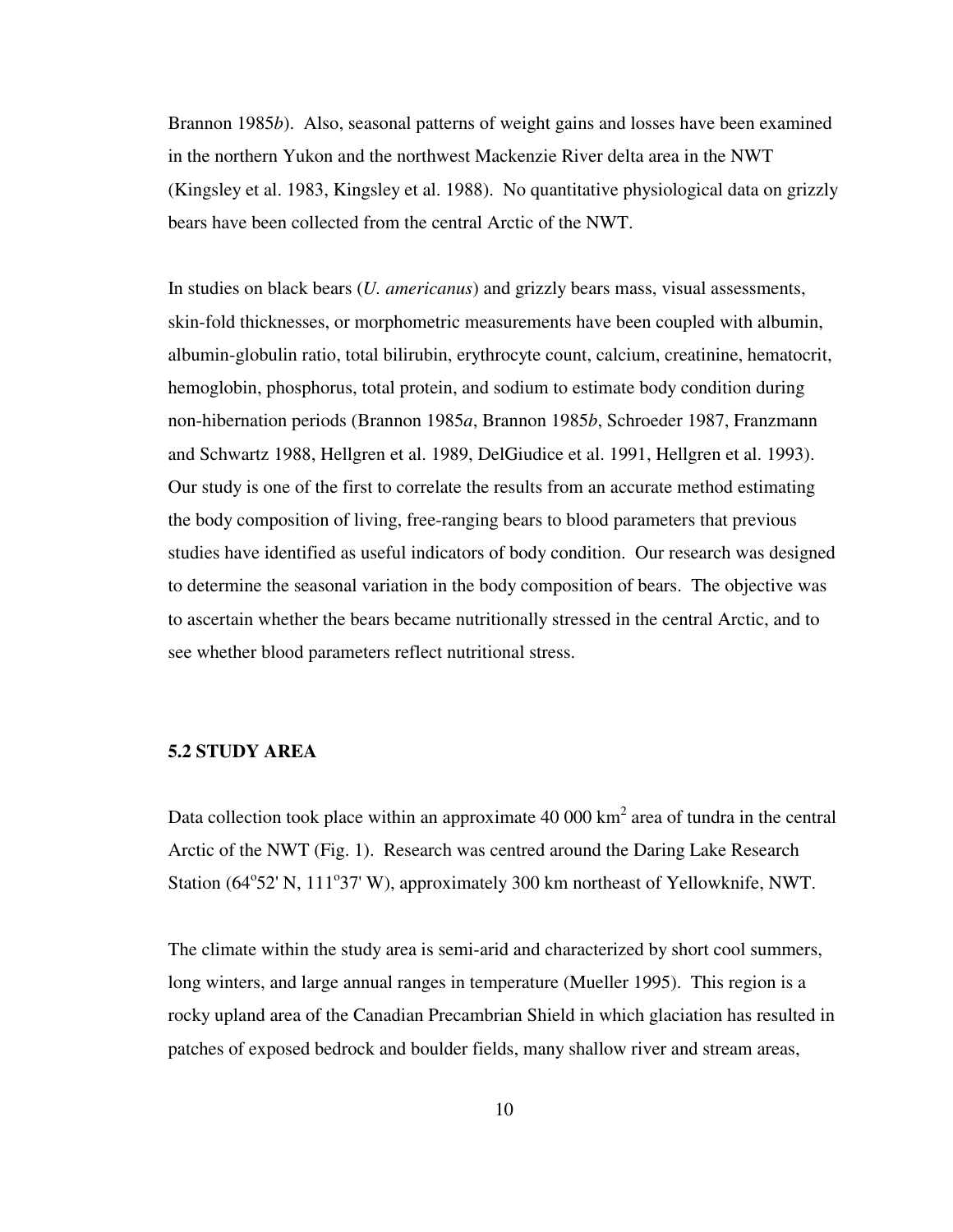

Figure 1. The location of the study area.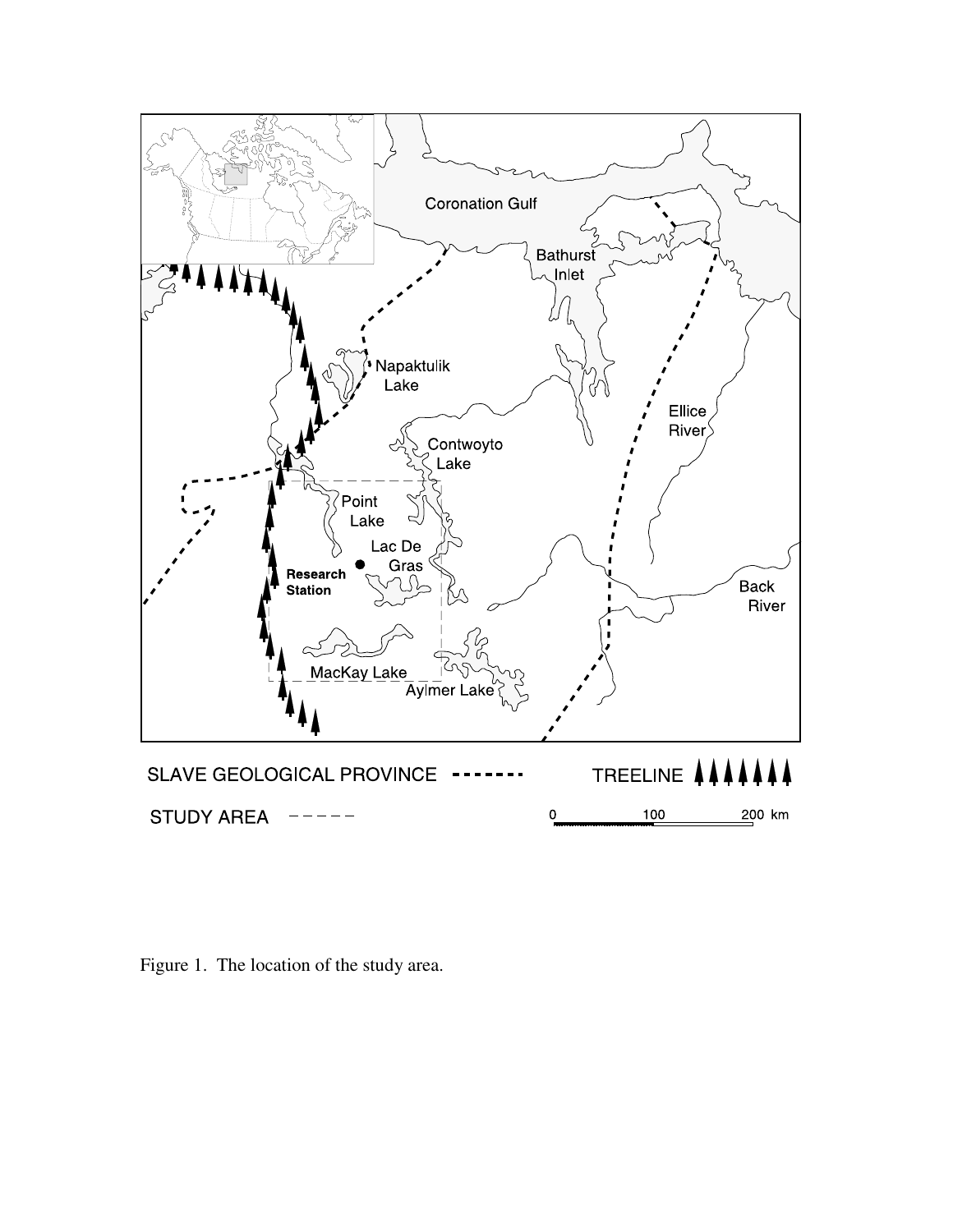numerous lakes, and glaciofluvial features like eskers, kames, and drumlins (Mueller 1995). Typical tundra vegetation within the study area includes Arctic willow (*Salix* sp.), dwarf birch (*Betula glandulosa*), sedges (*Carex* sp.), and various grass and berry species. Most of the study area is treeless although isolated stands of trees are found along the western boundary of the study area.

# **5.3 METHODOLOGY**

Seasons were defined according to changes in the bears' diets as determined by fecal analysis and observed vegetation changes. In this classification system, spring extended from the time bears emerged from winter dens (early to mid May) until June 15. Most of the vegetation was in a brown pre-emergent state after snow melt occurred in the spring season. Early summer was from June 16 to July 6 and had a vegetative landscape characterized by an even mixture of old brown vegetation from the year before and new growth. Mid-summer was from July 7 to August 5 and was characterized by a fully green vegetative landscape. Late summer was August 6 to August 31 and coincided with the ripening of the northern berry species. Autumn extended from September 1 until all the bears denned (mid to late October) and was characterized by the tundra shrub layer changing colour and preparing for winter dormancy.

In late May and early June of 1995 and 1996, 1 to 2 weeks after den emergence, 17 male, 10 lone female, and 8 females with cubs were captured as a part of our study. Bears were tranquilized from a Bell 206B helicopter using a combination of zolazepam hydrochloride and titelamine hydrochloride (Telazol, Ayerst Laboratories Inc., Montreal, PQ) delivered by a dart fired from a Cap-chur gun (Palmer Chemical Co., Douglasville, GA) at a dose of approximately 5 mg/kg of estimated body mass. Bears were then fitted with satellite telemetry collars (Telonics, Mesa, AZ) also equipped with VHF radio transmitters in the 151 mHz range.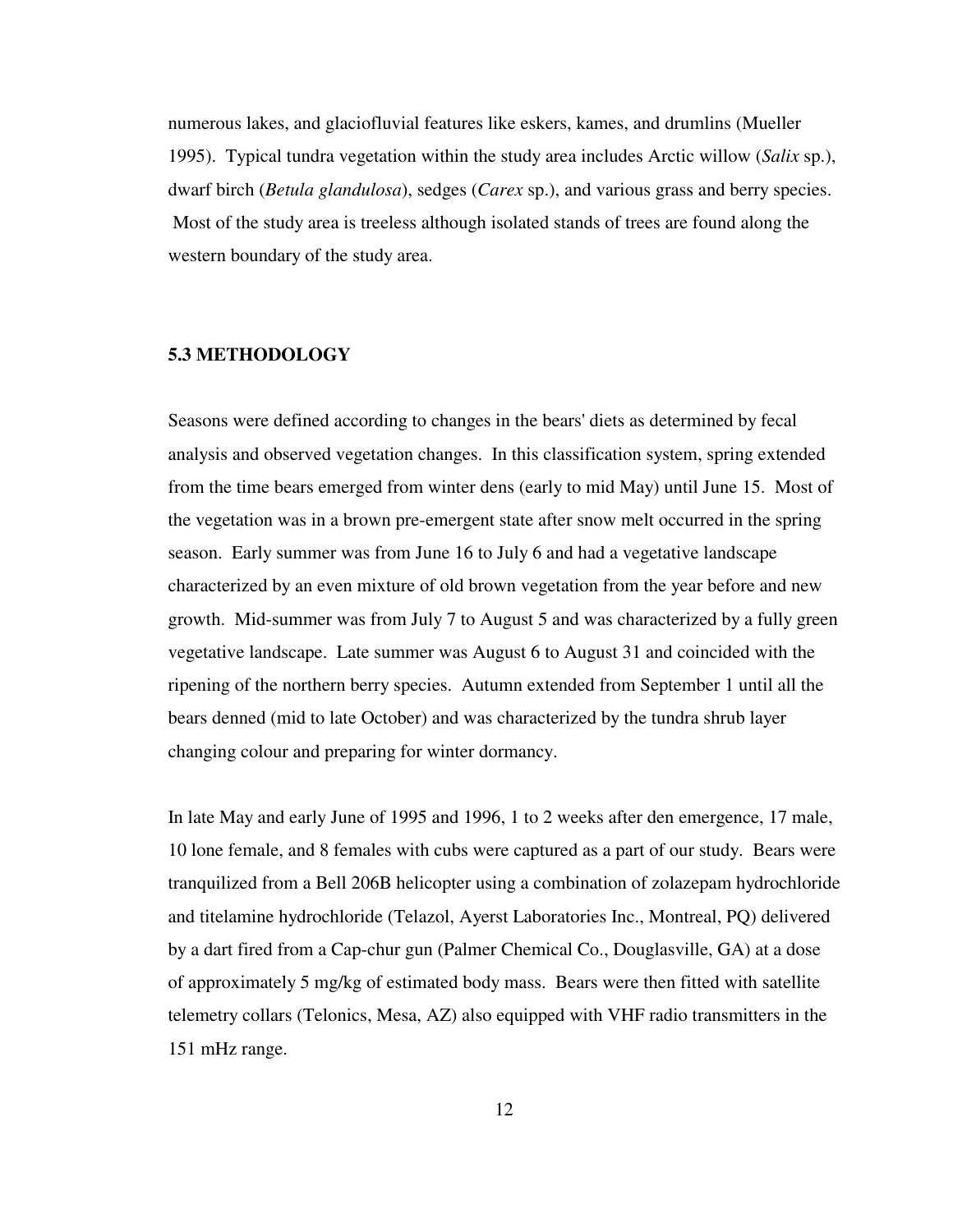Excluding females with cubs to minimize the risk of cub abandonment, bears fitted with collars were recaptured during mid-summer and autumn. The mid-summer recapture took place in the latter half of that season. Autumn recaptures were conducted 3 to 4 weeks before the onset of winter hibernation (in mid October) to reduce potential disruption of normal denning activities. The purpose of recapturing the bears was to determine body composition changes and for the collection of fecal and blood samples.

Each bear captured was assigned a number printed on a set of tags attached to the ears and tattooed to the left and right sides of the upper lip. Finally, a vestigial premolar tooth was extracted and subsequently sectioned for age determination (Craighead et al. 1970).

#### **5.3.1 FECAL COLLECTION**

Fecal samples gathered for analysis were collected by 3 methods. First, samples were collected at the time of bear capture. If fecal samples from tranquilized bears were not voided by the animal within 30 min of capture, then feces were removed from the rectum by hand. Second, samples were collected when a bear was seen to defecate. Lastly, also during ground based observations, if thick cover obscured our view of a grizzly bear and defecation could not be observed, then fecal samples were collected while searching the area that had occupied the bear. All scats collected were frozen in the field and stored at - 20°C until analysis.

Scats were analyzed for content in Yellowknife, NWT, using methods developed by the Territorial Government Wildlife and Fisheries Division (Department of Resources, Wildlife, and Economic Development) in discussions with their biologists and wildlife disease specialists.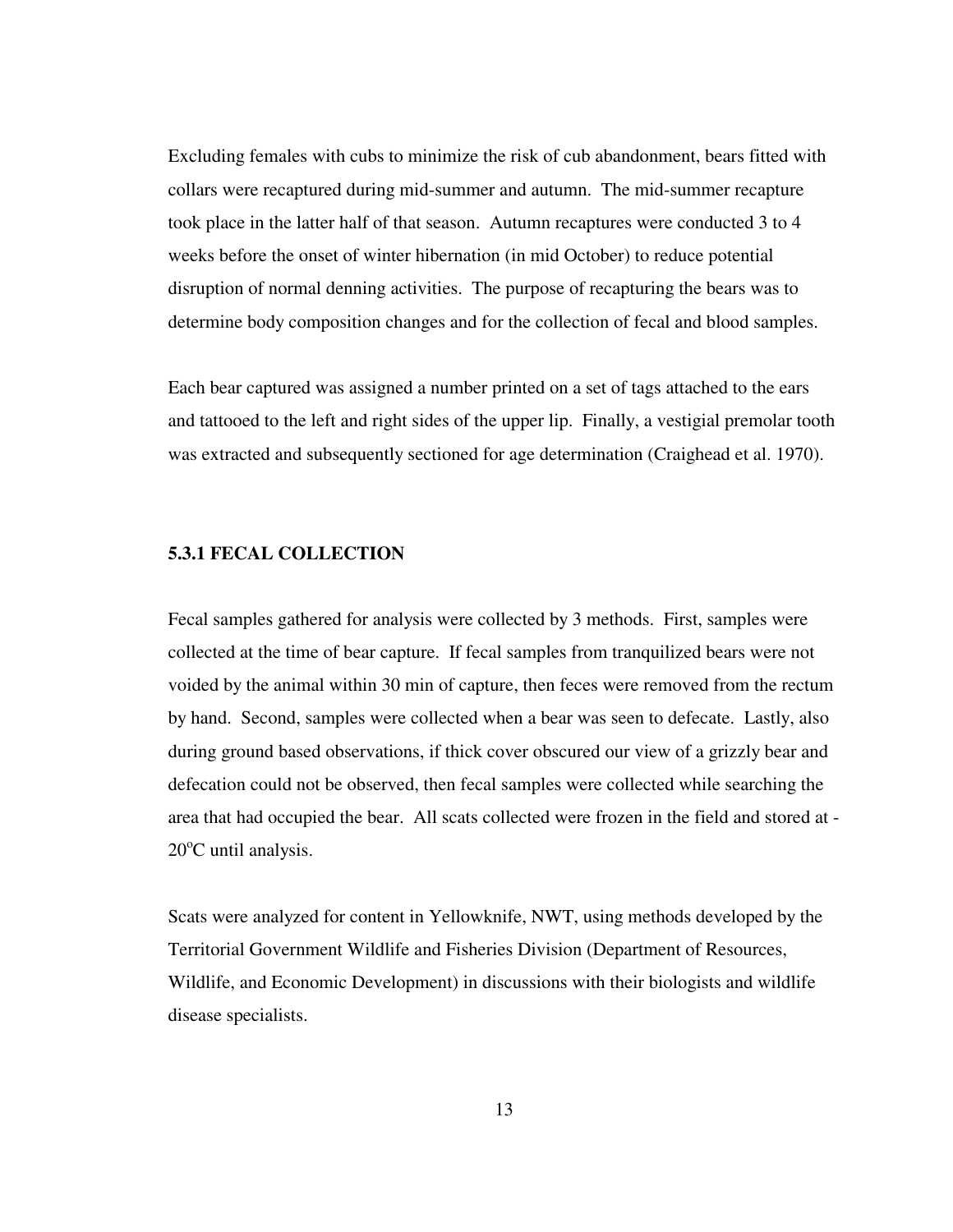To eliminate parasites, the frozen scat sample bags were opened, saturated with cold water, and poured into pre-labelled 500 mL glass beakers. The beakers were then filled with additional water to the rim, covering the scat, and placed, uncovered, into in a convectional drying oven (Fisher Isotemp, Series 200). Oven temperatures initially were set at  $125^{\circ}$ C for 5 hours and then turned down to  $100^{\circ}$ C for 16 hours. After cooling, each beaker was filled again with water to loosen the samples inside the glass. Scat material was then poured into a no.10 mesh strainer and broken apart with a spoon under running water. After washing, the loose scat material was placed in the glass beaker and filled with water to help mask the smell. The uncovered beaker was again placed into the oven with temperatures set at  $125^{\circ}$ C for 5 hours and turned down to  $100^{\circ}$ C for 16 hours to remove most of the moisture. Scat material was then air dried on paper towels for 48 hours.

Dietary items were identified from laboratory reference collections using dissecting and compound microscopes. For each sample, the volumes of the various diet items were estimated visually on a grid with  $1 \times 1$  cm cells, overlain with larger  $10 \times 10$  cm cells. The mean proportion of each food item was calculated for each season and expressed as a percentage.

# **5.3.2 GROUND OBSERVATIONS**

Approximately 175 hours were spent, with field assistants, observing barren-ground grizzly bears in 1995 and 1996. Using a Piper SuperCub or Aviat Husky aircraft equipped with floats, an individual bear would be located by radio-telemetry and the plane would land nearby. Bears were approached from downwind to avoid detection and spotting scopes were set up 500-1000 m away. Observations were made to determine feeding behaviours by focal-animal sampling protocols (Altmann 1974). Feeding sites were investigated when the bear had left the area. Monitoring times ranged from 0.5 hours to 5 hours. Bears that slept or rested in one spot for more than 2 hours were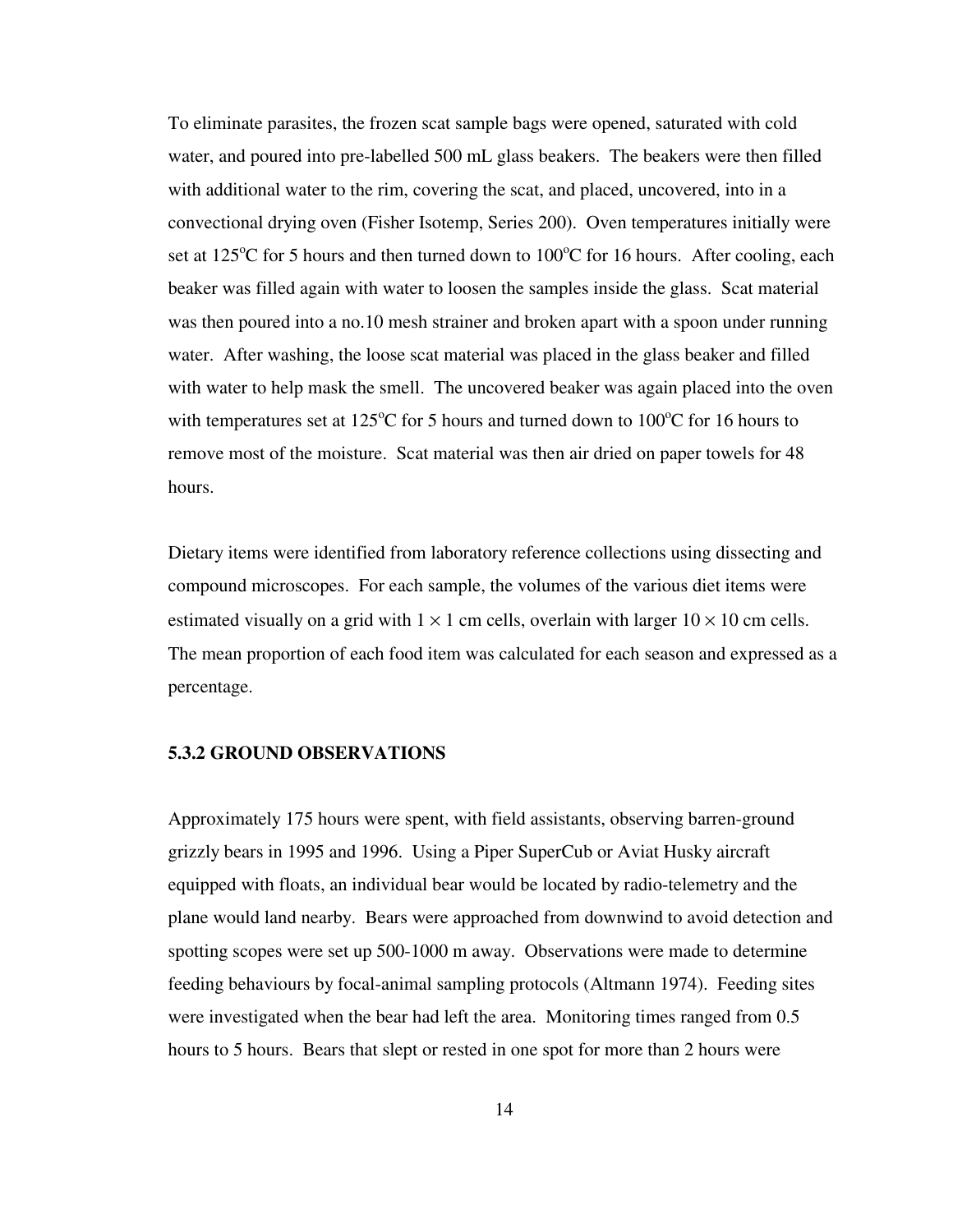abandoned.

# **5.3.3 STABLE NITROGEN ISOTOPE ANALYSIS**

Blood was chosen for analysis because it can be easily obtained from live animals. Blood can also be separated into serum and cellular components, each having its own particular protein turnover rate. Dietary information can therefore be derived for two different periods from the same blood sample (Hobson and Clark 1992, Hobson and Clark 1983). There is evidence that stable isotope analysis on grizzly bear serum reflects dietary habits over 4-10 days, and the cellular fraction reflects a period of at least 40 days (Hilderbrand et al. 1996).

Blood was collected on each occasion a bear was sampled. Samples were drawn from either the femoral artery or jugular vein using 10 mL Vacutainer serum separating tubes (Becton-Dickinson, Rutherford, NJ). Upon returning to the field station, the samples were centrifuged, the serum extracted, and both serum and cellular portions frozen and stored at  $-20^{\circ}$ C until laboratory analysis.

An effort was also made to determine the  $\delta^{15}N$  signature of the various food items barrenground grizzly bears consumed. Representative foods determined from the 1995 scat analysis were collected in 1996. Arctic cotton grass (*Eriophorum* sp.) and sedge samples were collected as they emerged in early summer. A sample consisted of the green emergent growth of an individual plant >15 cm in length. Fruits of crowberry (*Empetrum nigrum*), blueberry (*Vaccinium uliginosum*), and cranberry (*Vaccinium vitis-idaea*) plants were collected in late summer. A fruit sample consisted of 6 or 7 ripe berries picked from an individual shrub. Herbivores were represented by muscle tissue from caribou (*Rangifer tarandus*) and northern red-backed voles (*Clethrionomys rutilus*). Bathurst caribou muscle samples were collected by workers on another research project in the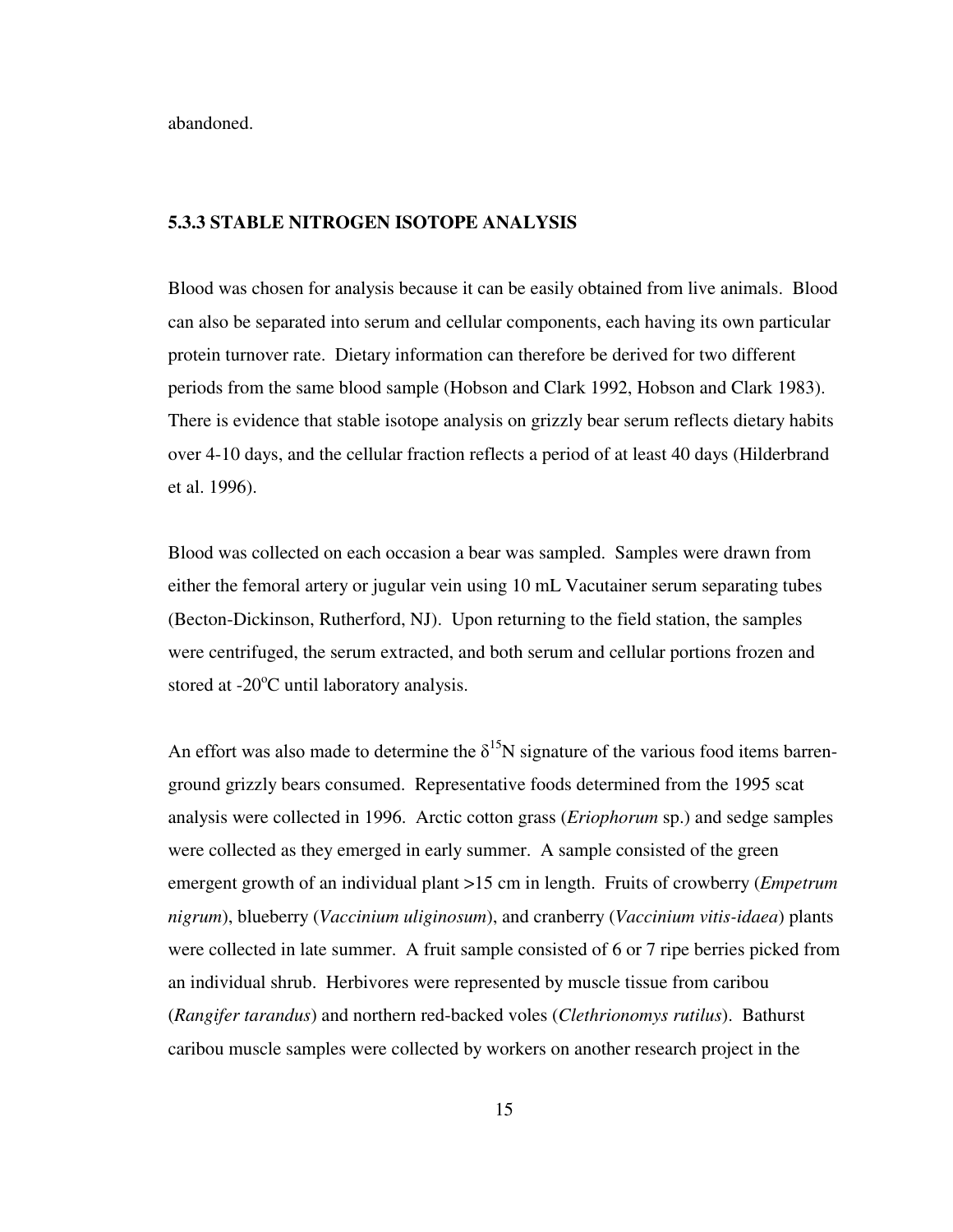winter of 1995. Red-backed vole samples were collected by workers on another research project during the summer of 1994 in snap-traps set 500 m from the Daring Lake Research Station.

Frozen blood and tissue samples were placed in a freeze-drier (FTS Systems Inc., Stone Ridge, NY) for 60 hours, the time required to reach constant weight. Plant samples were oven dried for 48 hours. All samples were then powdered with a mortar and pestle. A 0.9-1.2 mg portion of each powdered sample was then weighed in a tin sampling capsule and assayed in a mass spectrometer (Europa Scientific 20/20, Crewe, UK) at the University of Saskatchewan Stable Isotope Facility in the Department of Soil Science. The natural abundance of the heavy-to-light stable nitrogen isotopes were reported in  $\delta$ notation as parts per thousand (‰) deviations from a standard reference material according to the following equation:

 $\delta^{15}N = [(R_{\text{sample}}/R_{\text{standard}}) - 1] \times 1000$ 

(Eqn. 1)

where *R* is the corresponding ratio  $15N/14N$ . The standard reference material used was atmospheric  $N_2$  (air).

Isotopic fractionation is a mass dependant phenomenon (Peterson and Fry 1987). The addition of neutral mass, or neutrons, does not alter chemical reactivity therefore the different isotopes of nitrogen are functionally equivalent in chemical reactions. However most biological reactions involve kinetic isotope effects as light nitrogen isotopes react faster than their heavy isotope counterparts (Nadelhoffer and Fry 1994). This discrimination, or fractionation, between substrate and product can be approximated as the ‰ difference. Higher δ values that are detected in isotopic analyses denote an increased amount of the heavier isotope in the sample. Conversely, decreases in  $\delta$  values denoted decreases in the heavy isotope content, and a reciprocal increase in the light isotope component (Peterson and Fry 1987).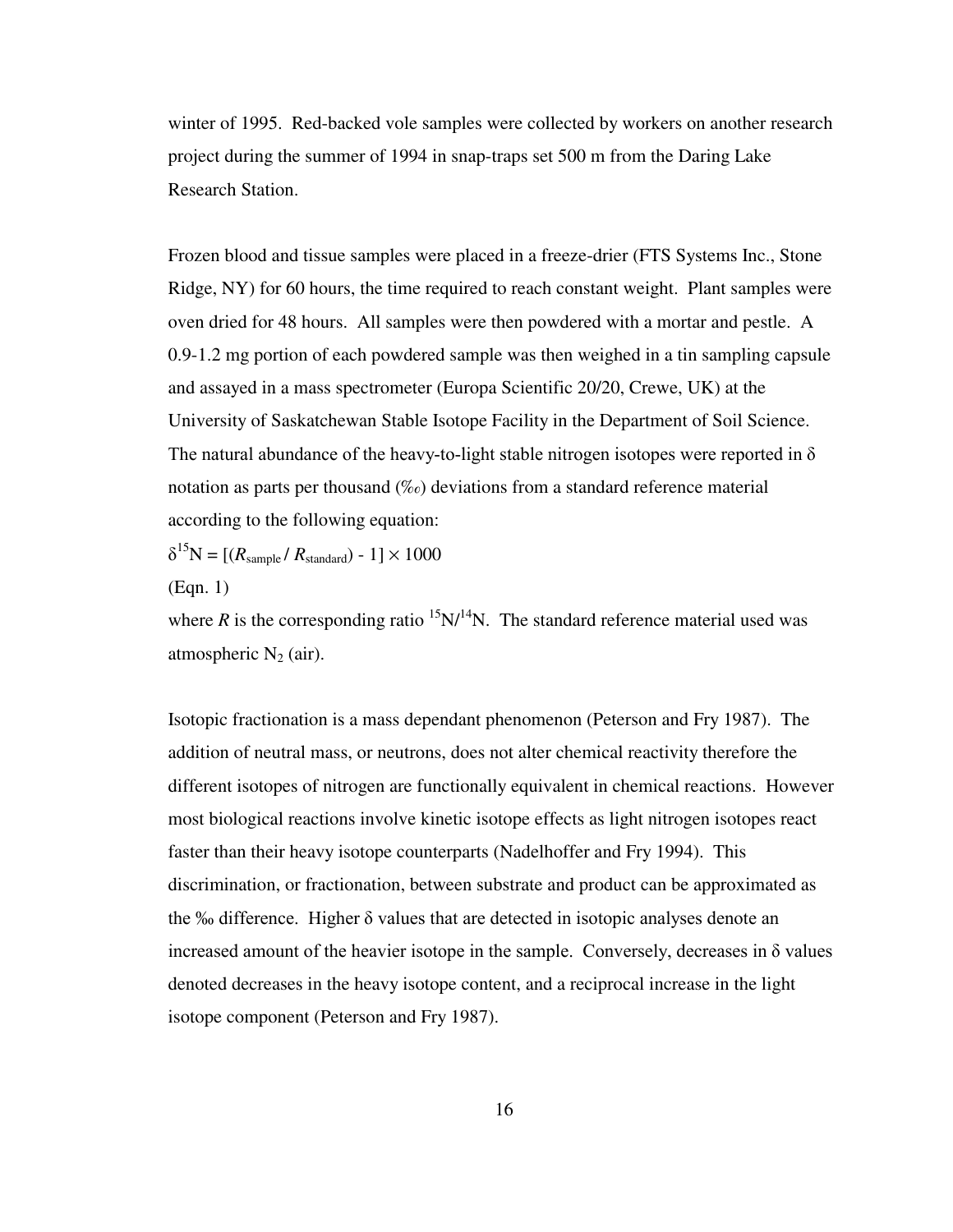# **5.3.4 HEMATOLOGY AND SERUM CHEMISTRY**

Blood was collected from all the captured bears either from the femoral artery or jugular vein. The amount of time a blood sample is stored after collection has been shown to alter the laboratory analysis of some hematology parameters (Coles 1980, Kerr 1987). The maximum refrigerated storage time for whole blood samples was 7 days between collection and determinations. Both hematological and serum chemistry samples that were returned from the lab labelled as lipemic or hemolyzed were omitted from analysis to avoid skewed results (Meyer et al. 1992, Duncan et al. 1994). The drug used for capture has little effect on the blood parameters examined (Bush et al. 1980).

Hematology samples were collected with 7 mL Vacutainer tubes (Becton-Dickinson, Rutherford, NJ) coated with ethylene-diamine-tetra-acetate (EDTA) and then refrigerated in the field. These samples were analyzed for erythrocyte count, hematocrit, and hemoglobin concentration by a Coulter Counter ST (Rochester, NY) at the Stanton Yellowknife Hospital in Yellowknife, NWT. Leucocyte count was also measured and considered an indicator of stress level at the time of capture.

Serum chemistry samples were collected in 10 mL Vacutainer serum separating tubes. Upon returning to the field station at the end of each day, the tubes were centrifuged, the serum extracted to a separate labelled container, and stored at  $-20^{\circ}$ C until analysis. Serum was analyzed for albumin, albumin:globulin (A/G ratio), total bilirubin, calcium, creatinine, inorganic phosphorus, total protein, sodium and urea by an Abbott Spectrum II blood chemistry analyzer (Dallas, TX) at the University of Saskatchewan, Department of Veterinary Pathology.

# **5.3.5 BIOELECTRICAL IMPEDANCE ANALYSIS**

We followed a snout to tail technique for BIA initially developed by Farley and Robbins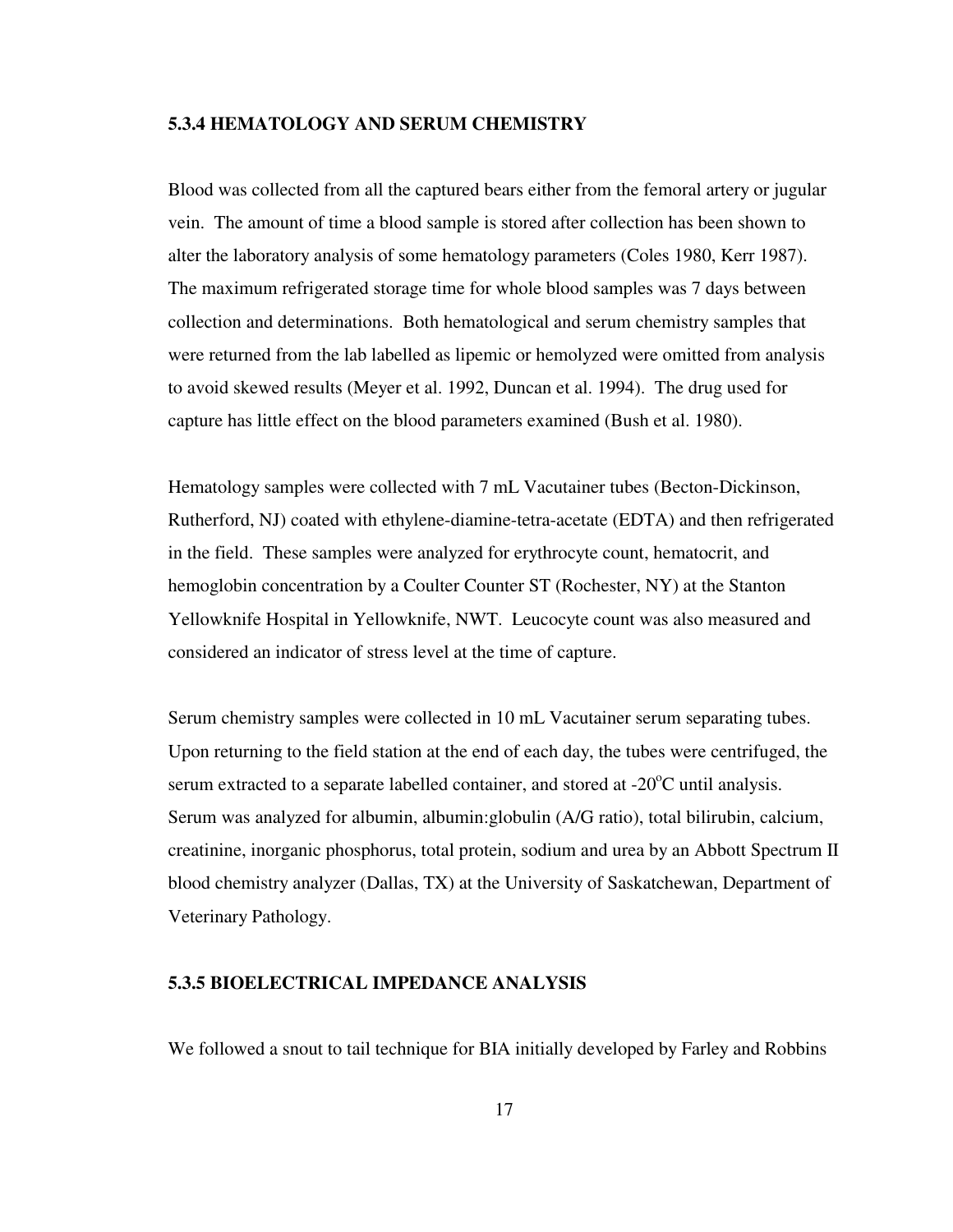(1994) for bear species. Snout-to-tail resistance (STAILR) readings were made with the BIA Model 101A meter (RJL Systems, Detroit, MI). Movements by the bear during BIA can produce erroneous resistance readings so all measurements were performed while the bears were fully sedated (Farley and Robbins 1994). After sedation, bears were placed on a plastic sheet (to avoid current losses to the ground) in a sternally recumbent position with the back legs fully extended, forearms extended parallel to the length of the body, and the head straight and flush on the tarp between the forearms (Farley and Robbins 1994, Atkinson and Ramsay 1995). The ground surface underneath the plastic sheet was made as flat as possible but inclination was not considered an important factor. Electrode placement followed Farley and Robbins (1994). The cranial electrode pair were alligator clips affixed to the left and right upper lips at the level of the canines. The black currentcarrying electrodes were always kept on the bear's right side and electrical contact was ensured by wetting the lips. The posterior electrode pair were Vacutainer needles (21G, 3.8 cm) with the short end inserted subcutaneously into the bear at 3 cm on either side of the junction of the sacrum and the first coccygeal vertebra, at the base of the tail. Because the bear's pelage was so thick, the hair had to be parted to ensure that the needle went directly into the flesh. After an impedance reading was taken, the electrodes were removed, the bear's body position checked, and the electrodes attached a second time. A second impedance reading was then taken to ensure consistency.

While bears were in sternal recumbency, the snout-vent length (SVL) was measured in centimetres using a cloth measuring tape. The SVL is the distance between the tip of the nose and the base of the tail while following the dorsal contours of the body. The SVL is measured because when combined with STAILR, Farley and Robbins (1994) found it to provide the best resistance measure.

Either immediately before or after the bear had been processed, body weight  $(\pm 200 \text{ g})$ was recorded using a multi-sampling digital scale (Senstek, Saskatoon, SK). Body weights were determined after a bear was placed in a known-weight,  $3 \times 3$  m, cargo net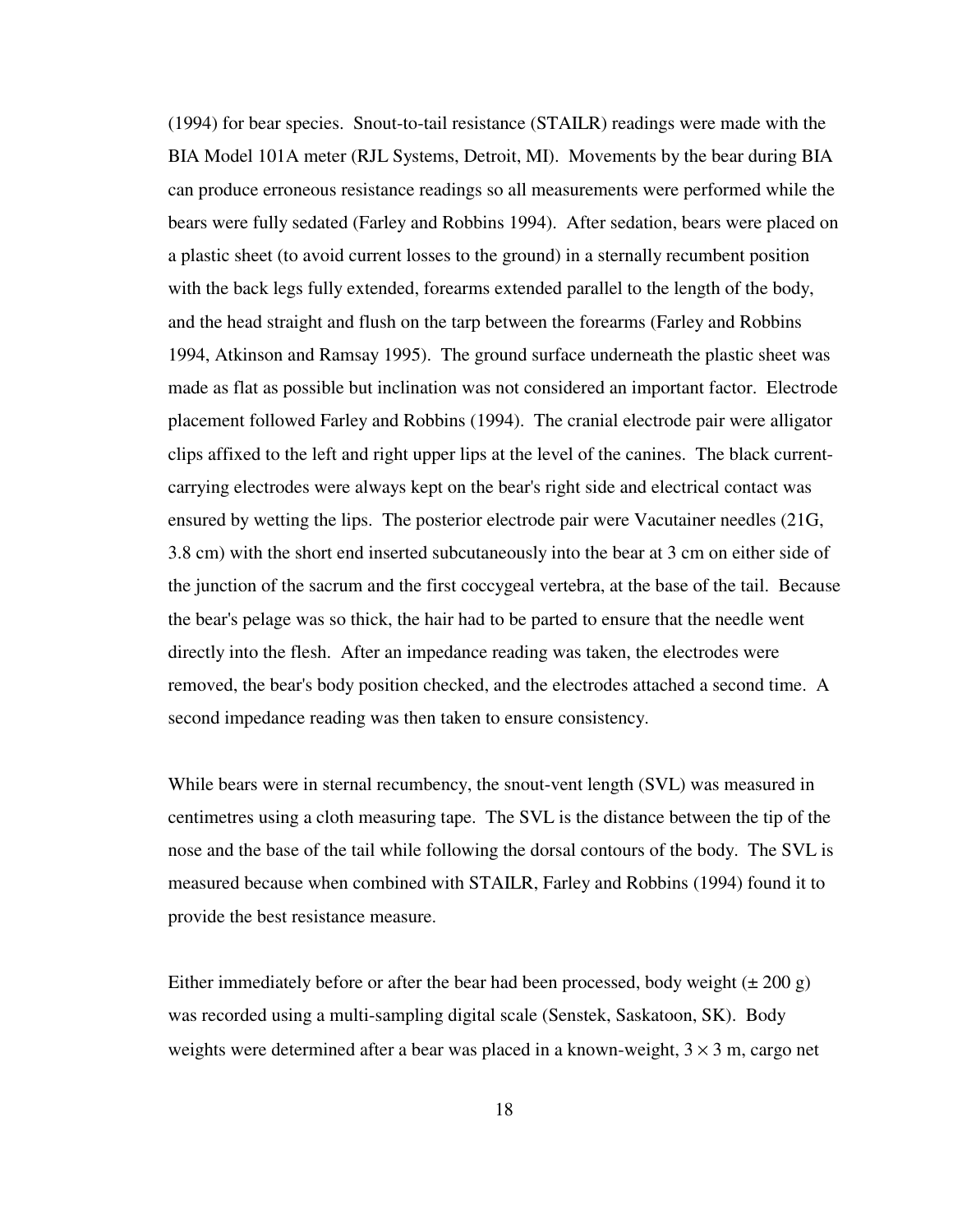and lifted with the helicopter having the load cell placed between the lanyard and net.

The values of STAILR, body mass BM (kg), and SVL (cm) were then applied to a multiple linear regression equation to estimate total body water (TBW, kg): TBW = 2.785 +  $[0.175 \times (SVL^2 \div STAILR)] + [0.186 \times BM]$ . (Eqn. 2) Farley and Robbins (1994) derived equation 2 from their calibration of the BIA technique with estimates of TBW obtained from isotopic dilutions on grizzly bears.

Total body water was then expressed as a percentage of the total BM and applied to a regression equation to estimate the total body lipid content (% BLC): % BLC =  $98.01 - [1.28 \times (TBW \div BM) \times 100]$ . (Eqn. 3) Farley and Robbins (1994) derived equation 3 from their calibration of the BIA technique with the whole body chemical extraction of black bears and grizzly bears. Lipids are a diverse class of compounds that include fats and oils however we assumed the % BLC to represent a bear's total body fat. Farley and Robbins (1994) reported the error in determining the % BLC by BIA for grizzly and black bears to be  $\pm 2.2\%$ .

*A posteriori*, we developed a model based on the density of a sphere (density  $=$  mass  $\div$ volume) using sphere volumes (volume =  $[4 \times \pi \times \text{radius}^3] \div 3$ ), bear weights (kg), and axillary girths (cm) as an independent test to check the validity of our BIA results. This bear density model was based on the principle that water and fat have an inverse relationship in the body (Robbins 1993). Lean bears would thus have greater water accumulations, and therefore higher densities, relative to bears with larger fat accumulations.

# **5.3.6 STATISTICS**

Statistical testing followed Messier et al. (1987) who correlated blood parameters to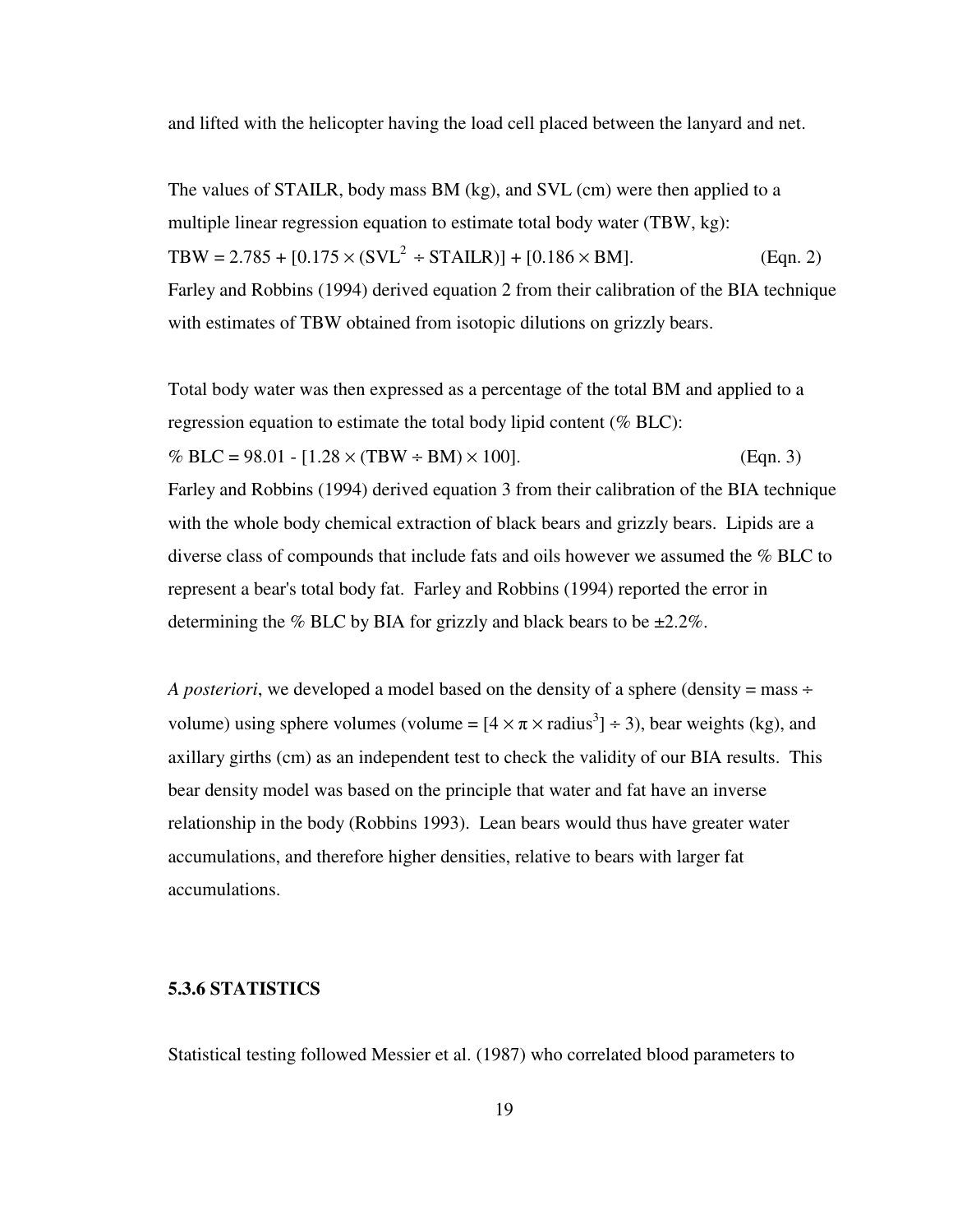actual body compositions of caribou. In the present study, analyses for sex effects were by independent samples *t*-testing. Data were pooled that exhibited no significant difference. When necessary, the analyses of seasonal effects were made by one-way analysis of variance and Tukey's multiple comparisons tests. Relationships between blood values and the level of body fat as indicated by BIA were evaluated using Spearman's rank correlation coefficients.

Statistical analyses were conducted using the statistical package for the social sciences (SPSS version 6.1). Means are presented with 1 standard error (SE). Values of  $P < 0.05$ were considered significant.

#### **6. RESULTS**

# **6.1 SEASONAL CHANGES IN DIET DETERMINED BY SCAT ANALYSIS**

Of the 98 scats, 60 were collected at capture and 38 were from the ground. The undigested portions of food found in the feces were visually estimated as volumes and seasonal dietary changes were evident (Table 1). Birds, fish, and microtine rodents were grouped in the miscellaneous category for the spring and early summer seasons. Miscellaneous food items in spring consisted of ptarmigan (*Lagopus* sp.) (4% volume, 10% frequency) and northern red-backed voles (1% volume, 3% frequency). In early summer, miscellaneous food items consisted of longnose sucker (*Catostomus catostomus*) and unidentified fish remains (2% volume, 25% frequency), and ptarmigan (1% volume, 10% frequency). In late summer the only miscellaneous food item was bearberry (*Arctostaphylos alpina*) (7% volume, 10% frequency).

Labrador tea (*Ledum decumbens*), dwarf birch, Diptera larvae, northern pintail (*Anas acuta*), green-winged teal (*A. crecca*), grizzly bear hair, unidentifiable wasps, garbage, dirt, and sand that appeared in the fecal samples were excluded from analysis because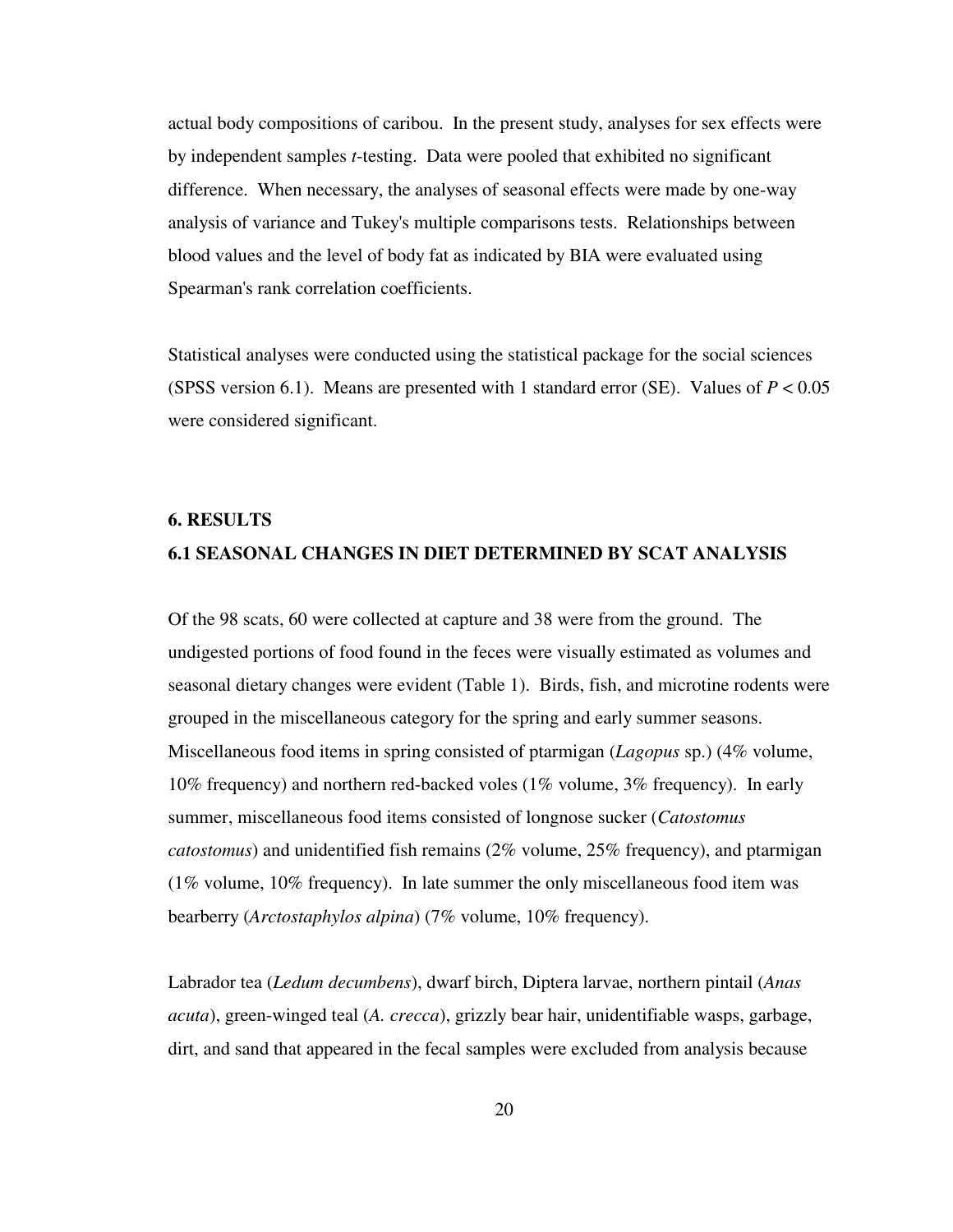| Season       | $\boldsymbol{n}$ | caribou | Arctic ground horsetail |                  | sedge            | Arctic           | crowberry        | cranberry | blueberry        | miscellaneous    |
|--------------|------------------|---------|-------------------------|------------------|------------------|------------------|------------------|-----------|------------------|------------------|
|              |                  |         | squirrel                |                  |                  | cotton           |                  |           |                  |                  |
| Spring       | 30               | 61 (80) | 8(30)                   | $\boldsymbol{0}$ | 2(10)            | 3(20)            | 13(60)           | 5(63)     | 3(30)            | 5(13)            |
| Early summer | 20               | 9(10)   | $\boldsymbol{0}$        | 38 (65)          | 37 (60)          | 12(40)           | $\boldsymbol{0}$ | 1(35)     | $\boldsymbol{0}$ | 3(35)            |
| Mid-summer   | 15               | 78 (93) | $\boldsymbol{0}$        | 7(7)             | $\boldsymbol{0}$ | $\boldsymbol{0}$ | 2(20)            | 11(60)    | 2(40)            | $\boldsymbol{0}$ |
| Late summer  | 10               | 20(40)  | 12(20)                  | $\boldsymbol{0}$ | $\boldsymbol{0}$ | $\boldsymbol{0}$ | 46 (70)          | 3(40)     | 12 (80)          | 7(10)            |
| Autumn       | 23               | 62 (96) | 16(48)                  | $\boldsymbol{0}$ | $\boldsymbol{0}$ | $\boldsymbol{0}$ | 11(52)           | 7(65)     | 4 $(26)$         | $\boldsymbol{0}$ |

 Table 1. Percent volume and percent occurrence (in parentheses) of food items in barren-ground grizzly bear scats classified by season and collected from the central Arctic in 1995 and 1996.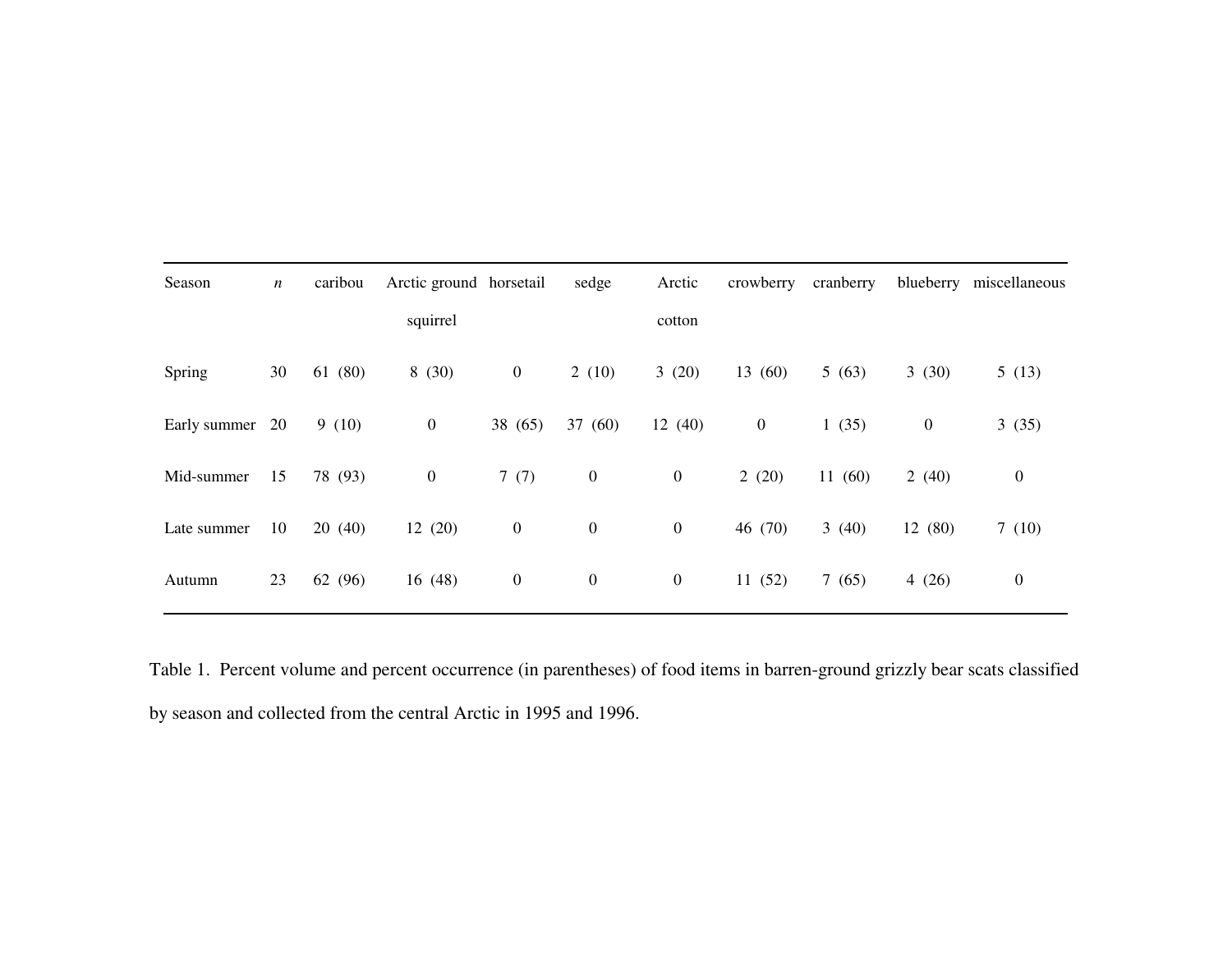they were either considered to be items ingested incidentally, or had volumes that totalled  $< 1\%$ .

Caribou was most common consumed food identified by fecal analysis with high volumes appearing in the spring, mid-summer, and autumn seasons. The spring diet was the most diverse, although caribou was the most prevalent food item (61% of the scat volume). Overwintered berries were also common and totalled 21% of scat volume in spring samples.

In the early summer, caribou remains constituted only 9% of scat volume whereas green vegetation represented by horsetails (*Equisetum* sp.), sedges, and Arctic cotton grass were the major constituents.

Caribou peaked in the diet in mid-summer at 78% of scat volume and dropped to 20% of scat volume in late summer. Crowberries, blueberries, and Arctic ground squirrels (*Spermophilus parryii*) made up the majority of late summer food items.

Most of the autumn scats were collected 3 to 4 weeks before denning. Caribou remains represented 62% of scat volume and berries collectively made up 22% of scat volume.

# **6.2 PERSONAL OBSERVATIONS OF GRIZZLY BEARS**

We had intended to monitor individual bears for a period lasting a minimum of three hours, whenever possible, following a focal-animal sampling method (Altmann 1974). For each sample period, all behaviour types and the amount of time spent performing each behaviour was to have been recorded. Focal-animal sampling proved extremely difficult as dense shrub cover often obstructed the view of the bear for long or irregular periods. As a result, ground based observations were used primarily to document bear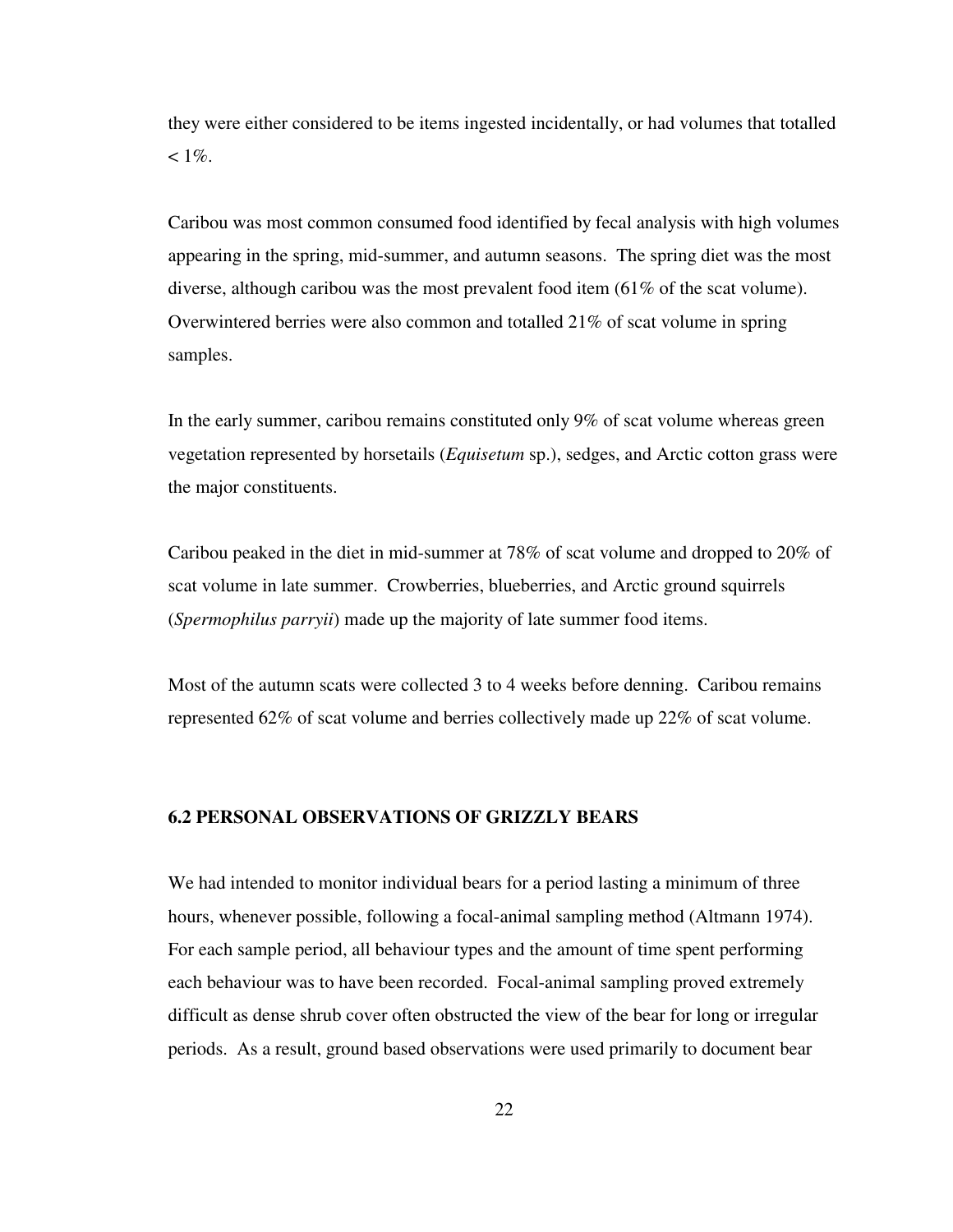habitat use (Gau 1998) and secondarily to document the food items consumed and to allow collection of fresh fecal samples. The only food known by direct observation to have been consumed that fecal analysis did not detect was willow leaves.

Direct observation, and communication with other researchers working within the study area, in 1995 and 1996 showed that while barren-ground grizzly bears in the central Arctic region did use caribou carrion, they were also effective predators of caribou. In a 3328 km<sup>2</sup> region within our study area, environmental monitoring in 1995 by BHP Diamonds Inc. documented grizzly bears killing 26 caribou, including of adults, yearlings, and calves. In 1996, grizzly bear monitoring by BHP was more intensive and they documented 61 caribou killed by bears (Banci and Moore 1997). We discovered an additional 11 sites where caribou were killed. We also observed bears chasing caribou 3 times although none were successful captures. our primary monitoring periods, however, occurred when caribou were found at relatively low density in our study area (early summer) and when berries were fully ripened (late summer).

A notable observation was that 14 of the 26 scats collected by induced defecation in the mid-summer and autumn seasons were dark red-brown in colour and liquid to tar-like in consistency. Caribou was identified as the primary fecal component in each of those 14 scat samples. A loose and runny scat has been reported in carnivores to be the first type deposited after a meal comprised primarily of fresh meat and blood (Floyd et al. 1978, Pritchard and Robbins 1990). The consistency of the scats was, therefore, considered as further evidence of caribou predation.

# **6.3 STABLE ISOTOPE SIGNATURES AND NITROGEN LEVELS OF SAMPLED PLANTS AND ANIMALS**

Mean  $\delta^{15}N$  values for the samples collected ranged from -5.1‰ in cranberries to 8.0‰ for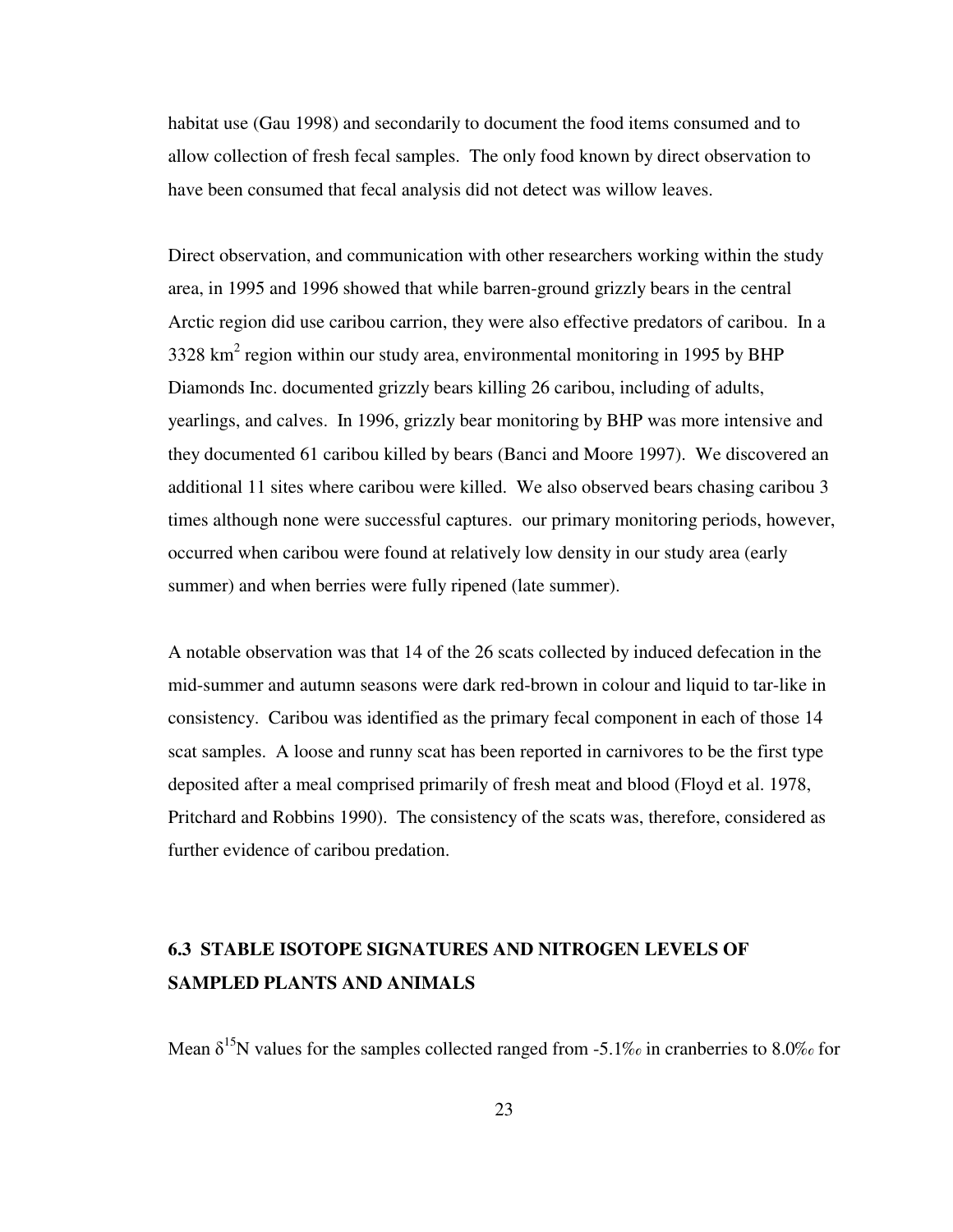grizzly bear serum sampled in the spring (Table 2). The  $\delta^{15}N$  signal of grizzly bear serum samples, which were higher than the erythrocyte samples, may reflect a recent diet relatively rich in animal protein for a portion of the spring, mid-summer, and autumn seasons. The grizzly bear  $\delta^{15}N$  erythrocyte samples may reflect slightly more vegetation in the diet during the spring-early summer and mid- to late summer seasons.

Stable nitrogen isotope analysis reflect what endogenous and exogenous sources of nitrogen were utilized in the metabolic protein requirements of an animal (Hobson and Stirling 1997). The mass spectrometer simultaneously determines the  $\delta^{15}N$  and the natural abundance of nitrogen in each sample tested (Table 3). Digested foods that are higher in nitrogen content can better contribute to an animal's metabolic protein requirement. The sampled vegetation contained very little nitrogen, whereas caribou was the food with the richest source of nitrogen. Indeed, mammalian prey or carcasses are frequently the highest quality foods available to bears for sources of protein in their diet (Pritchard and Robbins 1990, Robbins 1993).

### **6.4 SEXUAL DIFFERENCES IN THE BODY COMPOSITION DATA**

Body composition data are presented from 47 captures on 23 bears. The only hematological parameters that differed between sexes were erythrocyte count (*t* = -2.51, df = 41, *P =* 0.02) and hemoglobin (*t* = -2.11, df = 42, *P =* 0.04), and the only serum chemistry parameter was total bilirubin ( $t = -2.78$ ,  $df = 37$ ,  $P = 0.01$ ). Blood parameters between sexes were pooled where differences were not significant (Table 4).

The percentage of total body fat reserves of both adult male and lone female grizzly bears were pooled for analysis because no significant differences were detected between the sexes ( $t = 1.14$ , df = 42,  $P = 0.26$ ).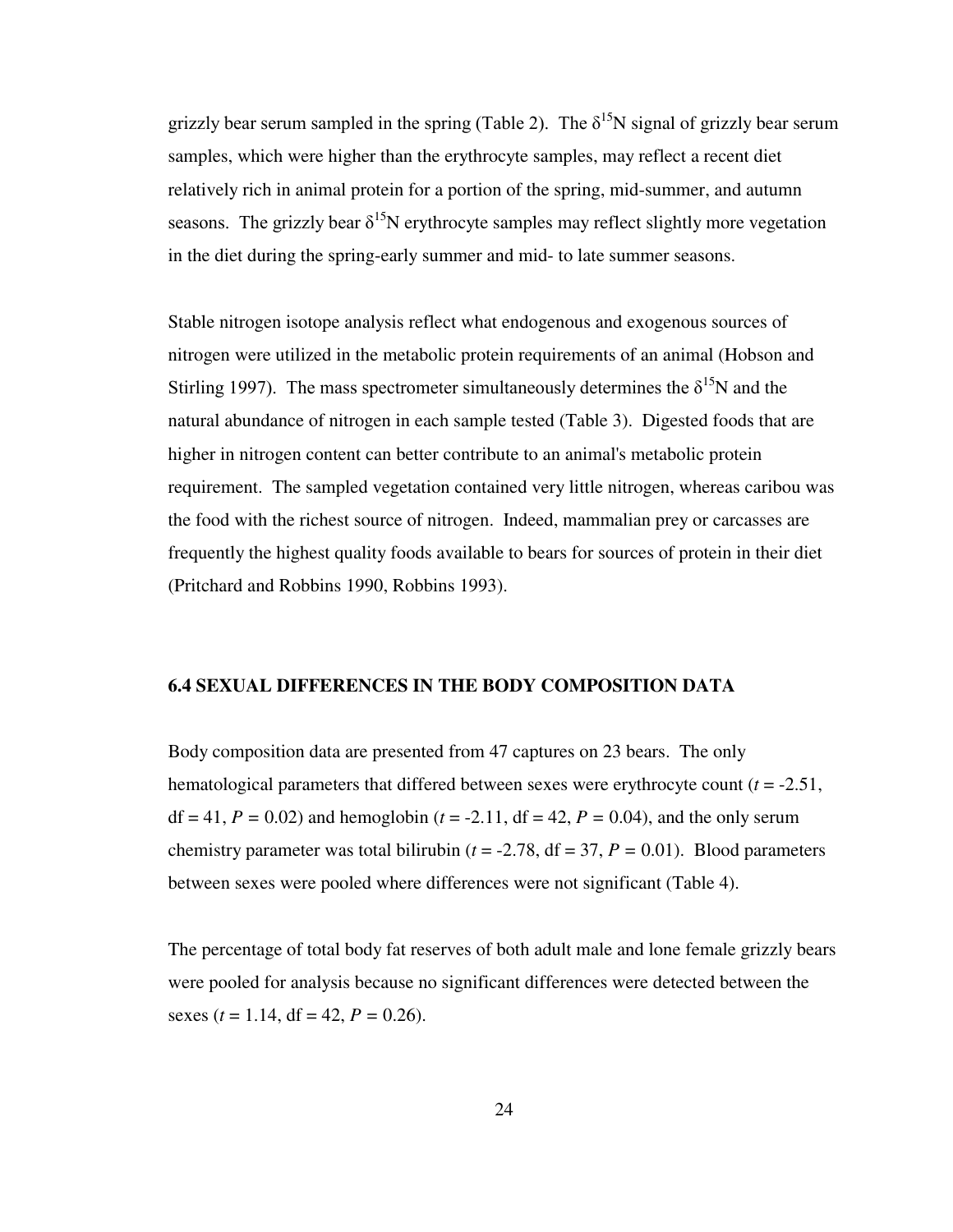| Sample                                            | $\boldsymbol{n}$ | $\delta^{15}N \pm SE$ |
|---------------------------------------------------|------------------|-----------------------|
| grizzly bear serum - spring collection            | 29               | $8.0 \pm 0.1$         |
| grizzly bear serum - autumn collection            | 11               | $7.6 \pm 0.2$         |
| grizzly bear serum - mid-summer collection        | 12               | $7.4 \pm 0.1$         |
| grizzly bear erythrocytes - mid-summer collection | 13               | $6.6 \pm 0.1$         |
| grizzly bear erythrocytes - autumn collection     | 11               | $6.2 \pm 0.1$         |
| northern red-backed vole                          | 5                | $4.6 \pm 1.2$         |
| Arctic cotton grass                               | 5                | $3.5 \pm 1.1$         |
| sedge                                             | 5                | $3.5 \pm 0.4$         |
| caribou                                           | 5                | $2.6 \pm 0.1$         |
| blueberry                                         | 5                | $-0.8 \pm 0.4$        |
| crowberry                                         | 5                | $-3.9 \pm 0.8$        |
| cranberry                                         | 5                | $-5.1 \pm 1.0$        |

Table 2. Nitrogen stable isotope signatures of plant and animal tissues sampled from the central Arctic of the NWT in 1995 and 1996.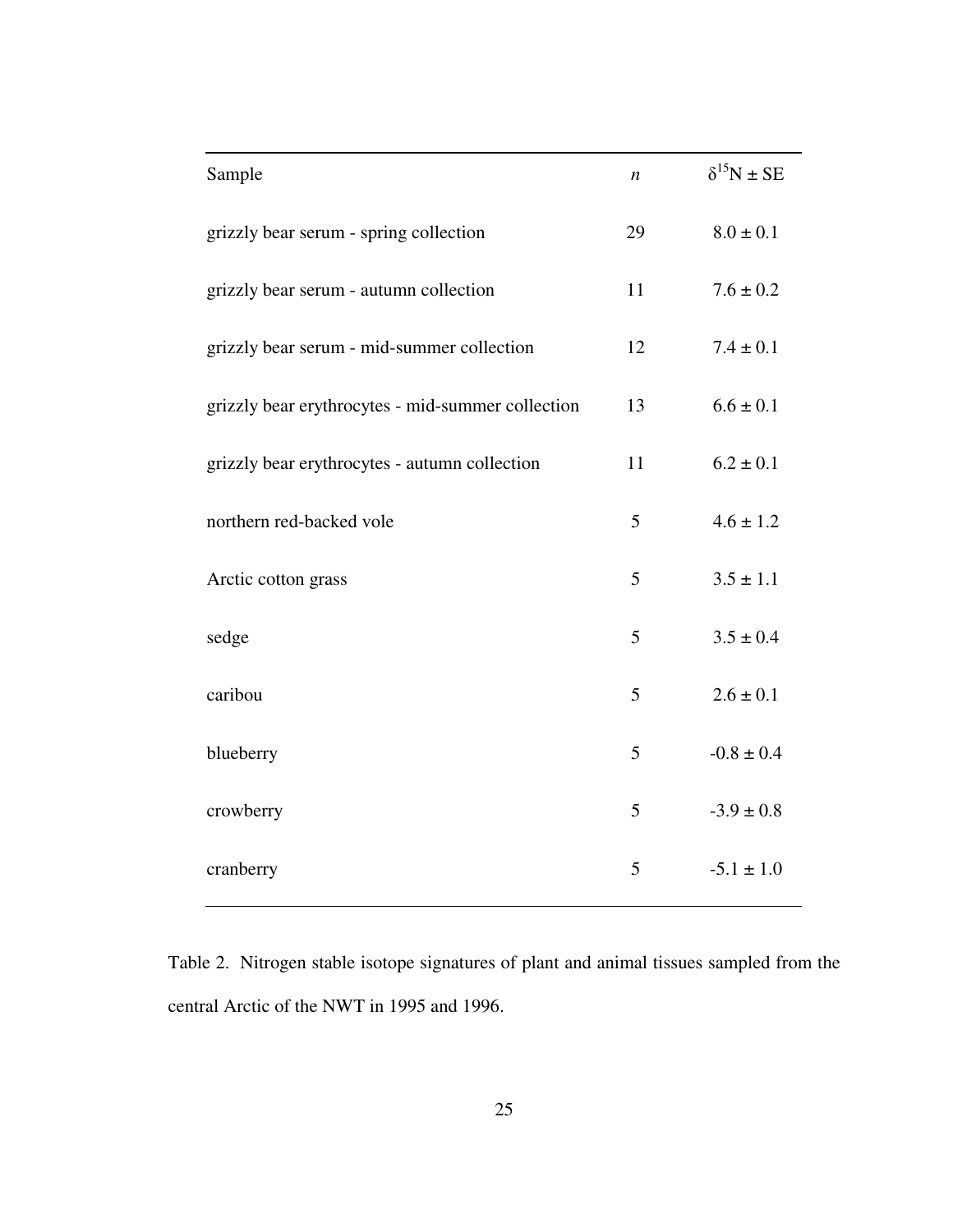| Food item $(n = 5)$             | $\% \pm SE$    |
|---------------------------------|----------------|
| caribou muscle                  | $12.6 \pm 0.5$ |
| northern red-backed vole muscle | $9.6 \pm 0.3$  |
| sedge                           | $1.9 \pm 0.1$  |
| blueberry                       | $1.0 \pm 0.3$  |
| Arctic cotton grass             | $0.9 \pm 0.1$  |
| cranberry                       | $0.7 \pm 0.1$  |
| crowberry                       | $0.4 \pm 0.1$  |

Table 3. The mean nitrogen content of the representative bear food items sampled for isotope analysis from the central Arctic of the NWT in 1995 and 1996.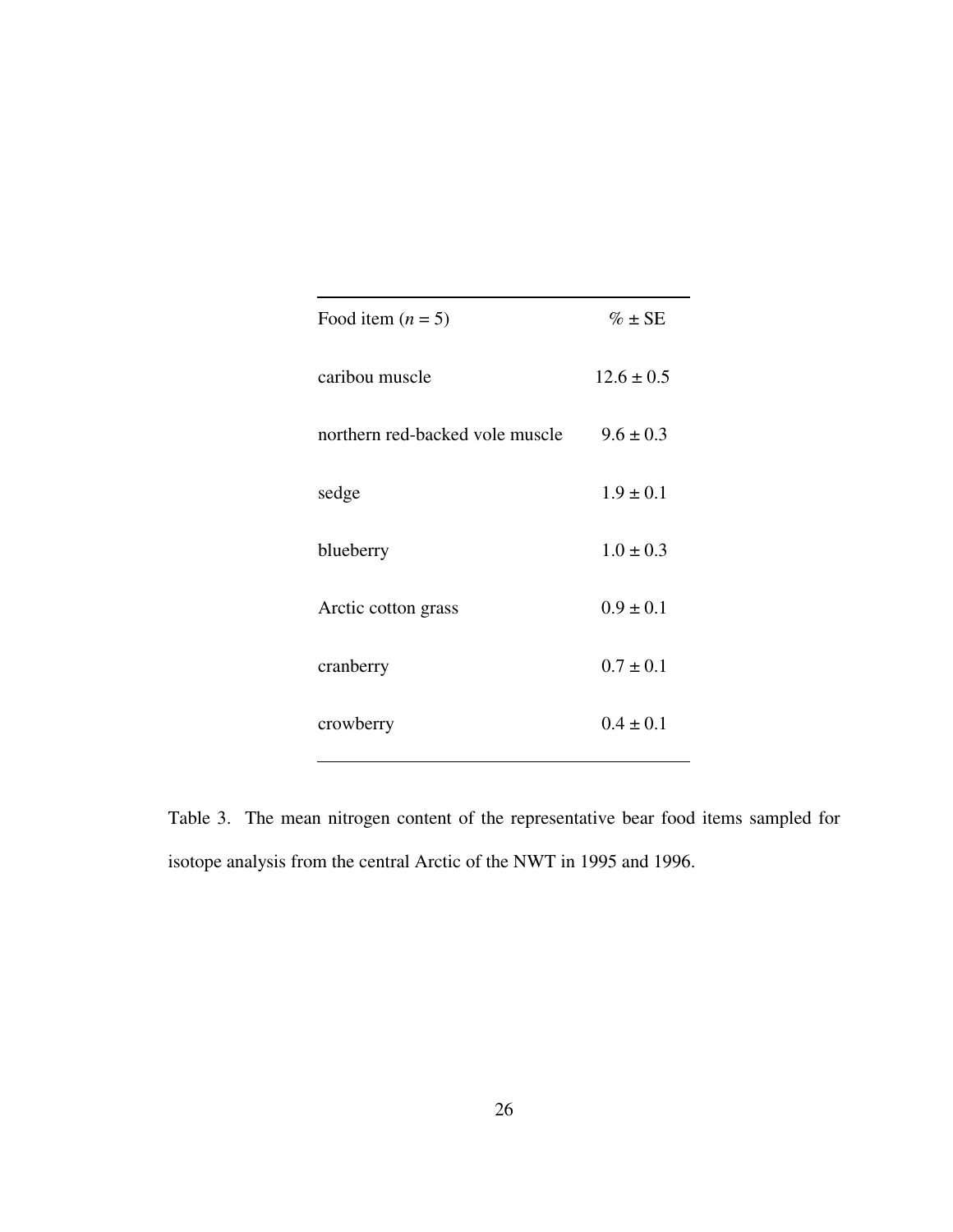| Blood parameter           | Season     | $\boldsymbol{n}$ | means $\pm$ SE  |
|---------------------------|------------|------------------|-----------------|
| albumin                   | spring     | 20               | $39.6 \pm 0.5$  |
| (g/L)                     | mid-summer | 13               | $37.2 \pm 0.8$  |
|                           | autumn     | 6                | $40.7 \pm 3.6$  |
| bilirubin, female         | spring     | 9                | $5.4 \pm 0.3$   |
| $(\mu \text{mol/L})$      | mid-summer | 7                | $5.7 \pm 0.5$   |
|                           | autumn     | 4                | $6.8 \pm 1.7$   |
| bilirubin, male           | spring     | 10               | $4.2 \pm 0.2$   |
| $(\mu$ mol/L)             | mid-summer | 6                | $4.3 \pm 0.8$   |
|                           | autumn     | 2                | $6.0 \pm 1.0$   |
| erythrocyte count, female | spring     | 9                | $6.1 \pm 0.1$   |
| $(10^6/\text{mm}^3)$      | mid-summer | 7                | $6.1 \pm 0.2$   |
|                           | autumn     | 7                | $6.5 \pm 0.2$   |
| erythrocyte count, male   | spring     | 10               | $5.9 \pm 0.2$   |
| $(10^6/\text{mm}^3)$      | mid-summer | 6                | $5.7 \pm 0.2$   |
|                           | autumn     | 4                | $6.0 \pm 0.1$   |
| hematocrit                | spring     | 20               | $42.7 \pm 0.8$  |
| $(\%)$                    | mid-summer | 13               | $42.3 \pm 0.8$  |
|                           | autumn     | 11               | $45.1 \pm 0.8$  |
| hemoglobin, male          | spring     | 11               | $15.3 \pm 0.4$  |
| (g/dL)                    | mid-summer | 6                | $15.2 \pm 0.5$  |
|                           | autumn     | 4                | $16.3\pm0.4$    |
| sodium                    | spring     | $20\,$           | $137.9 \pm 1.0$ |
| (mmol/L)                  | mid-summer | 13               | $142.6 \pm 2.0$ |
|                           | autumn     | 6                | $136.8 \pm 7.2$ |
|                           |            |                  |                 |

Table 4. The seasonal means of measured blood parameters for adult male and lone female grizzly bears in 1995 and 1996 that did not exhibit a seasonal affect (ANOVA, *P* > 0.05).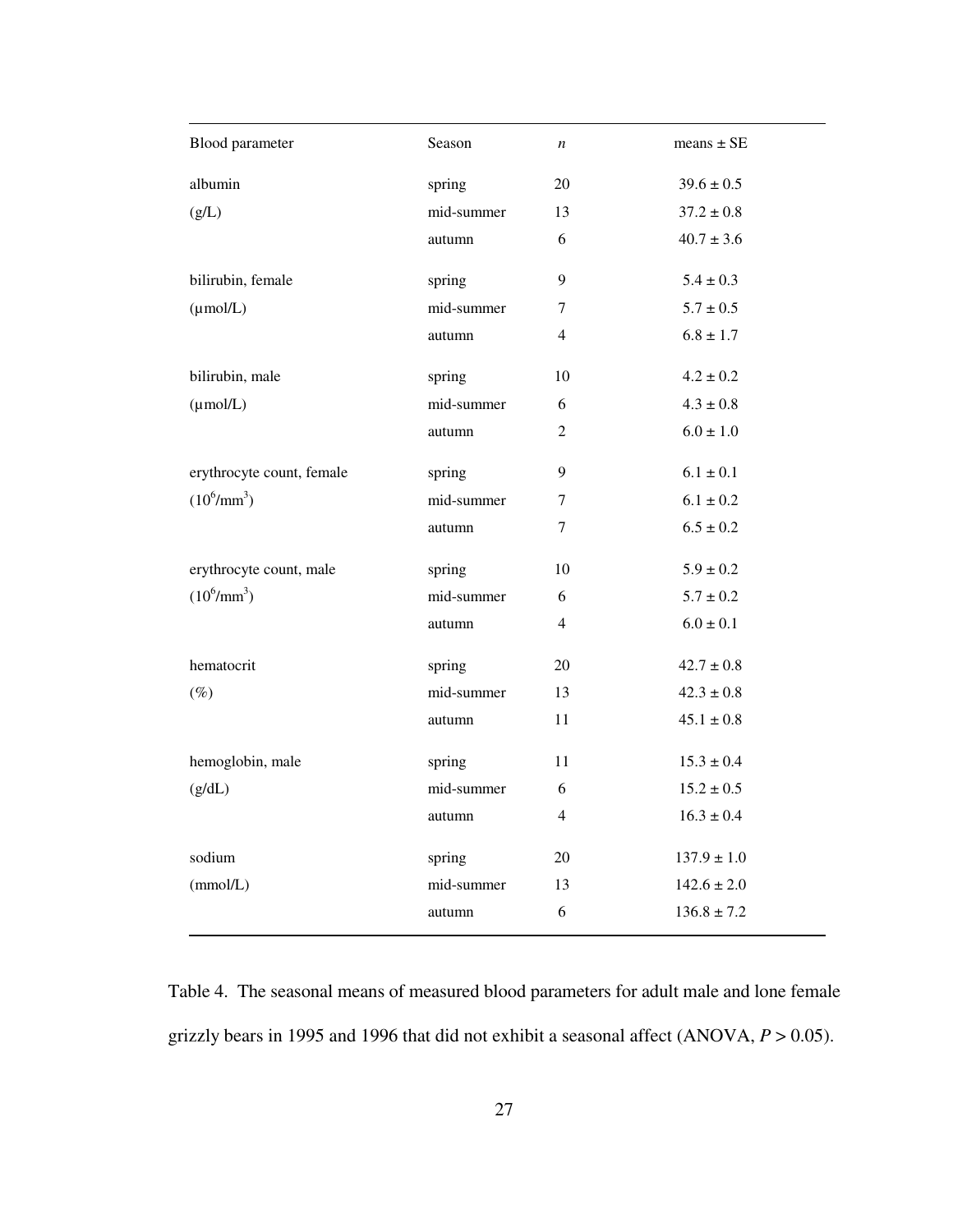# **6.5 PHYSIOLOGICAL STATUS AT THE TIME OF CAPTURE**

Bears are reported to have relatively low serum urea and relatively high serum creatinine levels during hibernation and for a short period after they leave their dens in spring (Nelson et al. 1983, Nelson et al. 1984, Ramsay et al. 1991). Mean creatinine levels in the spring were significantly higher than mid-summer and autumn values (Table 5). Also, mean urea levels in the spring were significantly lower than mid-summer and autumn values. Thus, bears in our study were assumed to be in a walking hibernation state during spring captures.

Numerous studies have identified elevated leucocyte counts as an indicator of elevated stress levels at the time of wildlife or lab animal blood sampling, even if stress was only placed on the animal for a short time (Lee et al. 1977, Jain 1986, Schroeder 1987, Meyer et al. 1992). Elevated leucocyte counts in grizzly bears have also been reported when they experienced an increased stress or excitement level from their capture effort (Brannon 1985*a*). The leucocyte counts from the mid-summer and autumn seasons led us to believe that the bears captured were more stressed from the capture effort than in the spring season.

Tukey testing also revealed that A/G ratios, total protein, hemoglobin, inorganic phosphorus, and calcium also exhibited significant seasonal changes. Mid-summer A/G ratios were significantly lower than spring and autumn values. Spring total protein levels were significantly lower than mid-summer and autumn levels. Autumn hemoglobin levels for females were significantly higher than spring and mid-summer means. Midsummer inorganic phosphorus levels were significantly higher than spring and autumn values. Calcium levels in the autumn were significantly lower than spring and midsummer levels.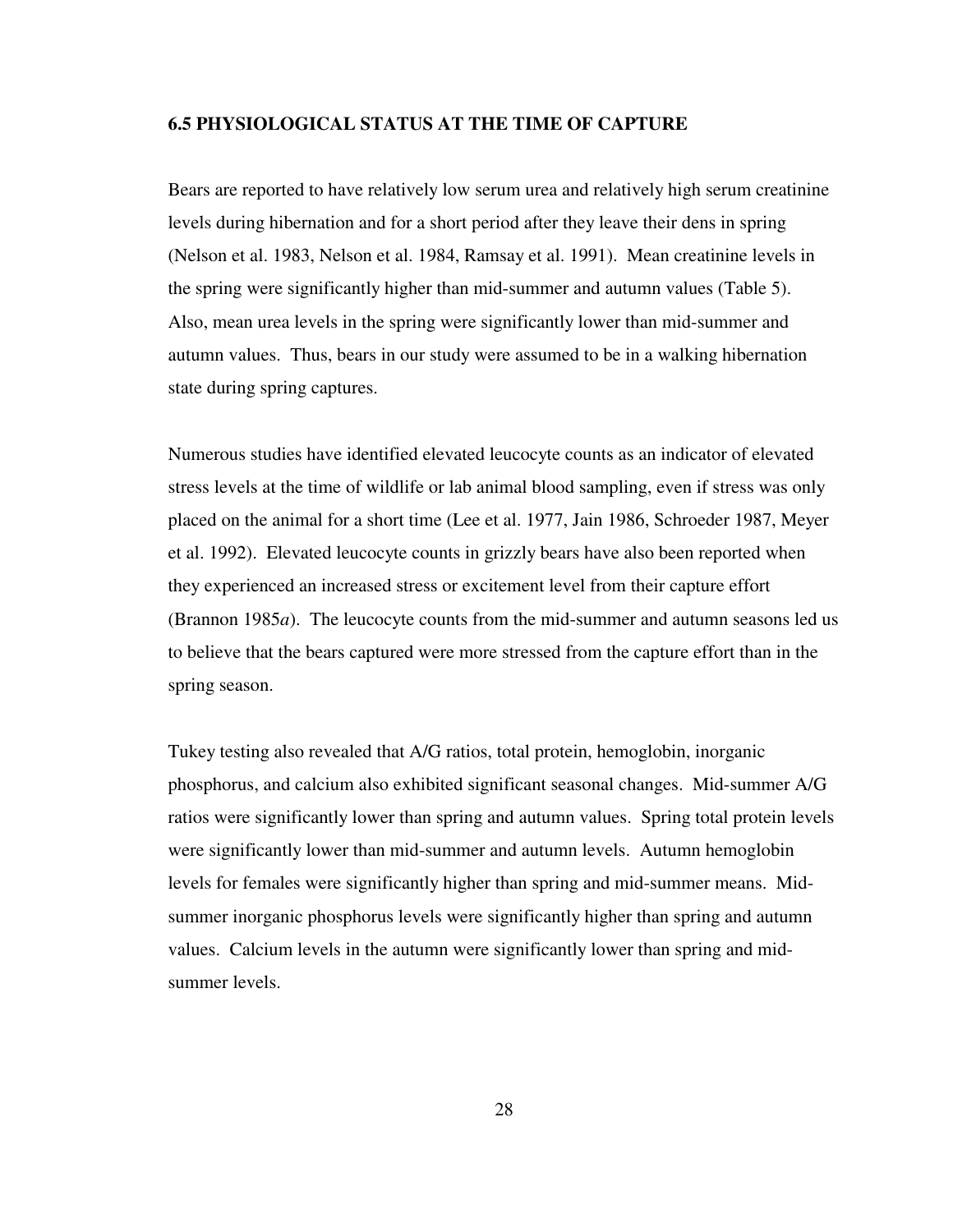|                      |            |                  |                       | <b>ANOVA</b>     |                  |
|----------------------|------------|------------------|-----------------------|------------------|------------------|
| Blood parameter      | Season     | $\boldsymbol{n}$ | means $\pm$ SE        | $\boldsymbol{F}$ | $\boldsymbol{P}$ |
| urea                 | spring     | 20               | $4.9 \pm 0.9^{\rm a}$ | 39.9             | < 0.0001         |
| (mmol/L)             | mid-summer | 13               | $20.0 \pm 1.9$        |                  |                  |
|                      | autumn     | 6                | $24.1 \pm 3.4$        |                  |                  |
| albumin: globulin    | spring     | 20               | $1.8 \pm 0.1$         | 27.7             | < 0.0001         |
|                      | mid-summer | 13               | $1.1 \pm 0.1^a$       |                  |                  |
|                      | autumn     | 6                | $1.6 \pm 0.1$         |                  |                  |
| creatinine           | spring     | 20               | $111.1 \pm 4.9^a$     | 11.3             | 0.0002           |
| $(\mu \text{mol/L})$ | mid-summer | 13               | $83.7 \pm 3.8$        |                  |                  |
|                      | autumn     | 6                | $81.2 \pm 5.5$        |                  |                  |
| total protein        | spring     | 20               | $62.4 \pm 0.9^a$      | 6.7              | 0.0034           |
| (g/L)                | mid-summer | 13               | $70.3 \pm 1.1$        |                  |                  |
|                      | autumn     | 6                | $67.3 \pm 5.4$        |                  |                  |
| hemoglobin, female   | spring     | 9                | $15.6 \pm 0.4$        | 6.4              | 0.0072           |
| (g/dL)               | mid-summer | 7                | $15.9 \pm 0.4$        |                  |                  |
|                      | autumn     | $\tau$           | $17.4 \pm 0.3^a$      |                  |                  |
| inorganic phosphorus | spring     | 20               | $1.5 \pm 0.1$         | 5.2              | 0.0103           |
| (mmol/L)             | mid-summer | 13               | $1.9\pm0.1^{\rm a}$   |                  |                  |
|                      | autumn     | 6                | $1.6 \pm 0.1$         |                  |                  |
| leucocyte count      | spring     | 20               | $8.7 \pm 0.7^{\circ}$ | 4.8              | 0.0136           |
| $(10^3/\text{mm}^3)$ | mid-summer | 13               | $11.1\pm0.9$          |                  |                  |
|                      | autumn     | $11\,$           | $11.9 \pm 0.9$        |                  |                  |
| calcium              | spring     | $20\,$           | $2.3 \pm 0.0$         | 4.0              | 0.0277           |
| (mmol/L)             | mid-summer | 13               | $2.3 \pm 0.0$         |                  |                  |
|                      | autumn     | 6                | $2.1 \pm 0.1^a$       |                  |                  |

<sup>a</sup>Seasonal values that Tukey testing determined to be significantly different.

Table 5. Blood parameters for adult male and lone female grizzly bears in 1995 and 1996 that differed significantly among seasons.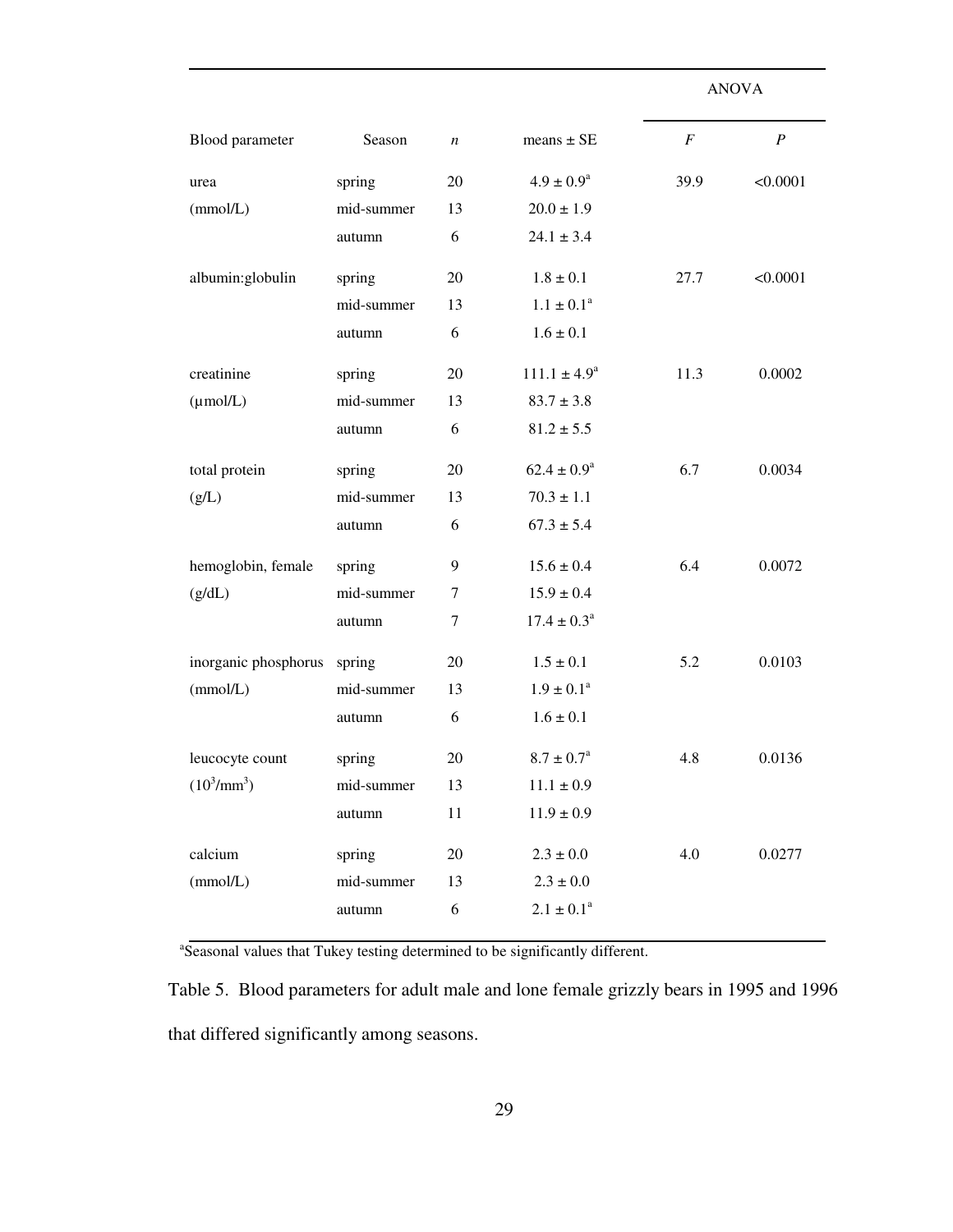#### **6.6 SEASONAL CHANGES IN TOTAL BODY FAT LEVELS AND DENSITY**

Bear ages were assigned year categories based on whole numbers. The mean age of the male bears sampled ( $n = 24$ ) was  $8.8 \pm 1.1$  years. The mean age of the lone female bears sampled  $(n = 23)$  was  $6.5 \pm 0.5$  years. Regardless of age, the bears differed markedly in body condition when they emerged in the spring (Table 6). Additionally, a one-way ANOVA and Tukey test determined that the percentage of total body fat accumulated in the autumn season was significantly higher than the spring and mid-summer seasons  $(F_{2,41} = 27.2, P < 0.0001).$ 

Bioelectrical impedance testing was checked against calculated bear densities and the BIA results were supported (Table 7). A one-way ANOVA and Tukey test determined mean bear density in the mid-summer season to be significantly lower than the autumn season mean  $(F_{2,31} = 4.6, P = 0.0184)$ . The mid-summer and autumn seasons correspond to the lowest and highest mean total body fat levels respectively, thus should correspond to the highest and lowest mean densities respectively.

### **6.7 CORRELATIONS OF TOTAL BODY FAT TO BLOOD PARAMETERS**

The aforementioned blood parameters, which were suggested as reliable indicators of body condition for black and grizzly bears, were measured from the bears captured in our study and correlated to their total body fat levels. The only blood parameter found to correlate with the total body fat levels in both adult male and lone female grizzly bears was albumin (Table 8). For lone female grizzlies, hemoglobin was an additional parameter found to correlate with total body fat levels.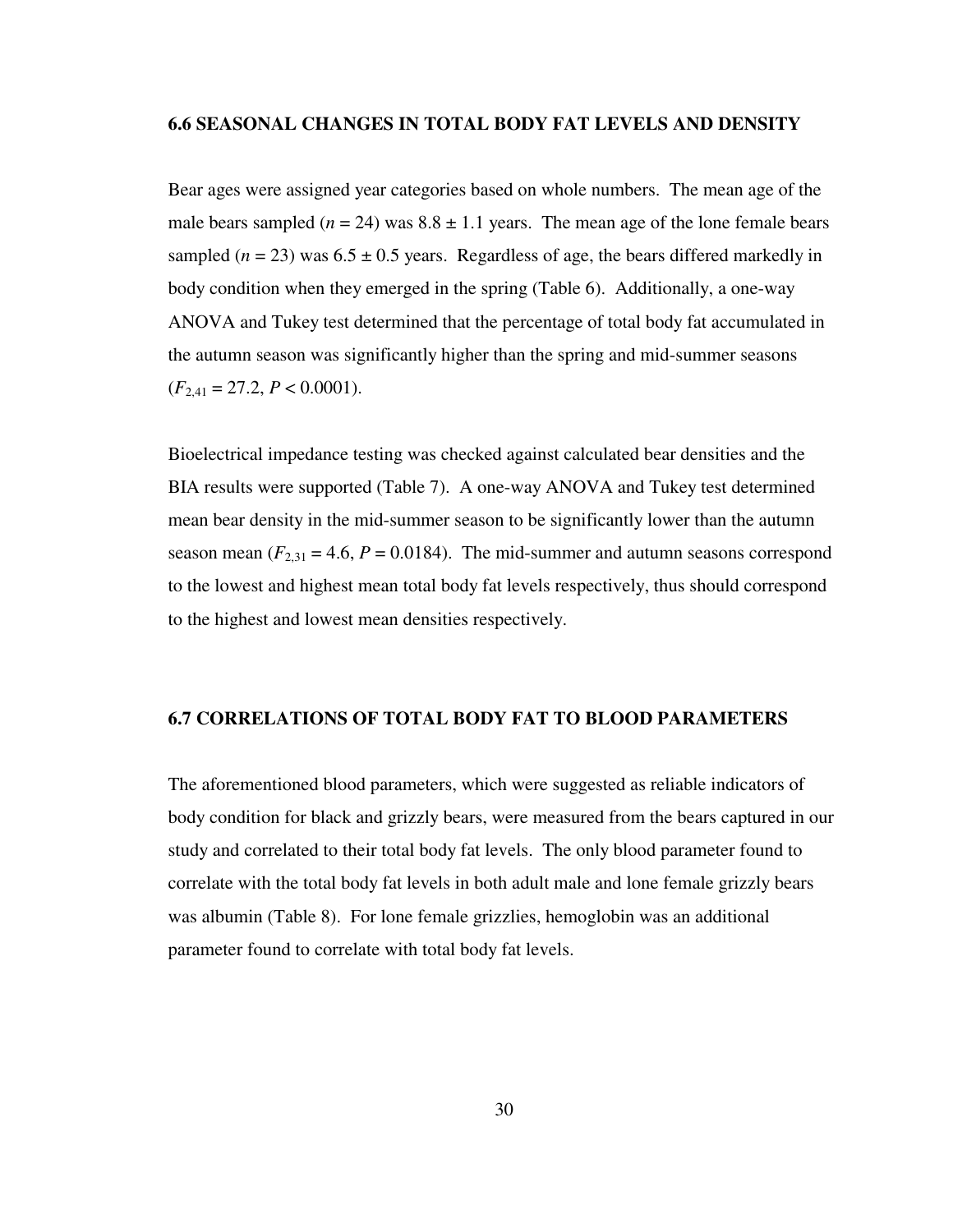| Season     | n  | mean $\pm$ SE  | range         |
|------------|----|----------------|---------------|
| spring     | 20 | $13.2 \pm 1.4$ | $6.4 - 26.7$  |
| mid-summer | 11 | $10.8 \pm 1.4$ | $6.3 - 20.4$  |
| autumn     | 13 | $25.5 \pm 1.3$ | $16.7 - 33.6$ |

Table 6. The percentage of total body fat determined by bioelectrical impedance analysis for adult male and lone female grizzly bears sampled from the central Arctic of the NWT in 1995 and 1996.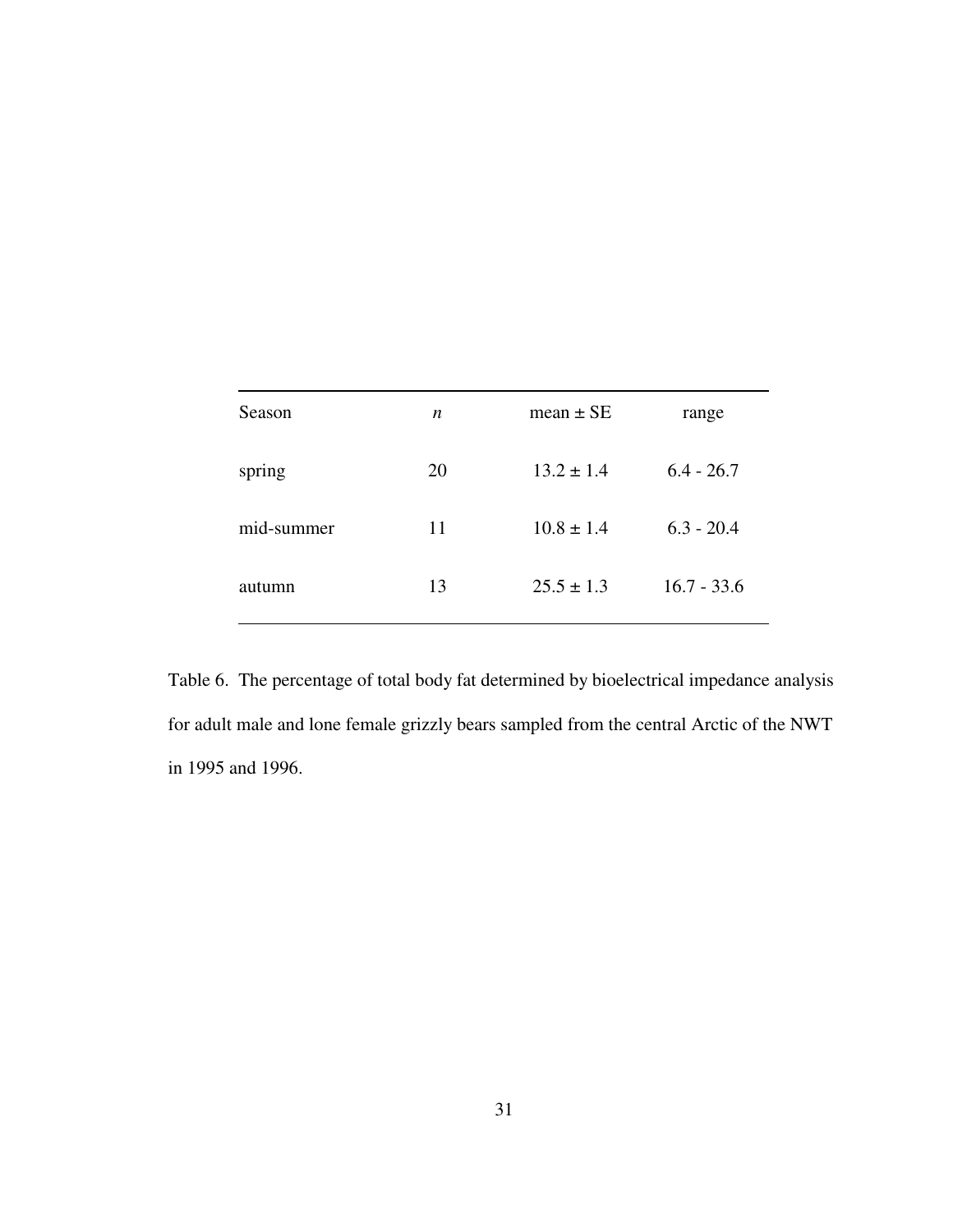| Measurement                        | Season     | $\boldsymbol{n}$ | means $\pm$ SE   | range          |
|------------------------------------|------------|------------------|------------------|----------------|
| girth                              | spring     | 18               | $104.0 \pm 5.0$  | $78 - 157$     |
| (cm)                               | mid-summer |                  | $105.7 \pm 3.2$  | $94 - 123$     |
|                                    | autumn     | 6                | $127.3 \pm 15.1$ | $99 - 200$     |
| mass                               | spring     | 18               | $114.0 \pm 13.8$ | $48.0 - 261.5$ |
| (kg)                               | mid-summer | -10              | $113.7 \pm 13.6$ | $92.4 - 215.8$ |
|                                    | autumn     | 6                | $157.4 \pm 25.8$ | $98.4 - 265.4$ |
| density                            | spring     | 18               | $5.8 \pm 0.2$    | $4.0 - 7.5$    |
| $(\times 10^{-3} \text{ kg/cm}^3)$ | mid-summer | -10              | $6.6 \pm 0.2$    | $5.2 - 7.3$    |
|                                    | autumn     | 6                | $4.9 \pm 0.6$    | $2.0 - 6.0$    |

Table 7. Axillary girth, mass, and the calculated density for the adult male and lone female barren-ground grizzly bears sampled by bioelectrical impedance in 1995 and 1996.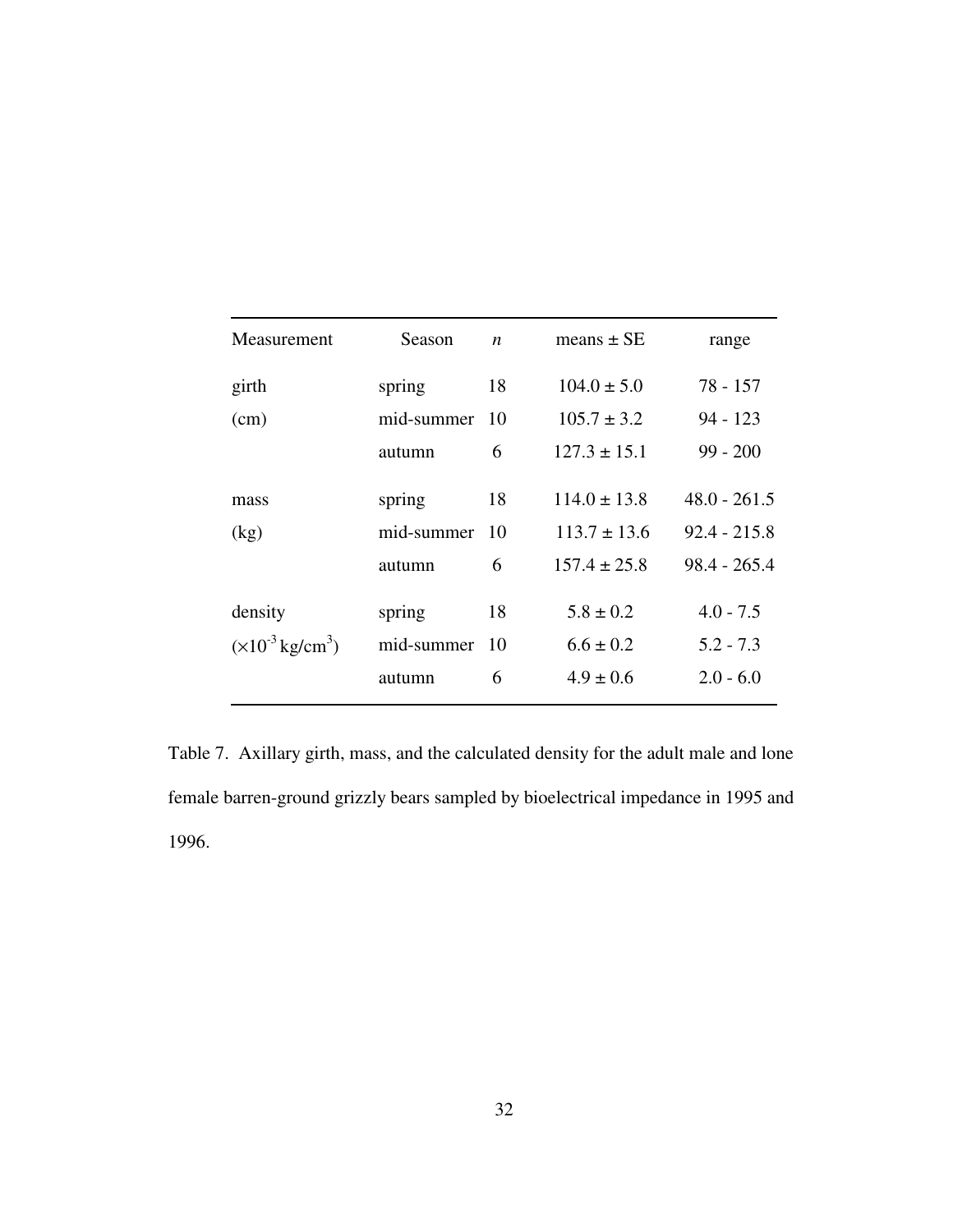| <b>Blood parameter</b>    | n  | $r_{s}$ | $\boldsymbol{P}$ |
|---------------------------|----|---------|------------------|
| albumin                   | 36 | 0.51    | < 0.01           |
| hemoglobin, female        | 23 | 0.48    | 0.02             |
| erythrocyte count, female | 23 | 0.33    | 0.12             |
| total protein             | 36 | 0.23    | 0.17             |
| inorganic phosphorus      | 36 | $-0.21$ | 0.21             |
| hematocrit                | 41 | 0.18    | 0.26             |
| bilirubin, male           | 16 | 0.28    | 0.29             |
| albumin:globulin          | 36 | 0.17    | 0.32             |
| hemoglobin, male          | 18 | 0.22    | 0.37             |
| creatinine                | 36 | $-0.13$ | 0.45             |
| calcium                   | 36 | $-0.13$ | 0.46             |
| erythrocyte count, male   | 17 | $-0.16$ | 0.54             |
| bilirubin, female         | 20 | 0.14    | 0.57             |
| sodium                    | 36 | 0.07    | 0.69             |

Table 8. Spearman rank correlation coefficients between blood parameters and the percentage of total body fat as determined by BIA for adult male and lone female grizzly bears in 1995 and 1996.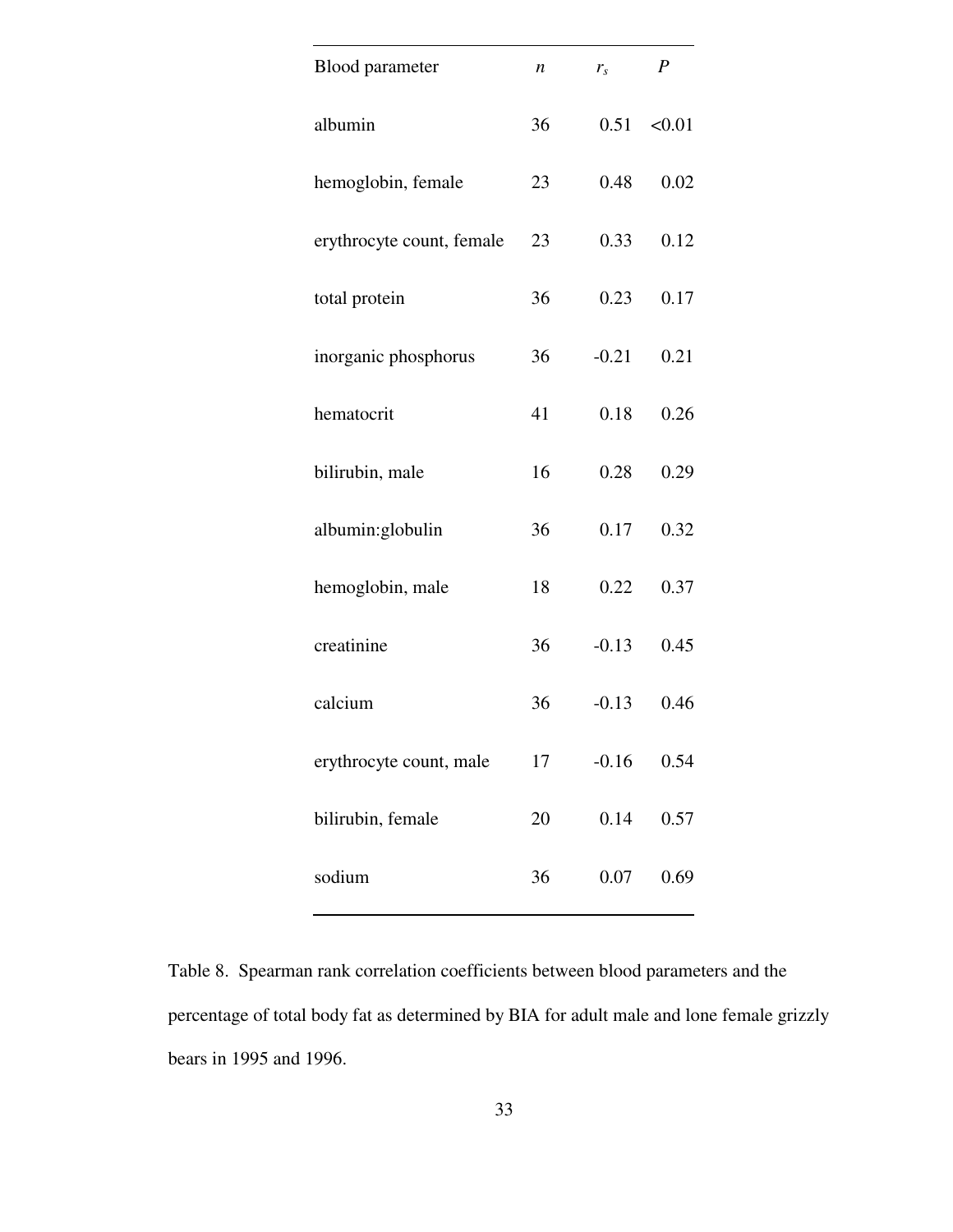# **7. DISCUSSION 7.1 SEASONAL VARIATIONS IN DIET**

Feeding behaviour in bears often varies seasonally as the animals track the availability of high-quality foods (Hamer and Herrero 1987, French et al. 1994, Kasbohm et al. 1995). It should be noted, however, that no systematic attempts at determining animal or plant food availability were made during our study.

Barren-ground grizzly bears in the central Arctic region in 1995 and 1996, upon leaving their dens in the spring season, fed on caribou of the Bathurst herd as they migrated north to their calving grounds. In early summer, when caribou were scarce in the study area, emergent shoots of horsetails, grasses, and sedges appeared in the diet. As mixed postcalving herds of caribou moved south through the study area in the mid-summer season, they again became the primary food of the bears. In late summer, the bears became hyperphagic to accumulate the fat reserves necessary for hibernation making use of the ripened berries. More berries were consumed by grizzly bears in the late summer season than from all other seasons combined. The diet at the end of the grizzly bear's active period in the autumn season was similar to its start in the spring season. Grizzly bears in autumn fed primarily on caribou as they migrated south to the treeline for winter.

### **7.2 BIAS AND ERROR IN FECAL ANALYSES**

Analyzing the remains in bear fecal samples is the most common method for determining feeding patterns. Using scat analysis alone to determine feeding habits has inherent problems (O'Gara 1986, Reynolds and Aebischer 1991). Each scat does not have an equal chance of being collected, fecal residues produced after consumption vary among food types, and typically there is considerable variation in the size of the scat collected (McLellan and Hovey 1995).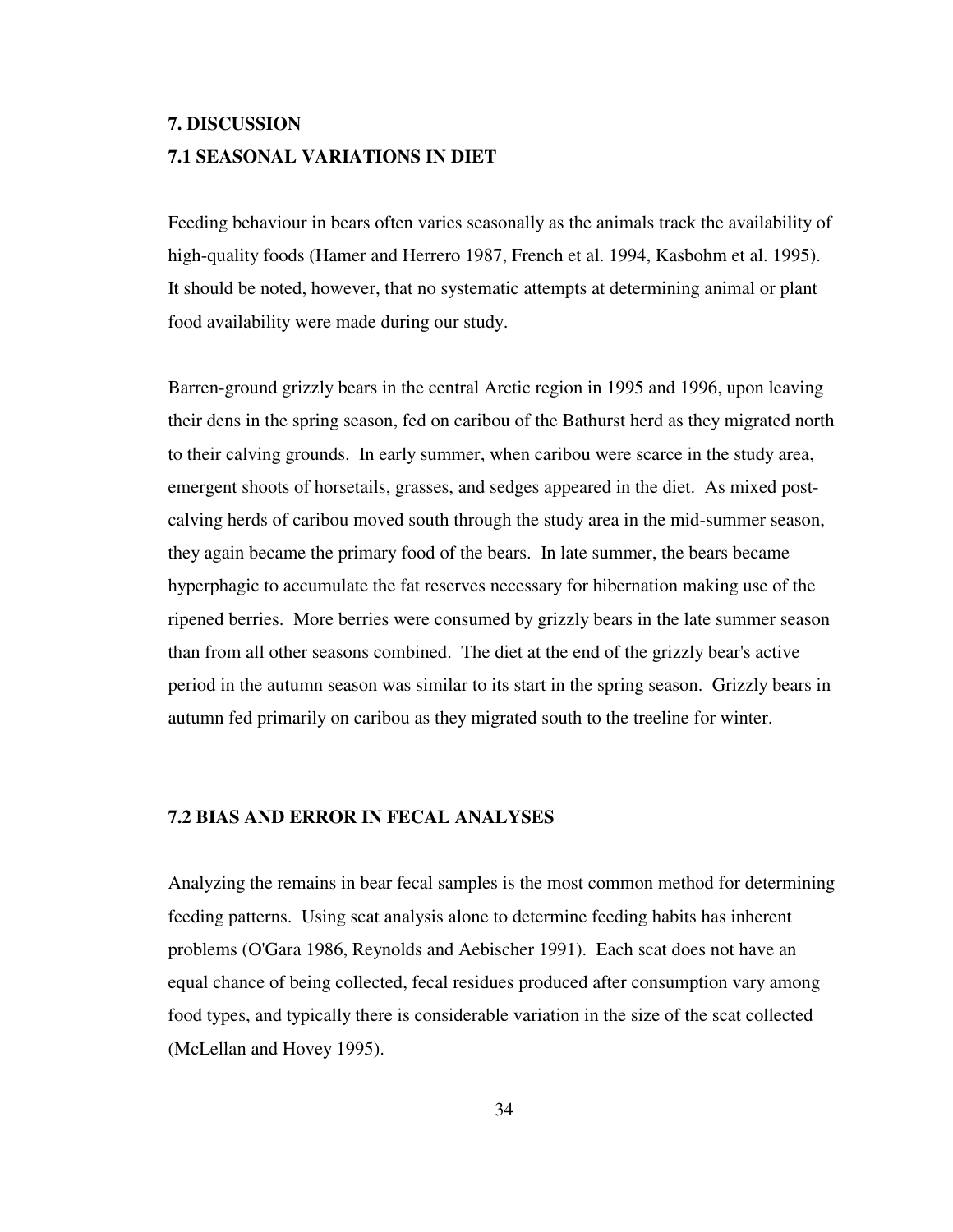Another bias involved the difficulty we experienced travelling on the tundra. The collection of ground deposited scats may have been biased to collections from the areas we could most easily sample (McLellan and Hovey 1995). When open areas and eskers were travelled, scats were generally easy to spot. Additionally, some scats were less cryptically concealed than others. Berry patties and scats containing green vegetation were more visible than scats containing animal hair and bones. Finally, if the loose and liquid type scats that were collected by induced defecation were to be deposited on the ground, they would likely have been unrecognizable as grizzly bear scat.

Scat analysis is based on the identification of partially digested or undigested food (Frackowiak and Gula 1992). Hatler (1972) and Poelker and Hartwell (1973) found that in comparing stomach to scat samples in bears, the proportions of animal matter were greatly reduced in the latter. As a carnivore, the grizzly bear's digestive system is more efficient extracting energy from meat than plants (Pritchard and Robbins 1990). The consumption of foods with different digestibilities would, therefore, produce fecal residue volumes that were not representative of the foods consumed (McLellan and Hovey 1995).

Another source of error in scat analyses can result from variation in the sizes of the scats collected and that each scat is considered to contribute equally to the data set. This bias would tend to overestimate food items found in small scats and underestimate food items found in large scats (McLellan and Hovey 1995).

#### **7.3 ISOTOPE DIET DETERMINATION**

Erythrocyte samples from the bears were collected in spring, mid-summer, and autumn. Erythrocyte samples collected in mid-summer reflected bear diet through the seasons we defined as spring and early summer. Erythrocyte samples collected in the autumn, by contrast, reflected the bears' diet through the mid- and late summer seasons. The data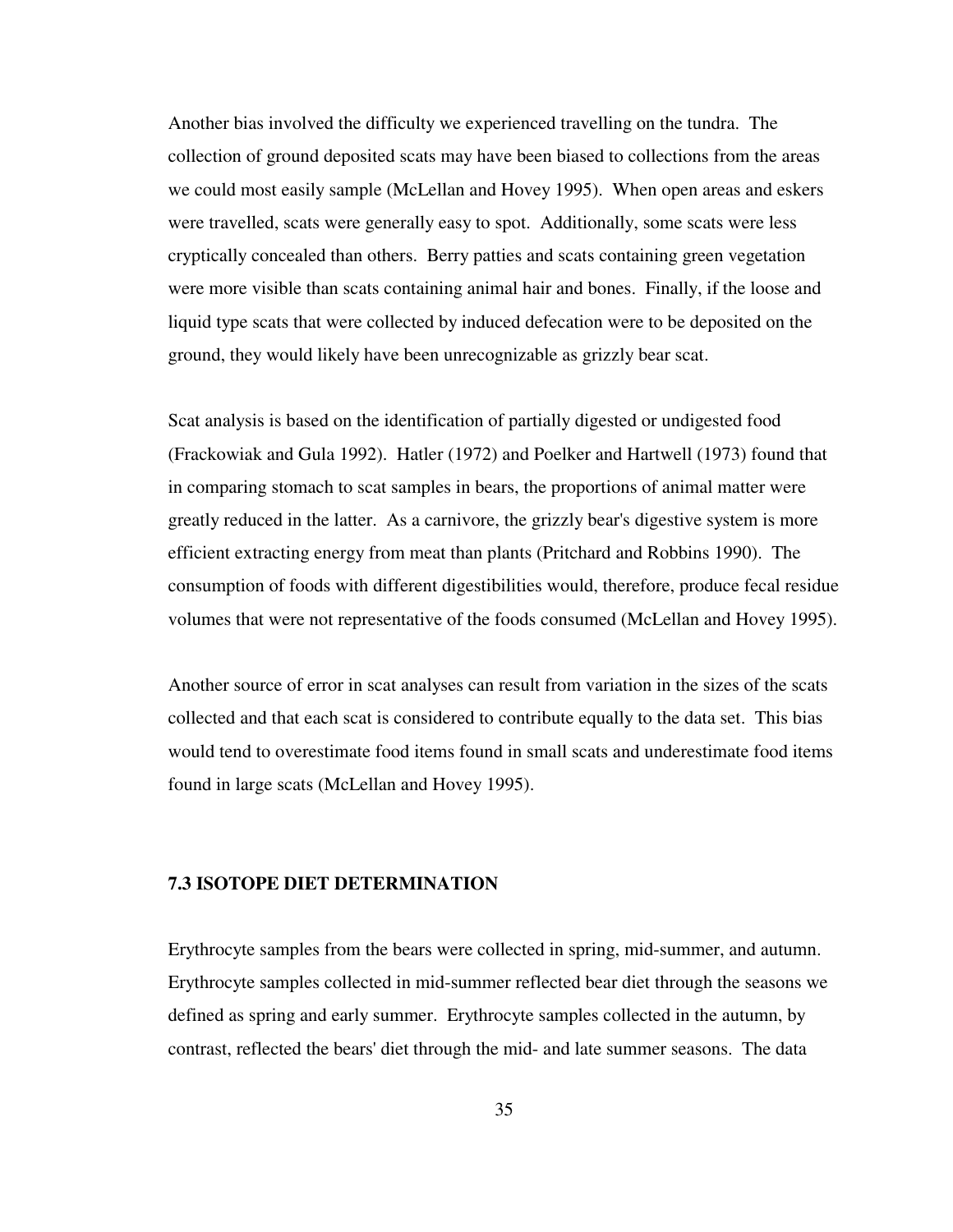from the erythrocyte samples collected in the spring are not presented as it was believed that the samples would reflect the endogenous sources of nitrogen during hibernation.

The primary spring and early summer foods identified by observations and fecal analysis were caribou and green vegetation respectively. The bear diet represented by the  $\delta^{15}N$ signature of erythrocyte samples through the spring and early summer seasons, if the consumed items contributed equally to the metabolic protein pathways of the bears, should reflect the caribou and green vegetation isotopic signatures combined (Keough et al. 1996). However, sedge and Arctic cotton grass had very low nitrogen contents compared to caribou. It would therefore require a relatively larger volume of these types of vegetation to meet the metabolic protein requirements of bears that could be met by caribou in relatively modest amounts.

The primary foods identified by observations and fecal analysis in the mid- and late summer were caribou and berries respectively. The bear diet represented by the  $\delta^{15}N$ signature of erythrocyte samples through the mid- and late summer seasons, if the consumed items contributed equally to the metabolic protein pathways of the bears, should reflect the caribou and berry isotopic signatures combined. It is unlikely, however, that caribou and berries contributed equally to the metabolic protein pathways of barren-ground grizzly bears as the berry species we sampled had low nitrogen levels relative to caribou. It would therefore require a relatively larger volume of berries to meet the metabolic protein requirements of bears that could be met by caribou in relatively modest amounts. Thus, the erythrocyte samples collected in mid-summer and autumn may reflect an influx of vegetation to the diet while the bulk of the metabolic protein requirements were made via caribou or some other exogenous or endogenous source.

The nitrogen isotope signature of the grizzly bear serum samples were assumed to reflect the diet for the week prior to sampling. The signatures were higher than those for

36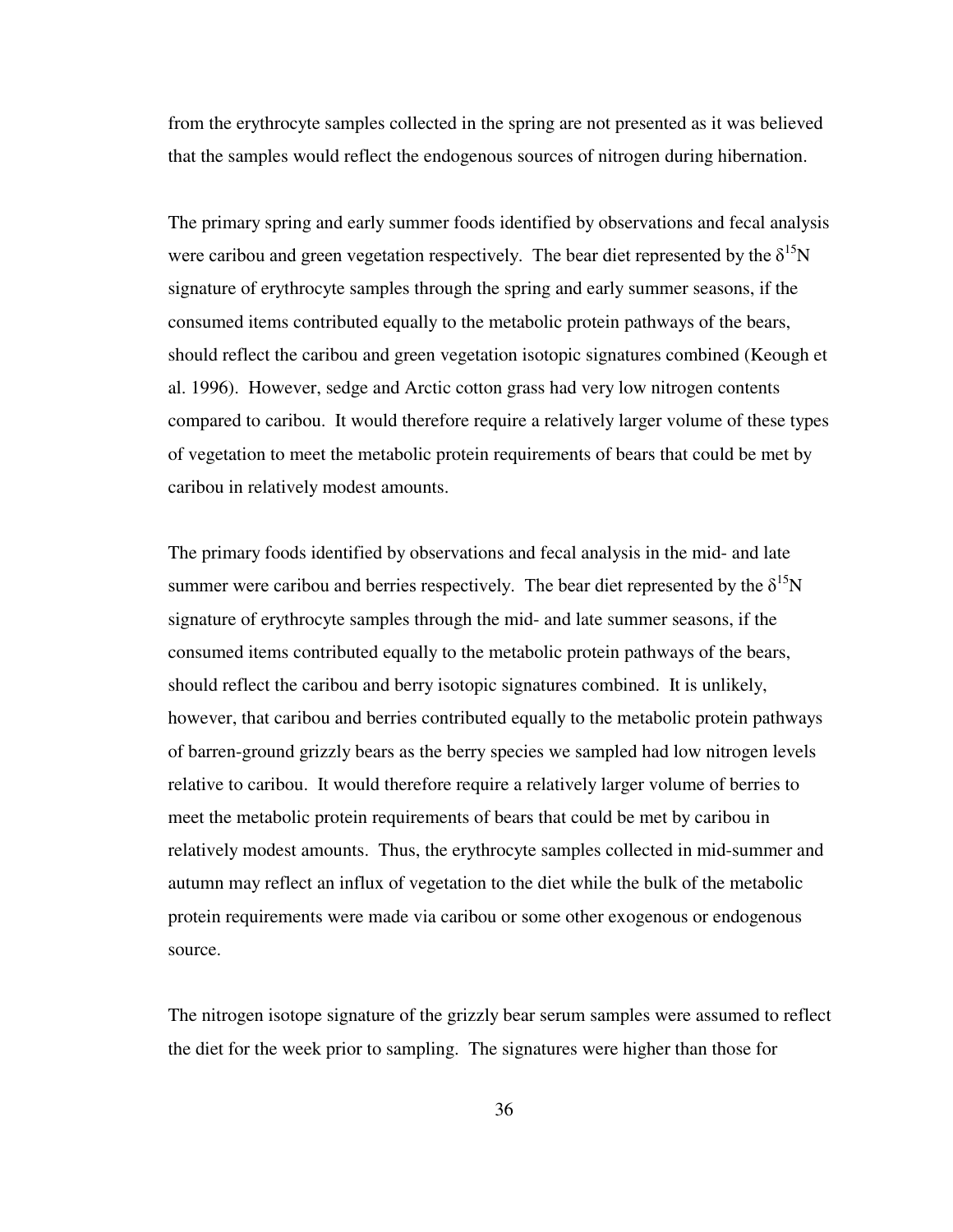erythrocytes, suggesting that recently ingested foods were rich in protein. Based on the  $\delta^{15}$ N serum signatures of the bear tissues, nitrogen contents of the food items sampled, high number of caribou kill sites reported, and the high frequencies and volumes of caribou found in the fecal remains, we conclude that barren-ground grizzly bears were adept at killing and consuming large numbers of caribou, and depended on caribou to meet their protein requirements in the spring, mid-summer, and autumn seasons.

# **7.4 ISOTOPE SAMPLING**

The serum and cellular fractions of the bear blood we analyzed may have been contaminated by the gel in the serum separating test tubes used for collection. The gel was described by the 1996 Becton-Dickinson product release guide as a polymer gel and silica activator, however, we were unable to ascertain it had any affect on the subsequent isotope assays.

There may have been problems in choosing the particular caribou samples that represented the diet of grizzly bears in our study. The caribou muscle sampled was from the Bathurst herd but it was collected from animals on their wintering grounds. If the tissues sampled were new muscle growth, then the isotopic analyses would reflect the sources of nitrogen that contributed to its growth. As the winter diet of caribou differs from summer (Heard 1989), winter and summer isotopic values in caribou muscle may thus differ. The Bathurst caribou herd also has a large land-use area (Heard 1989), and our samples may have been collected from animals that did not use the region defined as our study area. Regional variations in caribou  $\delta^{15}N$  signatures may exist as isotope values higher than our study have been reported for caribou from the Porcupine and Delta caribou herds in northern Alaska (Barnett 1994). Future studies on barren-ground grizzlies should include tissue samples with relatively short protein turnover rates from any caribou carcasses found concurrent to their studies, and in their region of interest.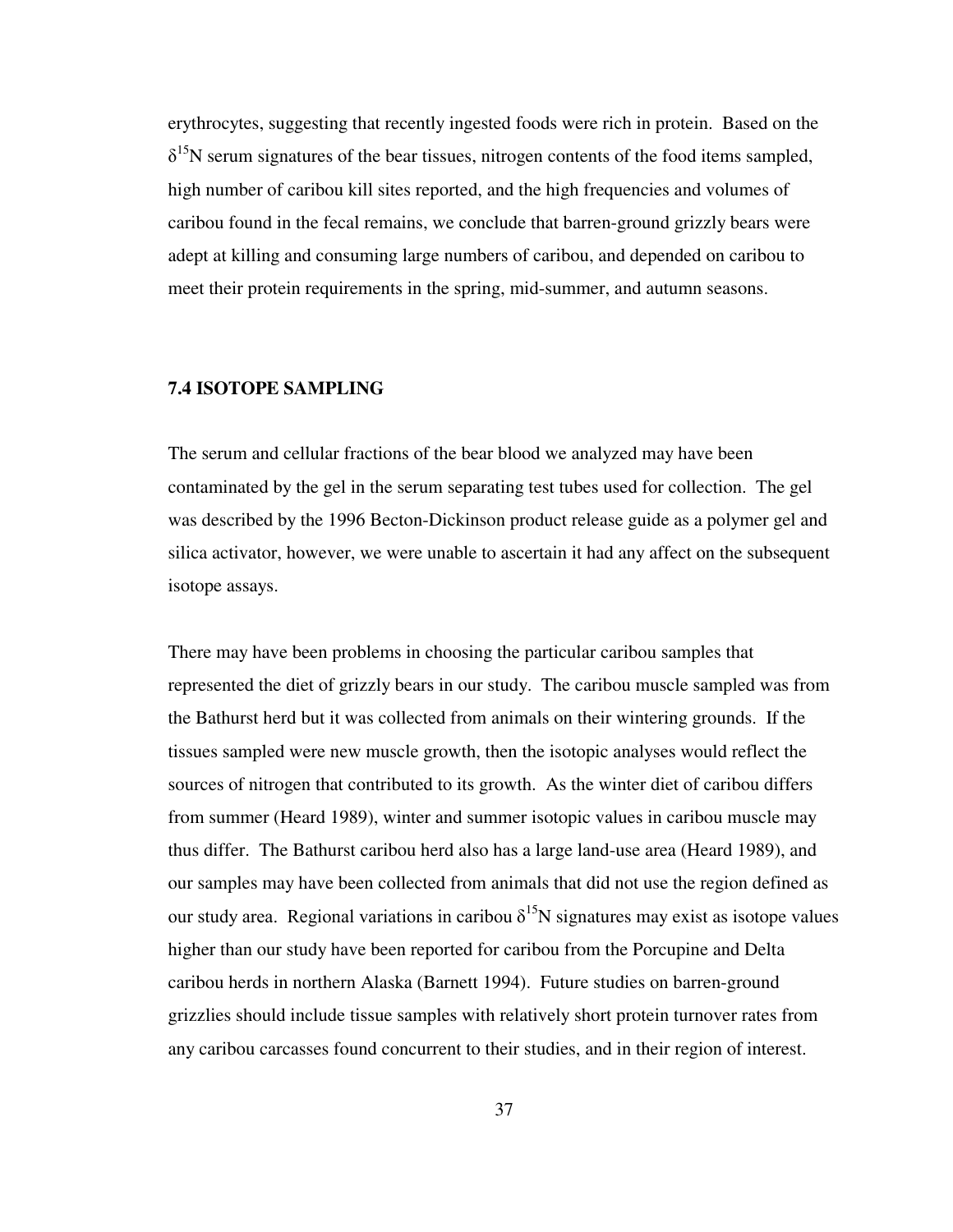There was also a high degree of variability in the isotope signatures of the green vegetation and berries we sampled. The  $\delta^{15}N$  differences in these primary producers suggested that they were using various pools of soil nitrogen. Similar findings have been made by Schulze et al. (1994) and Michelsen et al. (1996) who noted that plants from nutrient deficient northern environments may have a wide range of nitrogen isotope signatures.

# **7.5 GRIZZLY BEARS AS CARNIVORES**

Mammalian prey or carcasses are often the richest sources of protein and gross energy available to bears (Pritchard and Robbins 1990). Compared with other plant foods, the roots of Eskimo potato (*Hedysarum alpinum*) and various edible nuts are also relatively rich in protein (Pritchard and Robbins 1990, Robbins 1993, McLellan and Hovey 1995). Indeed, hedysarum roots are reported to be an important source of seasonally available protein for bears in other northern environments (Miller et al. 1982, Nagy et al. 1983*a*, Hechtel 1985, MacHutchon 1996).

Porsild and Cody (1980) do not indicate that *Hedysarum alpinum* has an even distribution through the mainland NWT. There may, thus, be a gap in the distribution of *H. alpinum* in our study area. Plant inventories conducted by the Government of the NWT and our personal observations in the study area seem to confirm this. Therefore, the bears examined in our study may not have access to plants that are naturally rich in protein. However, barren-ground grizzly bears do have access to the Bathurst caribou herd which was estimated at  $349\,000 \pm 95\,000$  non-calf caribou in 1996 (Gunn et al. 1997).

Previous observations have shown that Arctic grizzly bears can be successful predators of muskox (*Ovibos moschatus*), caribou, and even seals (Gunn and Miller 1982, Case and Stevenson 1991). Studies in Alaska and northern British Columbia have shown that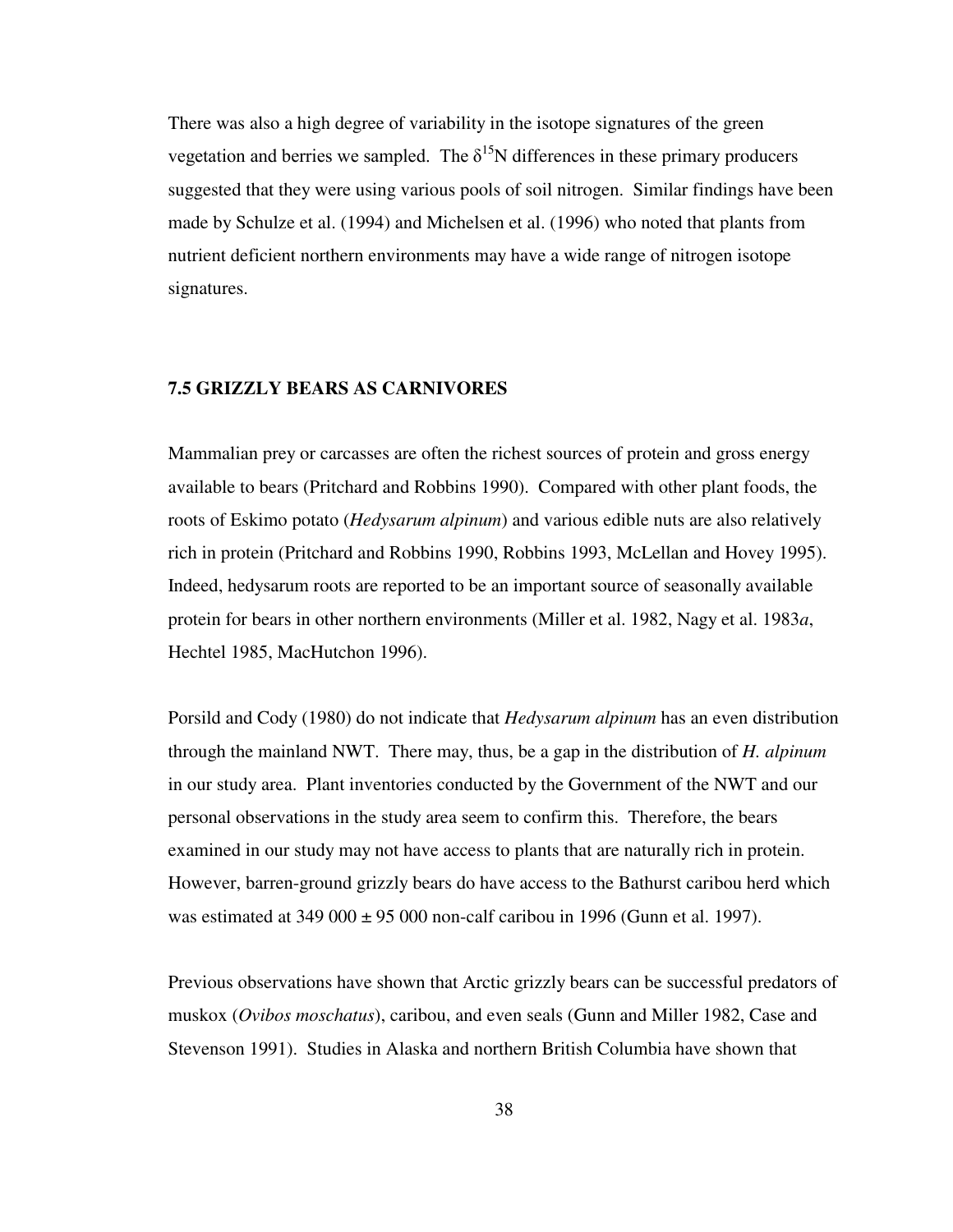grizzly bears may significantly affect moose (*Alces alces*) and caribou population dynamics through high rates of calf predation (Page 1985, Bergerud and Page 1987, Boertje et al. 1988, Chetkiewicz 1993, Adams et al. 1995). In contrast, studies on grizzly bears in the Yukon and the western NWT have determined that the bears are predominantly herbivorous and predation is opportunistic (Pearson 1975, Miller et al. 1982, Nagy et al. 1983*a*, Nagy et al. 1983*b*, Bromley 1988, MacHutchon 1996).

Bears with access to high quality protein sources such as fish or large mammals generally reach sexual maturity earlier, have shorter breeding intervals, and maintain higher population densities than others (Craighead and Mitchell 1982, Jonkel 1987). Grizzly bears on the tundra of the NWT typically exhibit delayed sexual maturity, long breeding intervals, small body size, and low population densities (GNWT Renewable Resources 1991, Case and Buckland 1997). A possible reason barren-ground grizzly bears in the central Arctic, seemingly dependant on a high quality source of a food, may not be as large or prolific as coastal or mountain populations is that their active period is relatively short. Bears in rich coastal environments may only have to hibernate 1 to 2 months of the year, if at all (Storer and Tevis 1955, Jonkel 1987). Grizzly bears occupying our study area are occupants of winter dens for up to 7.5 months (P. McLoughlin and F. Messier, unpub. data).

#### **7.6 GRIZZLY BEARS AND BERRIES**

Thus far we have highlighted the importance of protein in the barren-ground grizzly bear diet. It is also important to emphasize the significance of berries. The consumption of berries in the late summer and autumn seasons are critical as they are rich in carbohydrates (Robbins 1993). It has been previously noted that a large consumption of carbohydrates from soft mast leads to the deposition of fat reserves, and that the accumulation body fat is necessary for survival during hibernation (Pearson 1975, Mace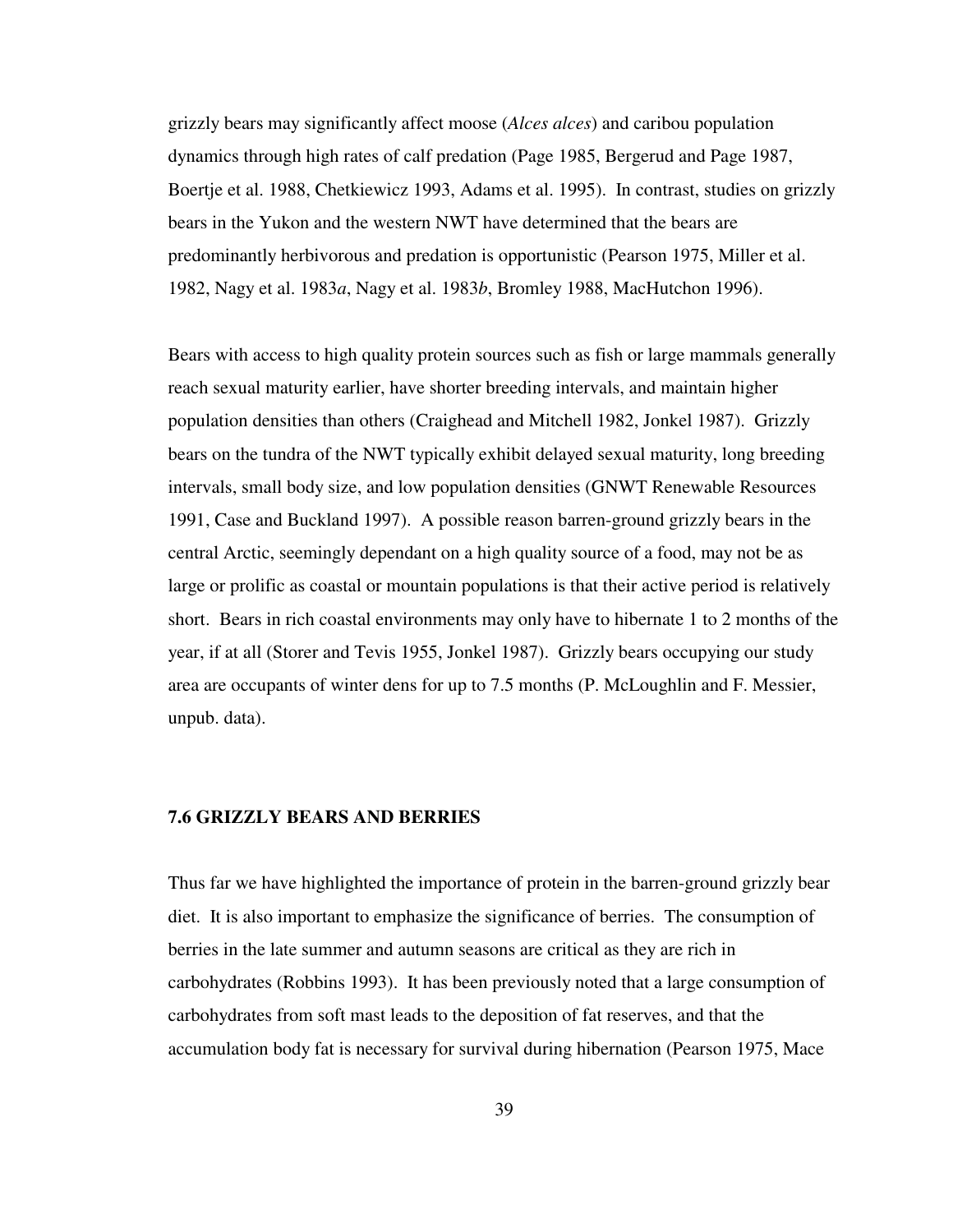and Jonkel 1983, McLellan and Hovey 1995). Also, it is essential for female bears to accumulate large fat reserves before going into hibernation to facilitate reproductive success (Atkinson and Ramsay 1995). Thus crowberries, blueberries, cranberries, and bearberries are critically important to the diet of barren-ground grizzly bears in the late summer and autumn seasons to ensure winter survival and successful parturition.

It has also been suggested that a bear's digestive physiology shifts during the late summer and autumn to increase the animal's ability to digest the carbohydrates from berries (Brody and Pelton 1988). This digestive shift would further facilitate the rapid accumulation of body fat during hyperphagia.

A lack of *Hedysarum alpinum* may require the barren-ground grizzly bears in our study area to be dependant on mammals for their primary source of dietary protein. The studied bears were also dependant on the carbohydrates from berries which facilitated the collection of fat reserves during hyperphagia. The most serious threats to bear populations in our study area are declines in the caribou population or crop failures of the fruits from the northern berry species.

#### **7.7 USING BLOOD PARAMETERS TO ASSESS NUTRITIONAL STATUS**

This study is among the first to correlate the body composition of free-ranging grizzly bears to blood hematology and metabolite levels. The blood values obtained for the bears we measured are within the ranges reported for grizzly bears in the southwestern Yukon Territory, central and northeastern Alaska, and an area along the Arctic coast of the NWT near the Coppermine River (Halloran and Pearson 1972, Pearson and Halloran 1972, Brannon 1983, R. Case and R.J. Gau unpub. data). The low number of significantly correlated blood parameters to total body fat levels should emphasize that blood parameters are poor indicators of body condition in grizzly bears.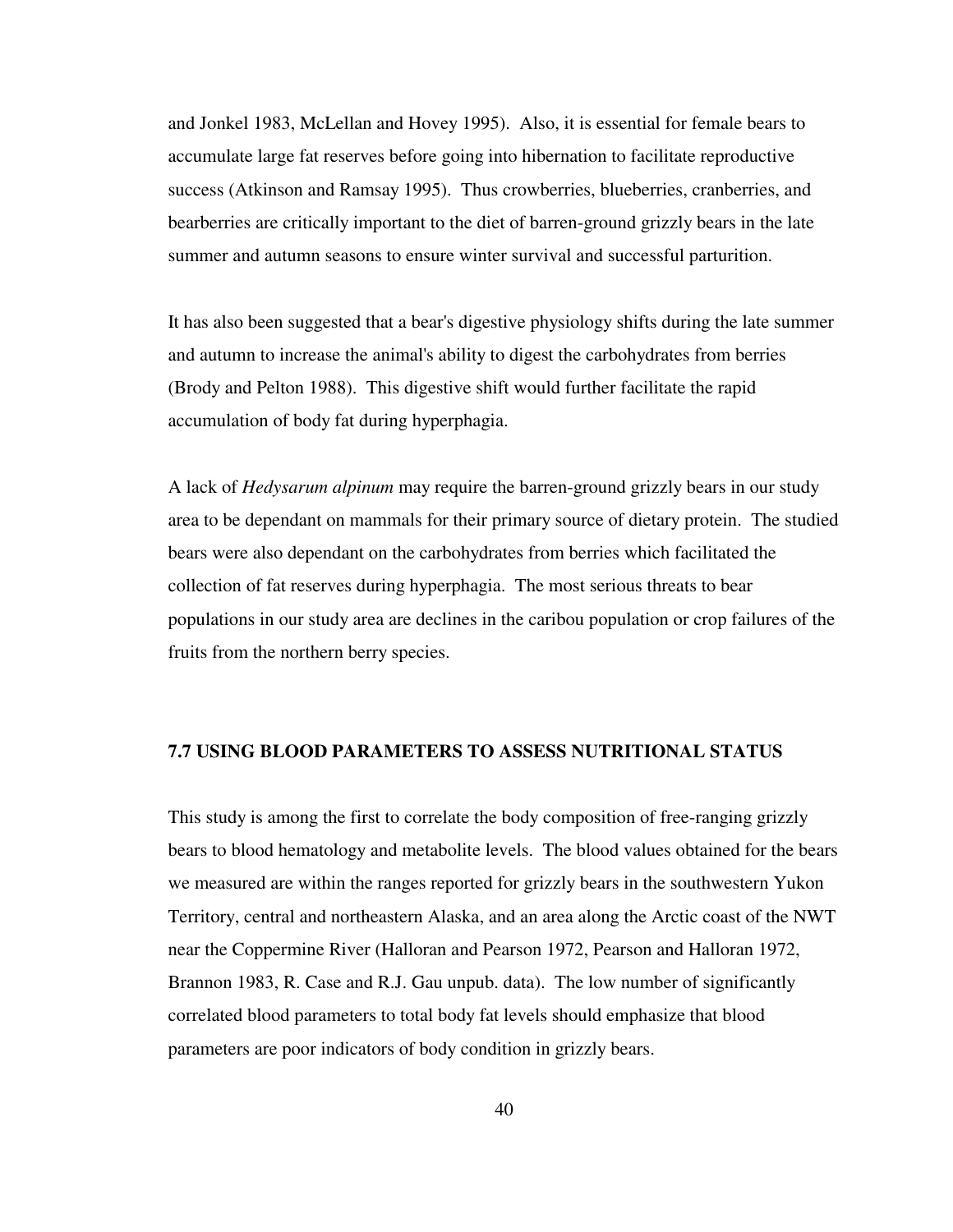Albumin is the major fraction of total serum protein and varies because of many influences (Duncan et al. 1994). Strenuous exercise and stress in grizzly bears have been shown to elicit an increase in total protein levels and, thus, in serum albumin levels (Brannon 1985*b*). Seasonal variations in serum protein characteristics have also been noted by other researchers (Halloran and Pearson 1972, Brannon 1985*b*, Duncan et al. 1994).

Modifications in hemoglobin levels have been associated with changes in bear diet (Schroeder 1987, Hellgren et al. 1993). It has also been noted hemoglobin levels vary for bears in response to stressful situations (Lee et al. 1977, Beeman 1981, Brannon 1985*a*).

Unlike albumin and hemoglobin, serum calcium and phosphorus did not exhibit a significant relationship with total body fat levels. They did however show a significant difference in their seasonal means. Other researchers have attributed seasonal fluctuations in serum calcium and phosphorus levels to increased stress levels, strenuous exertion, and changes in diet (Halloran and Pearson 1972, Guyton 1981, Brannon 1985*b*).

Overall we would discourage the practice of attempting to determine the nutritional status of bears using albumin, A/G ratios, bilirubin, calcium, creatinine, erythrocyte counts, hematocrit, hemoglobin, inorganic phosphorus, leucocyte counts, total protein, sodium, and urea because they seem not to be exclusively related to the nutritional status of the animal.

#### **7.8 SEASONAL VARIATIONS IN TOTAL BODY FAT**

Before the implementation of our study, the goal was to capture the same 5 male and 5 female bears 6 times over 2 years. After the first capture session it was apparent that not enough females were captured, or collared males remained in the study area, to recapture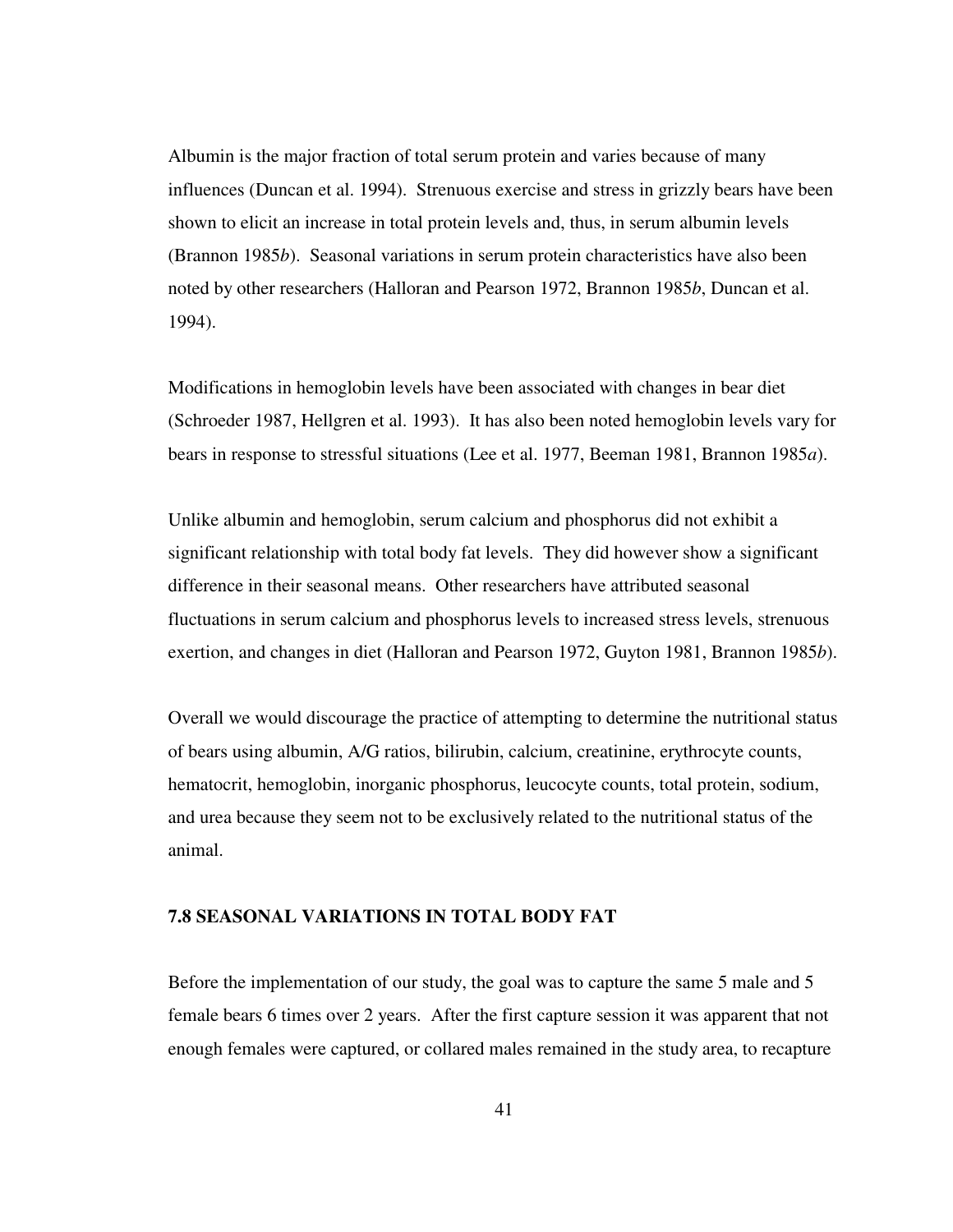the same 10 bears at each subsequent recapture session. As a result the only adult male and lone female bears recaptured were the individuals that remained in the study area. Even though the study area encompassed ≈40 000 km<sup>2</sup>, satellite telemetry has revealed that male barren-ground grizzly bears can move from the centre of the study area, out of it, and back again in a relatively short period of time (P. McLoughlin and F. Messier, unpub. data).

Using BIA to determine body composition has been standardized for bears and the results have proven, with certain limitations and assumptions, to be accurate (Farley and Robbins 1994). Factors producing erroneous BIA readings include small abscesses and tissue traumas located along the conductor path, and large ingesta volumes (Farley and Robbins 1994). Impedance readings can also be affected by the animal's hydration status which is hard to judge under field conditions (Brodie et al. 1991). Six of the 24 bears captured in mid-summer and autumn entered water in an attempt to escape capture. Although the pelage seemed to dry quickly after the bear left the water, a wet bear would weigh more, leading to an overestimate of fat content.

Total body fat levels appeared to decline through the early summer until the mid-summer season when caribou returned from their calving grounds and were available as a food. The early summer period for barren-ground grizzly bears may be what Eagle and Pelton (1983) described as a negative foraging period in black bears. Negative foraging was characterized by a spring period when weight was lost while feeding largely on indigestible green vegetation, high in fibre (Hellgren et al. 1989). To confirm that barrenground grizzly bears are in a negative energy balance in early summer, and lose part of their fat reserves accumulated the year before, further studies in the central Arctic on grizzly bears should focus on early summer captures to complement the BIA data obtained in our study. Late summer captures would also complement the data obtained in our study and provide further information pertaining to the onset of hyperphagia for bears in the central Arctic.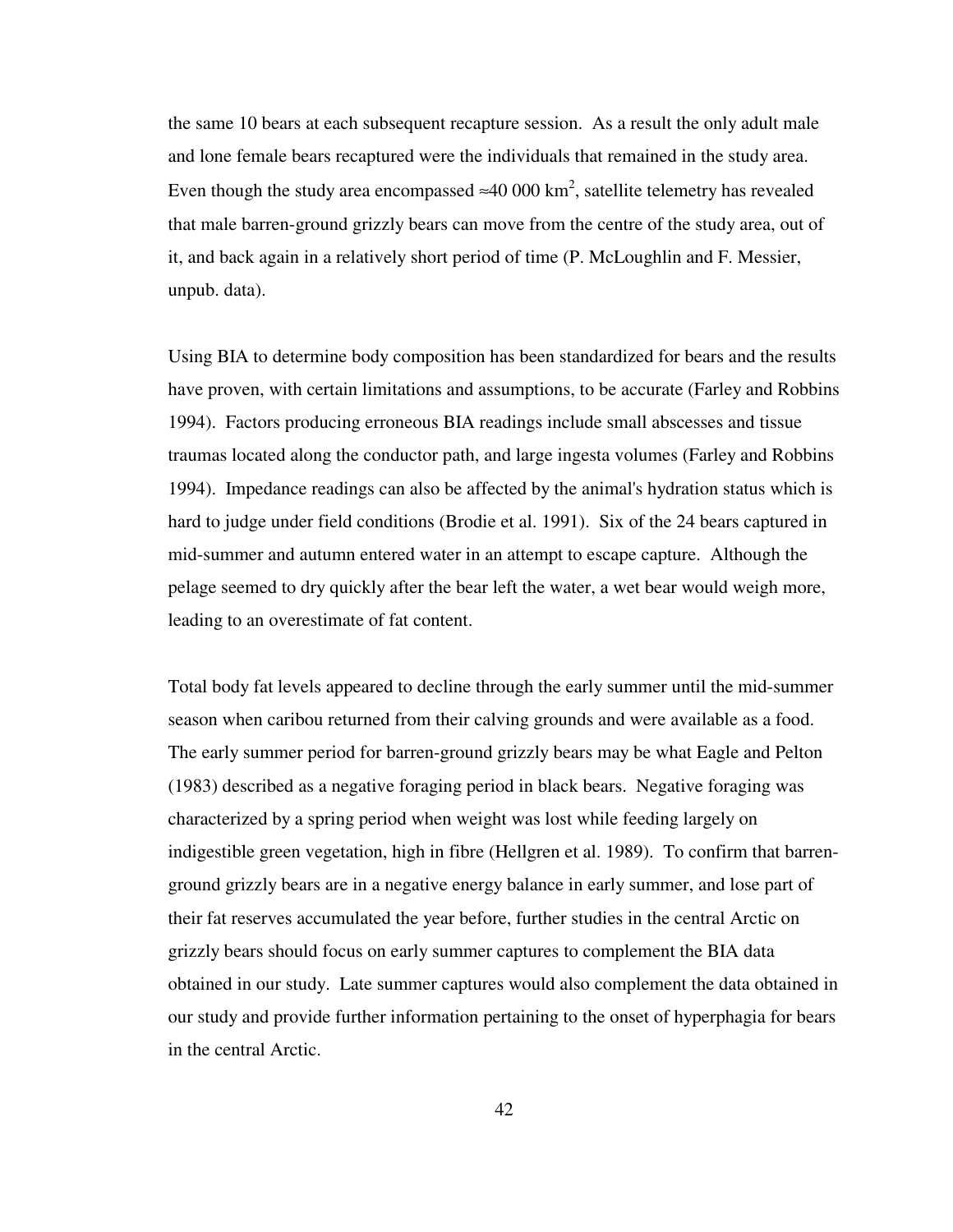It has been maintained that bears rely on fat reserves for hibernation but only recently have studies begun to quantify changes in the bear's body composition during long periods of fasting (Atkinson and Ramsay 1995, Hilderbrand 1997). Our study is one of the first to report seasonal mean body fat levels for a free-ranging grizzly bear population. As expected, mean body fat levels were the highest in the autumn season. Bears were assumed to be hyperphagic in autumn and gathering the fat reserves necessary to endure hibernation. It can be assumed that up to 99% of the energy used during hibernation is from the catabolism of body fat (Atkinson et al. 1996).

# **7.9 CRITICAL PERIODS IN THE NUTRITIONAL STATUS OF GRIZZLY BEARS**

There were two critical nutritional periods for the barren-ground grizzly bears examined in our study. The poorest level of condition was the time before the Bathurst caribou herd returned to the study area from their northern calving grounds. Assuming that cellular and structural components of adipose tissue account for  $\approx 5\%$  of total body fat levels, some bears measured were so lean that their fat reserves dropped to just 1-2% usable body fat. As caribou returned from their calving grounds, they again became the primary food of the bears and nutritional condition improved.

The timing of the caribou herd returning to the central Arctic from their calving grounds seems to play a role in the forage ecology of barren-ground grizzly bears. The lack of *Hedysarum alpinum* in our study area may require these bears to depend on mammals as their primary source of dietary protein. A decline in caribou populations could negatively affect the bear populations in our study area.

We believe that the second critical nutritional period for barren-ground grizzly bears is the time they are hyperphagic. Hyperphagia has been previously recognized as a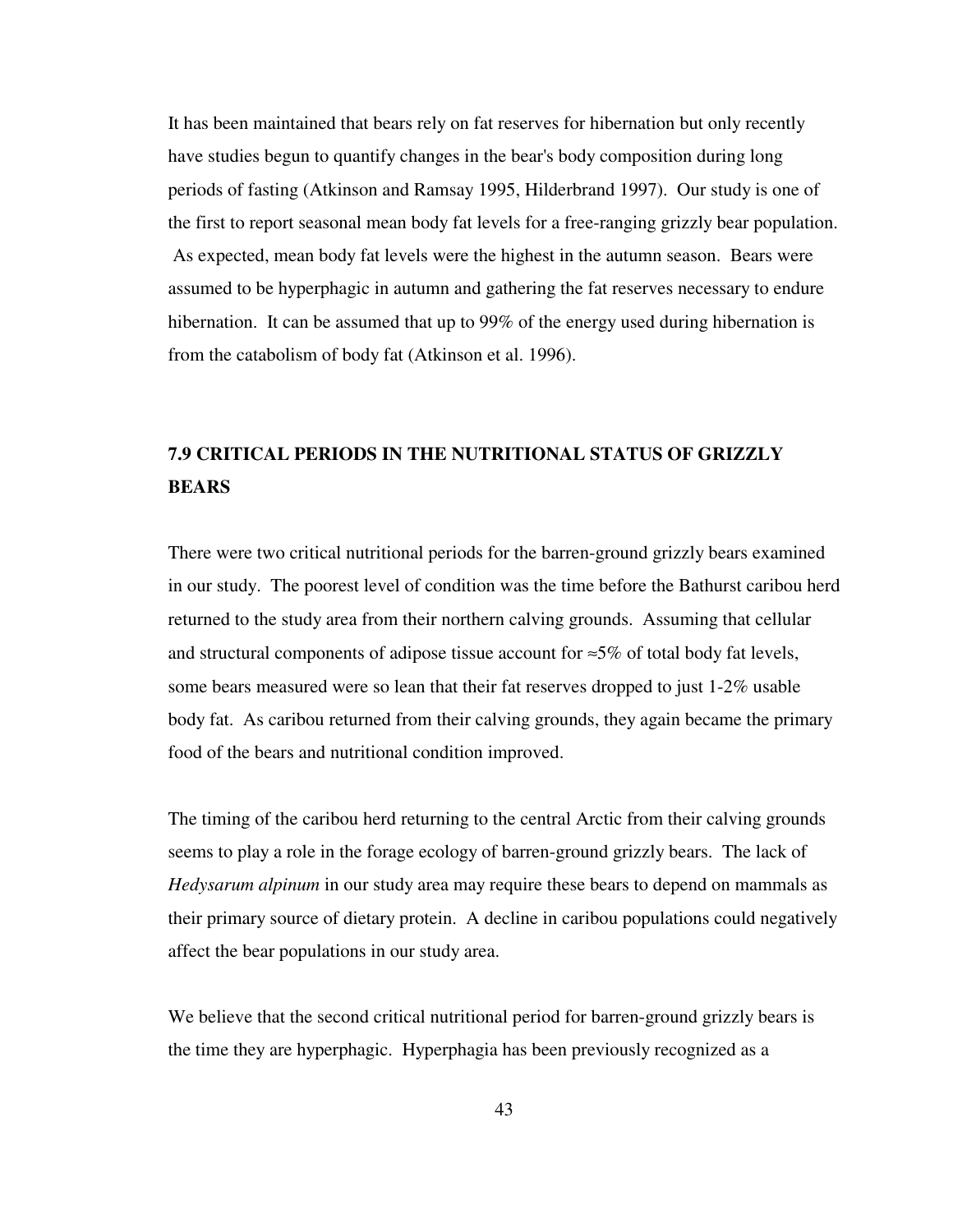behavioural period where bears acquire the large amounts of fat reserves necessary to survive winter hibernation (Nelson et al. 1983). In a study currently underway along the coastal salmon spawning areas of south-central Alaska, female grizzly bears averaged 40% total body fat immediately before hibernation (Hilderbrand 1997). The accumulation of body fat for bears is necessary to sustain life during hibernation and essential for the reproductive success of pregnant females (Atkinson and Ramsay 1995). Berries seem to play a pivotal role in the forage ecology of barren-ground grizzly bears in that they are the primary food responsible for the accumulation body fat. During the hyperphagic period, a prolonged disturbance to bears consuming berries in our study area could affect the accumulation of fat reserves necessary for survival and reproduction. In southerly bear populations such disturbances have been previously noted as declines in food intake, loss of critical habitat, and increased energy expenditures resulting from permanent road construction, increased human access to remote areas, and vehicle harassment (McLellan 1989).

## **8. CONCLUSIONS**

Economic pressures in the NWT have led Governments on the Territorial and Federal levels to support the development of the diamond industry. Our study set out to identify seasonal changes in the feeding pattern and body composition of barren-ground grizzly bears in a region with the highest density of diamond exploration within the NWT.

Our study was limited by the necessity of being completed over a short 2 year time-frame. Although useful data were collected, our conclusions should only be considered preliminary and further information should be collected. Multi-year data are needed to support or reject our interpretations.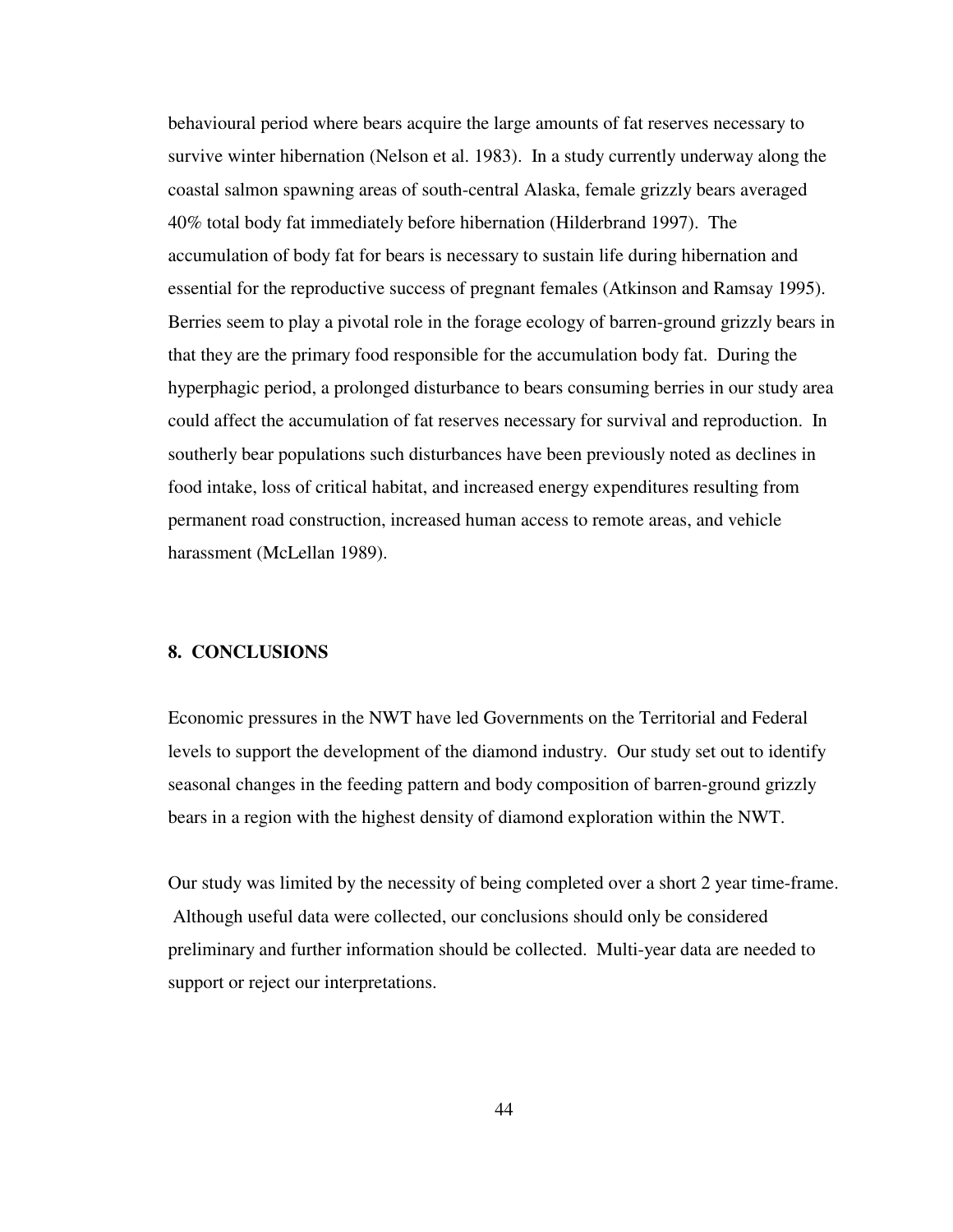# **8.1 SEASONAL CYCLES IN THE FORAGE ECOLOGY OF BARREN-GROUND GRIZZLY BEARS**

Barren-ground grizzly bears appeared to follow seasonal patterns in dietary intake and body composition throughout their active periods. Upon leaving their winter dens in May, the bears examined in our study had the most variable mean body fat levels and primarily used the migrant Bathurst caribou herd as food. Numerous caribou are available through the spring season as part of the Bathurst caribou herd pass through the study area then as they head north to their calving grounds (Gunn and Miller 1986).

Through June, caribou were largely absent from the study area and bears switched their diet to the new shoots of horsetails, grasses, and sedges. However these plants being of poor nutritive value to the bears, combined with the added stresses of reproduction and high daily movements (P. McLoughlin and F. Messier unpub. data), resulted in the loss of a portion of the bears' fat reserves. As caribou returned to our study area from their calving grounds, they again became the primary food of the bears whose nutritional condition then improved.

In mid to late August bears began a hyperphagic state as the main northern berry species became fully ripened. Crowberries, cranberries, blueberries, and bearberries in particular were consumed.

In autumn, 2-3 weeks before denning, with a significantly higher percentage of body fat reserves accumulated than in any other season observed, bears were primarily feeding on caribou that were heading south to treeline for the winter. The actual quantities of caribou consumed during the latter portion of the autumn period may be low compared to the other seasons studied. Bears may only "top-up" on caribou before the start of hibernation. Further studies on the energetics of barren-ground grizzly bears might focus on rates of food intake based on methods using radioactive sodium  $(^{22}Na)$  (Gallagher et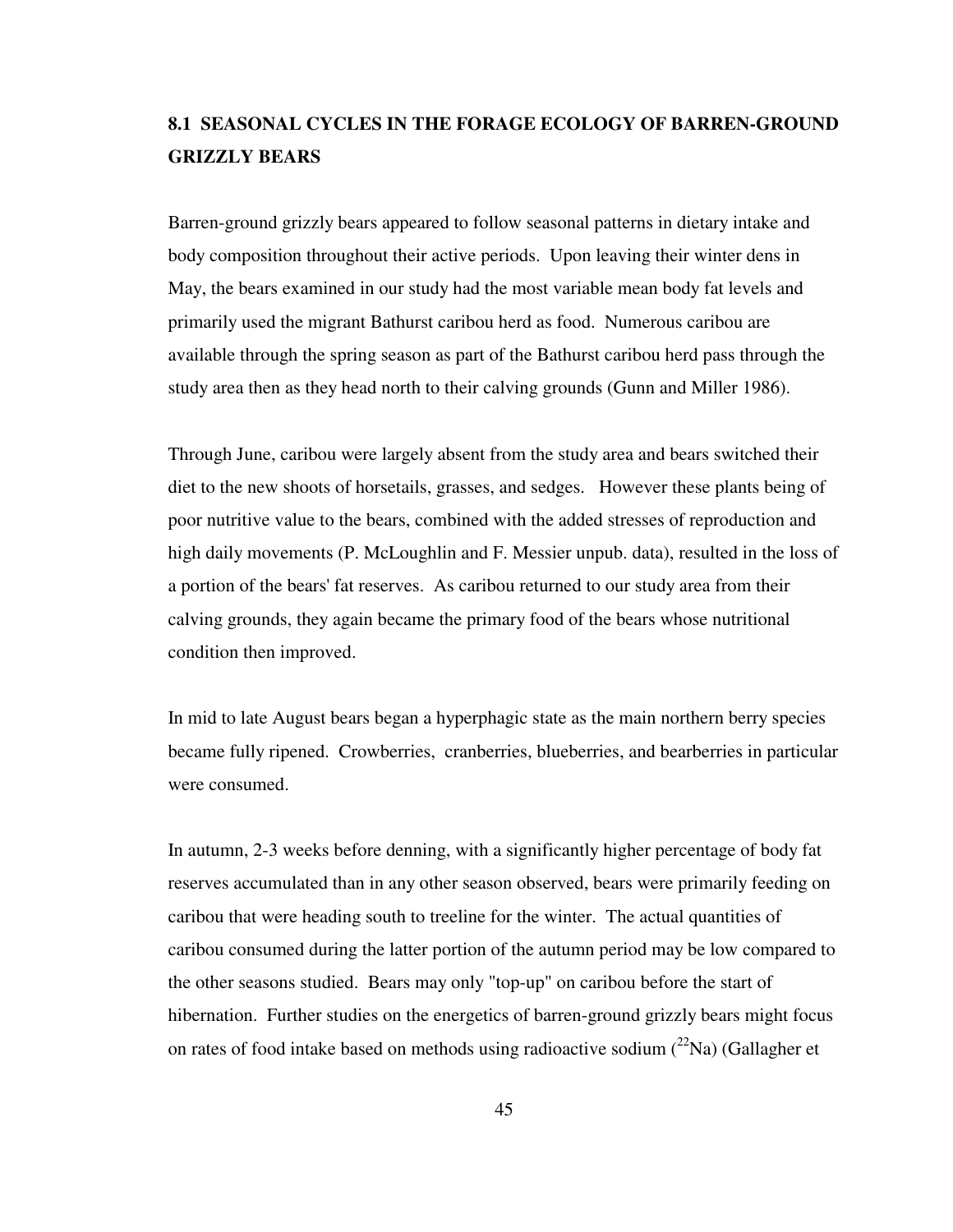al. 1983, Green et al. 1984, Farley and Robbins 1997).

Seasonal cycles in feeding patterns and mean body fat levels exhibited by the bears examined in this study only span through 2 years of data collection. It has been suggested for bears that data from multi-year studies are necessary to separate the effect of seasonal rhythms in physiology from habitat generated changes in nutritional condition (Hellgren et al. 1993). It has also been recommended that long-term studies are necessary to adequately document bears' food habits in variable environments (Mattson et al. 1991). The research presented in this final report should be considered as groundwork for the building of a detailed management plan for the barren-ground grizzly bear. Further aspects of the ecology of grizzly bears in the central Arctic, including population delineation, home range delineation, denning habits, spatial and temporal movements, and habitat analyses through satellite telemetry methods are currently being studied (P. McLoughlin and F. Messier unpub. data). Body composition analysis will continue but due to limited resources, will only be conducted during the primary spring capture phases for the overall barren-ground grizzly bear ecology project.

# **8.2 ESTIMATED ENERGY REQUIREMENTS**

The basal metabolic rate (BMR) is the daily energy expenditure of an animal in muscular and psychic repose although not sleeping, in a thermoneutral environment, and in a postabsorptive state (Brody 1945, Kleiber 1961). However, calculating the daily energy expenditure of wildlife present special problems as additional energy is required for activity and thermoregulation (Robbins 1993). Thus, estimates for the BMR and daily energetic demands for some free ranging wildlife are, at the very least, limited to best guesses. It has been previously estimated that captive black bears, that are active, require 8000 kcal to satisfy their daily energy expenditures (Nelson et al. 1983). Also, the energy requirements of captive black bears have been estimated to increase to 20 000 kcal during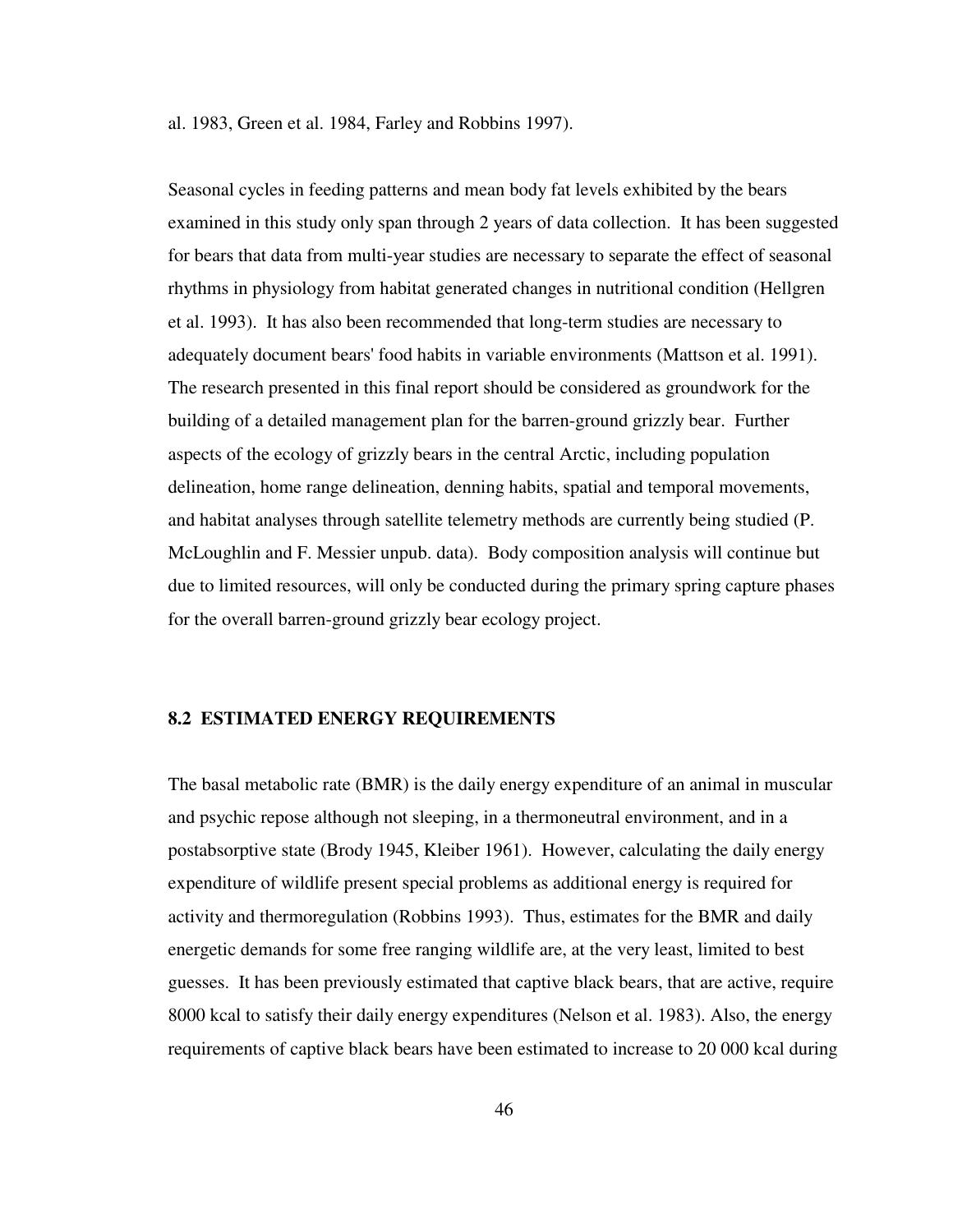hyperphagic periods (Nelson et al. 1983).

We estimated the BMR for the grizzly bears in our study using the formula determined by McNab (1988) for vertebrate-eating carnivores (91.8  $\times$  weight<sup>0.813</sup>). Also, we assumed the mean weight of the adult males (165.1 kg,  $n = 21$ ) and females without cubs (105.9) kg,  $n = 23$ ) captured for bioelectrical impedance analysis to be representative for all barren-ground grizzly bears. Using these assumptions, if the daily energy requirements for the bears in our study were twice their BMR, then males and females have daily requirements of 11665 kcal and 8130 kcal respectively. During hyperphagia if the daily energy requirements for bears were quadruple the BMR, then males and females have daily requirements of 23331 kcal and 16261 kcal respectively.

We determined caribou and berries to be the primary foods for grizzly bears during their normal active and hyperphagic periods respectively. Using previously reported energy values for caribou tissue (Reimers et al. 1982, Tyler 1987) and blueberries (Pritchard and Robbins 1990), it is thus possible to estimate the minimum quantity of food that must be consumed to fulfil a bear's daily energy requirement during normal active or hyperphagic periods. Also by accounting for the digestive efficiencies of grizzly bears, calculated by Pritchard and Robbins (1990), a better estimate of the minimum daily food intake can be made. Thus the minimum amount of food that must be consumed equals:

## daily energy requirement (Eqn. 4)

#### **energy of the food**  $\times$  **% digestibility.**

Reimers et al. (1982) and Tyler (1987) examined Svalbard reindeer intramuscular fat and muscle protein. They determined the fresh composition of caribou meat as 70% water, 23% muscle protein, 5% fat, and 2% ash. They also determined the energy values of water and ash to be minimal, and fat and muscle protein to be 9.4 kcal/g and 4.3 kcal/g (dry weight) respectively. Thus, using their composition of caribou meat as a guide, we determined a fresh weight energy content of 1.5 kcal/g. Pritchard and Robbins (1990)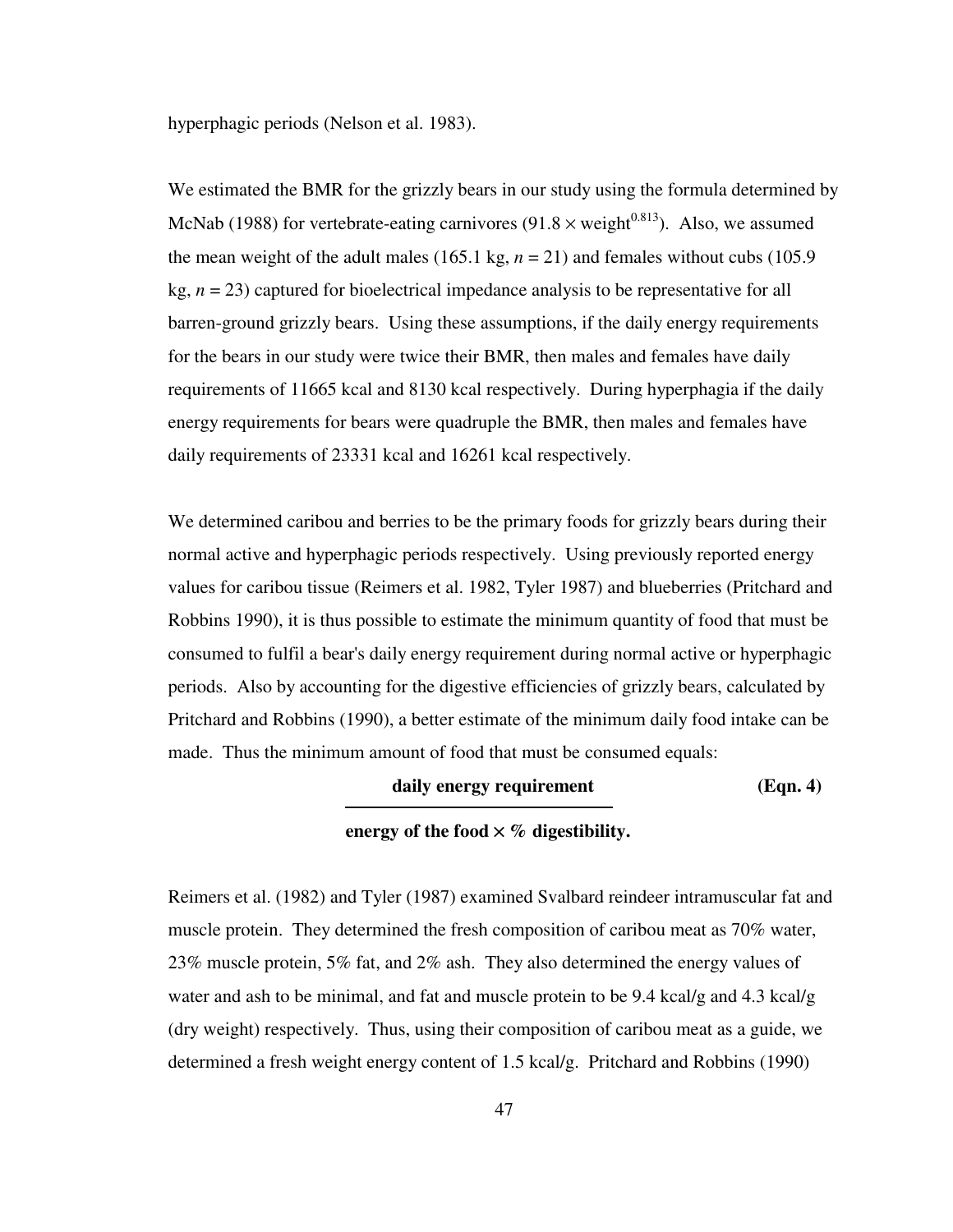determined meat to be 94.6% digestible therefore according to equation 4 the minimum daily energy demands, during normal active periods, can be met by the ingestion of 8.2 kg and 5.7 kg of caribou meat per day for male and female bears respectively. The viscera, skeletal muscle, bone, and other body components of caribou have variable energy contents. We only determined the fresh weight quantity of skeletal muscle that bears need to ingest to meet their energy demands. We also assumed the energy values meat from Svalbard reindeer and caribou of the Bathurst herd to be comparable.

Pritchard and Robbins (1990) determined the dry weight energetic content of blueberries to be 4.5 kcal/g. Also, Robbins (1993) estimated the water content of all berries to be between 80-90%. Exact numbers for the structural composition of a berry are not necessary for our purposes. Therefore, we are assuming a typical berry in the central Arctic of the NWT has 80% water, a 15% soluble sugar and protein component, and a 5% indigestible cellular material component. We are also assuming the energy values of water and the indigestible cellular material are minimal, and soluble sugar and protein to be 4.5 kcal/g (dry weight). Thus, using this composition of a berry as a guide, a typical berry has a fresh weight energy content of 0.7 kcal/g. Pritchard and Robbins (1990) determined blueberries to be 62.7% digestible therefore according to equation 4 the minimum daily energy demands, during hyperphagic periods, can be met by the ingestion of 55.1 kg and 38.4 kg of berries per day for male and female bears respectively. To meet the increased energy demand during hyperphagia, bears have been reported to feed for twenty hours a day to accrue the fat necessary for hibernation (Nelson et al. 1983), with weight gains up to 1.8 kg a day (Nagy et al. 1983*a*).

# **8.3 CONCLUDING REMARKS AND MANAGEMENT RECOMMENDATIONS**

Overall we found that barren-ground grizzly bears were adept at killing and consuming large numbers of caribou. Bears were also seasonally dependant on caribou as their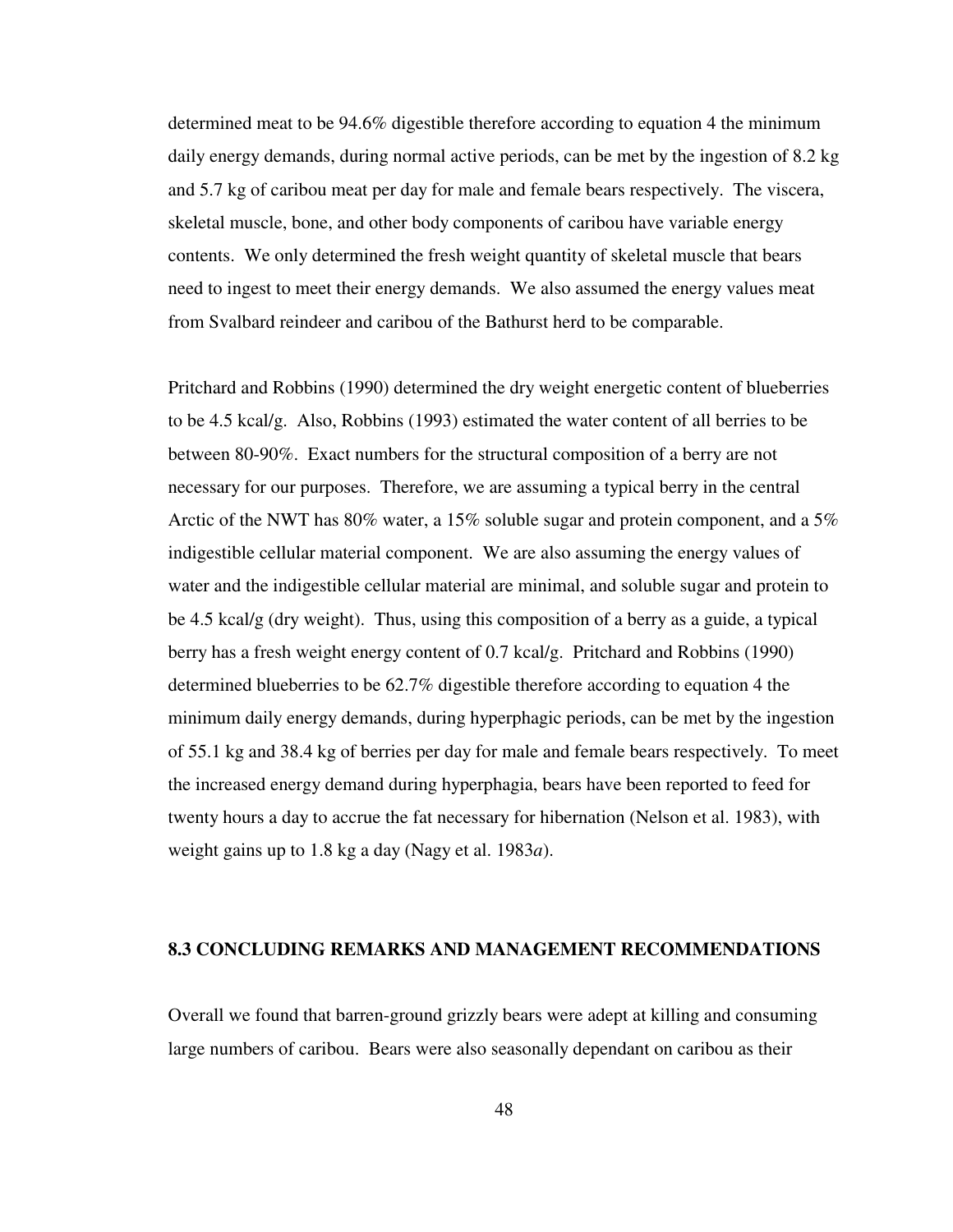primary nutritional source of protein. A predominantly carnivorous lifestyle for certain grizzly bear populations is not unheard of (Hamilton and Bunnell 1987, Barnes 1990, Adams et al. 1995). However, a high degree of carnivorous activity has not yet been reported for grizzly bears in the central Arctic of the Northwest Territories. As grizzly bears have evolved to be adaptable within a variety of environments (Herrero 1978), in at least one part of the central Canadian Arctic, an adaptation of bears to the open tundra habitat is taking advantage of the large herds of caribou.

Plant biodiversity and productivity in Arctic tundra environments are lower than temperate regions (Bliss 1988). Thus, bears in the central Arctic of the NWT do not have a wide selection of plant foods available for ingestion relative to ecosystems in the mountains or along the Pacific coast. For the bears in our study during hyperphagia, the ingestion of carbohydrates from berries are essential for survival. Since the central Arctic does not have an abundance or wide diversity of plants rich in carbohydrates relative to mountain or coastal ecosystems, the distribution of crowberry, blueberry, cranberry, and bearberry plants may be a factor limiting the distribution of grizzly bears across the central Arctic.

Grizzly bears on the tundra of the NWT typically exhibit delayed sexual maturity, long breeding intervals, small body size, and low population densities relative to mountain and coastal bear populations (GNWT Renewable Resources 1991, Case and Buckland 1997). With the development of large scale industrial activity in the central Arctic of the NWT, particularly with the threat of multiple diamond mines, wildlife managers in our study area should act to minimize human caused disturbances that unnaturally alter the migration pathways of caribou and ensure grizzly bears have access to habitats supporting abundant berry growth. Declines in the caribou population, or long term absences, are serious threats to the bear population in our study area. Also, habitats supporting abundant berry growth will be critical to maintain and should be recognized as critical habitats for barren-ground grizzly bears.

49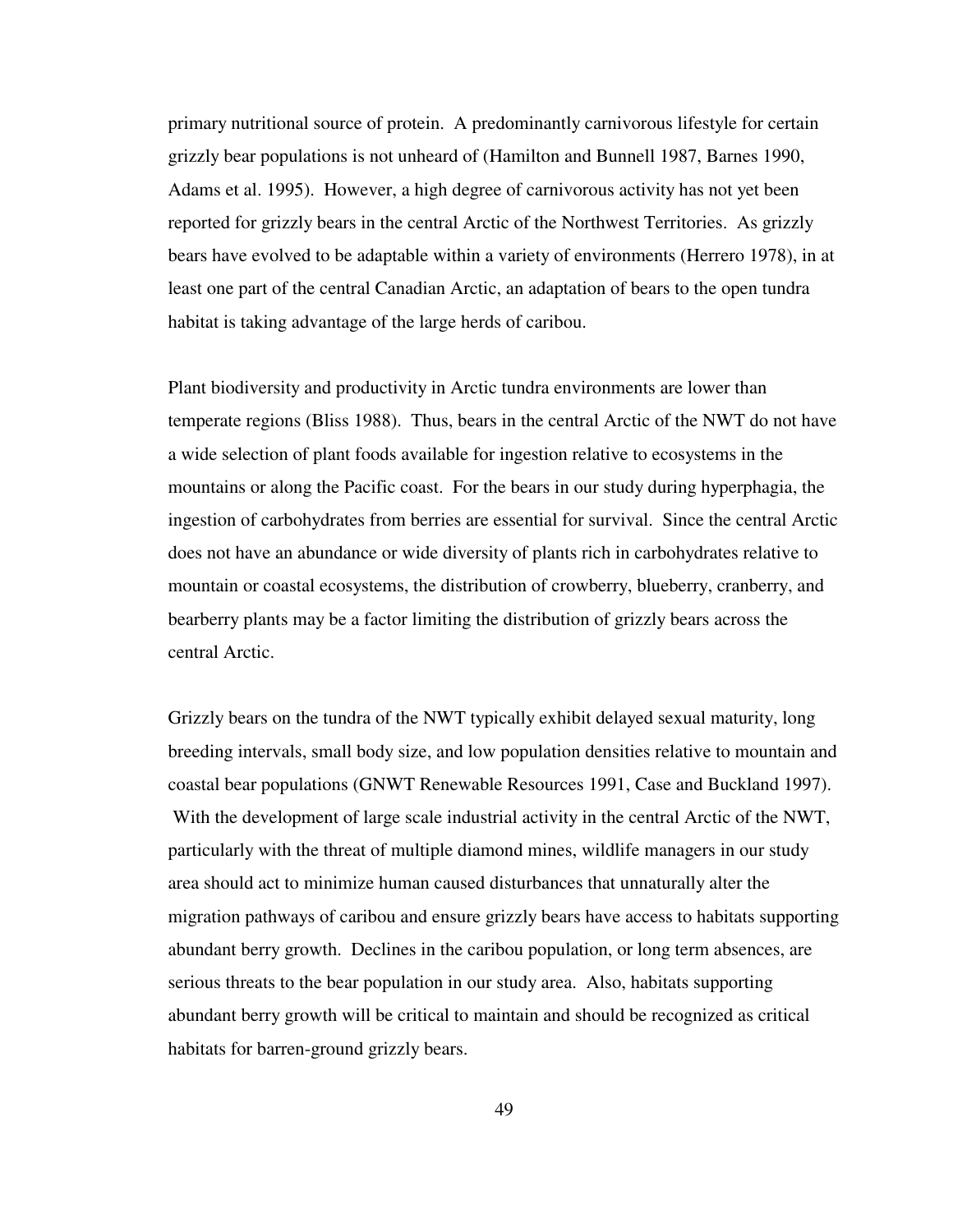### **9. LINKS WITH PARALLEL STUDIES**

The research detailed in this report completes the *GRIZZLY BEAR STUDIES IN THE NORTHWEST TERRITORIES: COMPONENT NO. 1, NUTRITIONAL ECOLOGY* program. *COMPONENT NO. 2* (headed by Phil McLoughlin and Dr. François Messier from the University of Saskatchewan) is investigating the spatial ecology of barrenground grizzly bears, and is currently in progress.

# **10. EXPENDITURES AND SOURCES OF FUNDS**

Expenditures and sources of funds for *GRIZZLY BEAR STUDIES IN THE NORTHWEST TERRITORIES: COMPONENT NO. 1* and *COMPONENT NO. 2* will be submitted independently by Dr. François Messier.

# **11. REFERENCES**

Adams, L.G., Singer, F.J., and Dale, B.W. 1995. Caribou calf mortality in Denali National Park, Alaska. Journal of Wildlife Management **59**:584-594.

Altmann, J. 1974. Observational study methods of behaviour: sample methods. Behaviour **49**:227-266.

Atkinson, S.N., and Ramsay, M.A. 1995. The effects of prolonged fasting on the body composition and reproductive success of female polar bears (*Ursus maritimus*). Functional Ecology **9**:559-567.

Atkinson, S.N., Nelson, R.A., and Ramsay, M.A. 1996. Changes in the body composition of fasting polar bears (*Ursus maritimus*): the effect of relative fatness on protein conservation. Physiological Zoology **69**:304-316.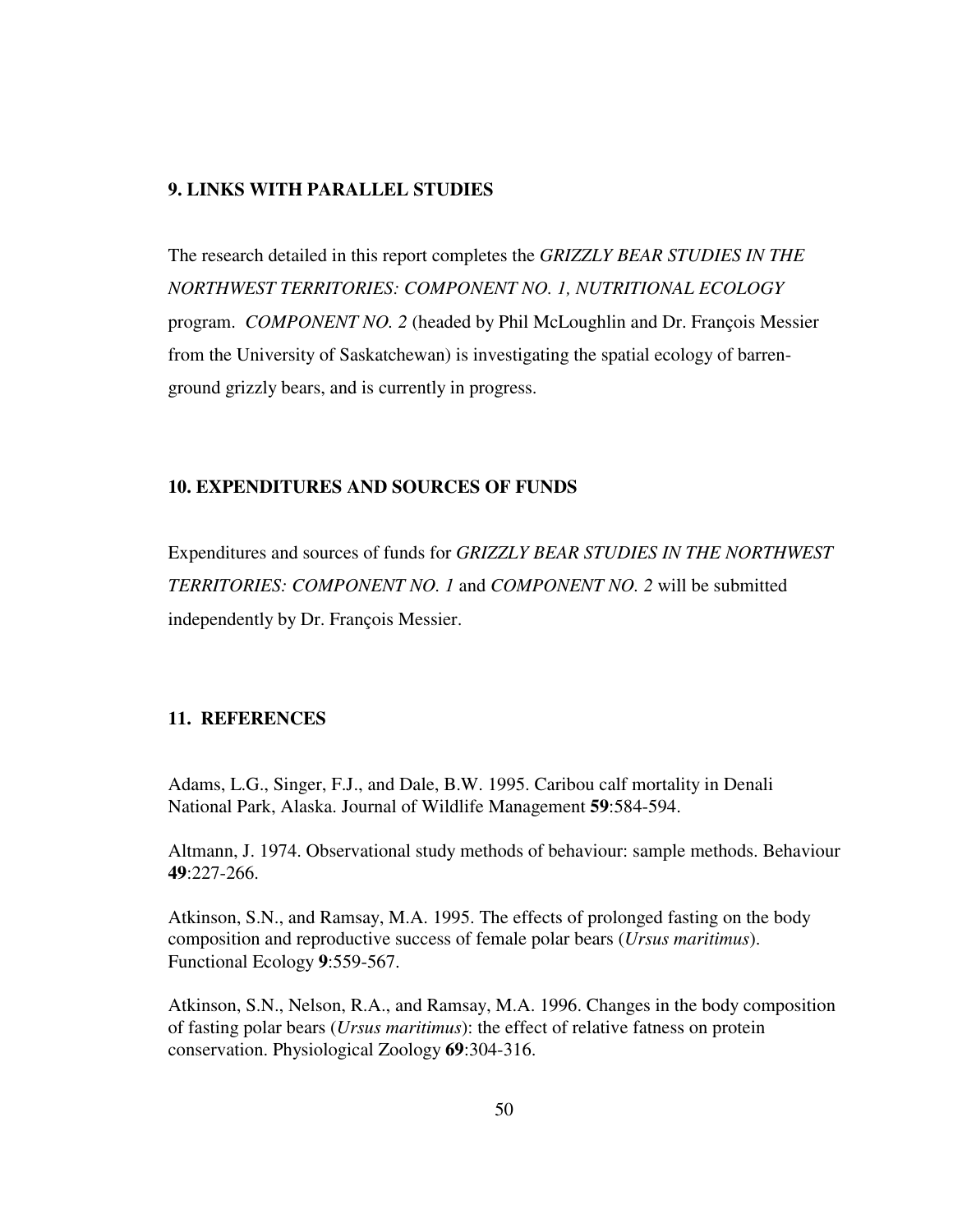Banci, V. 1991. The status of the grizzly bear in Canada in 1990. Committee on the Status of Endangered Wildlife in Canada (COSEWIC) Status Report. Ottawa, ON. 171p.

Banci, V., and Moore, S. 1997. 1996 wildlife studies. BHP Diamonds Inc.: Yellowknife, NT. 161p. (unpub. report)

Banfield, A.W.F. 1959. The distribution of the barren ground grizzly bear in northern Canada. Natural Museum of Canada Bulletin **116**:47-59.

Barnett, B.A. 1994. Carbon and nitrogen isotope ratios of caribou tissues, vascular plants, and lichens from northern Alaska. M.Sc. thesis. University of Alaska Fairbanks, Fairbanks, AK. 90p.

Barnes, V.G. 1990. The influence of salmon availability on movements and range of brown bears on southwest Kodiak Island. International Conference on Bear Research and Management **8**:305-313.

Beeman, D.K. 1981. Serum and whole blood parameters of black bears in the Great Smoky Mountains National Park. M.Sc. thesis. University of Tennessee, Knoxville, TN. 84p.

Berg, E.P., and Marchello, M.J. 1994. Bioelectrical impedance analysis for the prediction of fat-free mass in lambs and lamb carcasses. Journal of Animal Science **72**:322-329.

Bergerud, A.T., and Page, R.E. 1987. Displacement and dispersion of parturient caribou as antipredator tactics. Canadian Journal of Zoology **65**:1597-1606.

Bliss, L.C. 1988. Arctic tundra and polar desert biome. *in* North American Terrestrial Vegetation. M.G. Barbour and W.D. Billings eds. Cambridge University Press: Cambridge, UK. pp.1-32.

Boertje, R.D., Gasaway, W.C., Grangaard, D.V., and Kelleyhouse, D.G. 1988. Predation on moose and caribou by radio-collared grizzly bears in east central Alaska. Canadian Journal of Zoology **66**:2492-2499.

Brannon, R.D. 1983. Blood profile of grizzly bears in central and northern Alaska. M.Sc. thesis. University of Alaska, Fairbanks, AK. 154p.

Brannon, R.D. 1985*a*. Hematological characteristics of grizzly bears (*Ursus arctos*) in central and northern Alaska. Canadian Journal of Zoology **63**:58-62.

Brannon, R.D. 1985*b*. Serum chemistry of central and northern Alaska grizzly bears. Journal of Wildlife Management **49**:893-900.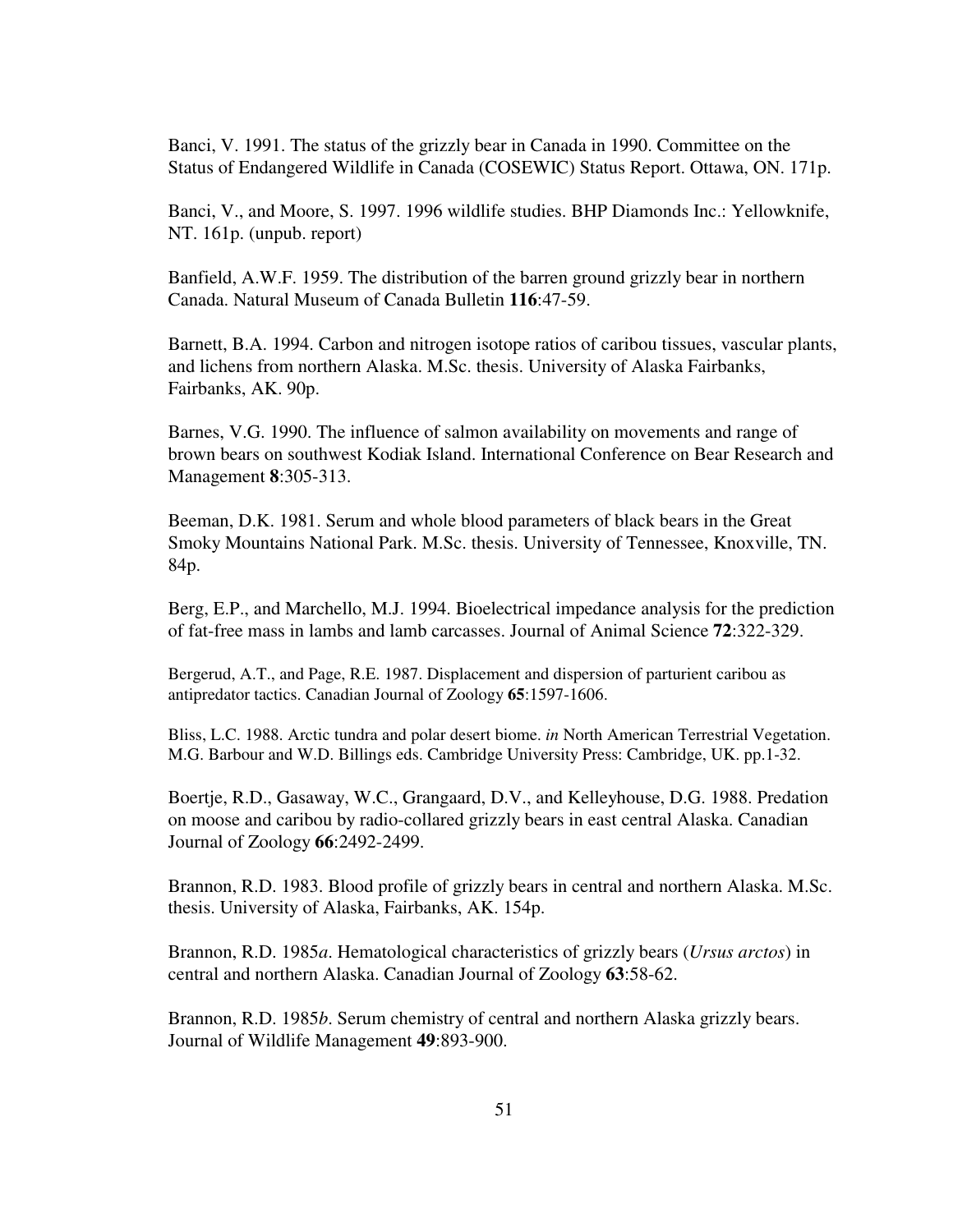Brodie, D.A., Eston, R.G., Coxon, A.Y., Kreotzman, S.N., Stockdale, H.R., and Howard, A.N. 1991. Effect of changes of water and electrolytes on the validity of conventional methods of measuring fat-free mass. Annals of Nutrition and Metabolism **35**:89-97.

Brodie, D.A., and Pelton, M.R. 1988. Seasonal changes in digestion in black bears. Canadian Journal of Zoology **66**:1482-1484.

Brody, S. 1945. Bioenergetics and growth, with special reference to the efficiency complex in domestic animals. Hafner Publishing Co.: New York, NY. 1023p.

Bromley, M. 1988. The status of the barren-ground grizzly bear (*Ursus arctos horribilis*) in Canada. NWT Department of Renewable Resources: Yellowknife, NT. 65p.

Bromley, M., and Buckland, L. 1995. Biological information for the Slave Geological Province. NWT Department of Renewable Resources: Yellowknife, NT. 39p.

Bush, M., Custer, R.S., and Smith, E.E. 1980. Use of dissociative anesthetics for the immobilization of captive bears: blood gas, hematology and biochemistry values. Journal of Wildlife Diseases **16**:481-489.

Case, R., and Buckland, L. 1997. Reproductive characteristics of grizzly bears in the Coppermine area, Northwest Territories, Canada. International Conference on Bear Research and Management **10**:(in press).

Case, R., and Matthews, S. 1994. Barren-ground grizzly bear research and management programs: wildlife management unit F, 1994-1999. Department of Renewable Resources, Government of the Northwest Territories: Yellowknife, NT. 16p. (unpub. report)

Case, R., and Stevenson, J. 1991. Observation of barren-ground grizzly bear predation on muskoxen in the Northwest Territories. The Canadian Field-Naturalist **105**:105-106.

Cattet, M. 1990. Predicting nutritional condition in black bears and polar bears on the basis of morphological and physiological measurements. Canadian Journal of Zoology **68**:32-39.

Chetkiewicz, C.-L.B. 1993. Reindeer (*Rangifer tarandus*) calf productivity and survival on the Seward Peninsula, Alaska. M.Sc. thesis. University of Alaska Fairbanks, Fairbanks, AK. 139p.

Clarkson, P.L., and Liepins, I.S. 1989. Inuvialuit wildlife studies: grizzly bear research progress report 1988-1989. Technical Report 8. Wildlife Management Advisory Council: Inuvik, NT. 25p.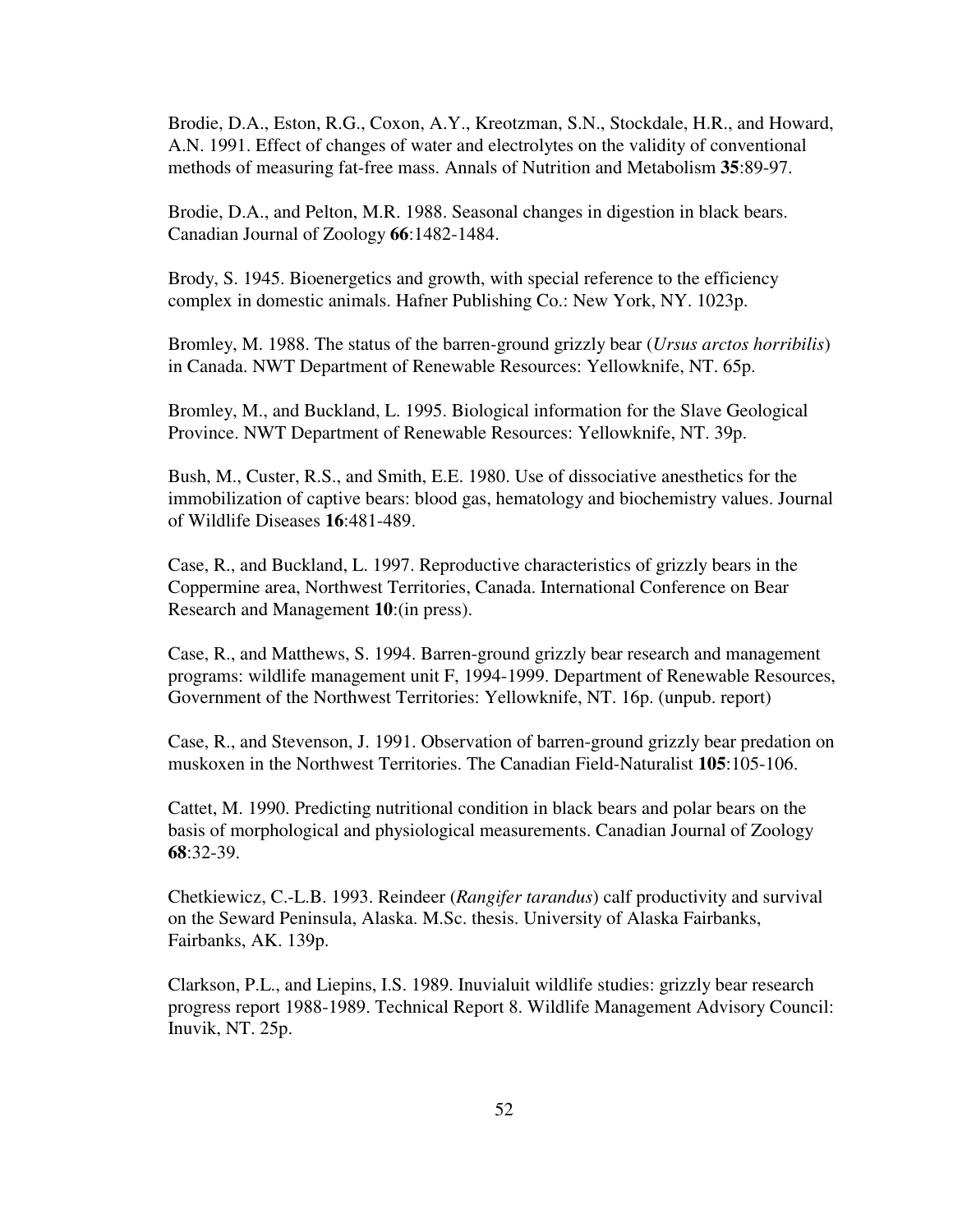Clarkson, P.L., and Liepins, I.S. 1993. Grizzly bear predation on muskox calves near the Horton River, Northwest Territories. The Canadian Field-Naturalist **107**:100-102.

Coles, E.H. 1980. Veterinary clinical pathology. W.B. Saunders Co.: Philadelphia, PA. 562p.

Craighead, J.J., Craighead, F.C., and McCutchen, H.E. 1970. Age determination of grizzly bears for fourth premolar tooth sections. Journal of Wildlife Management **34**:353- 363.

Craighead, J.J., and Mitchell, J.A. 1982. Grizzly bear. *in* Wild Mammals of North America: biology, management, economics. J.A. Chapman and G.A. Feldhamer eds. Johns Hopkins University Press: Baltimore, MD. pp.515-556.

DelGiudice, G.D., Rogers, L.L., Allen, A.W., and Seal, U.S. 1991. Weights and hematology of wild black bears during hibernation. Journal of Wildlife Diseases **27**:637- 642.

DeNiro, M.J., and Epstein, S. 1981. Influence of diet on the distribution of nitrogen isotopes in animals. Geochimica et Cosmochimica Acta **45**:341-351.

Duncan, J.R., Prasse, K.W., and Mahaffey, E.A. 1994. Proteins, lipids, and carbohydrates. *in* Veterinary Laboratory Medicine: Clinical Pathology. Third ed. J.R. Duncan, K.W. Prasse, and E.A. Mahaffey eds. Iowa State University Press: Ames, IA. pp.112-129.

Eagle, T.C., and Pelton, M.J. 1983. Seasonal nutrition of black bears in the Great Smoky Mountains National Park. International Conference on Bear Research and Management **5**:94-101.

Farley, S.D., and Robbins, C.T. 1994. Development of two methods to estimate body composition of bears. Canadian Journal of Zoology **72**:220-226.

Farley, S.D., and Robbins, C.T. 1997. Validation of <sup>22</sup>sodium to estimate food intake of bears. Journal of Wildlife Management **61**:52-56.

Floyd, T.J., Mech, L.D., and Jordan, P.A. 1978. Relating wolf scat content to prey consumed. Journal of Wildlife Management **42**:528-532.

Frackowiak, W., and Gula, R. 1992. The autumn and spring diet of brown bear in the Biesczady Mountains of Poland. Acta Theriologica **37**:339-344.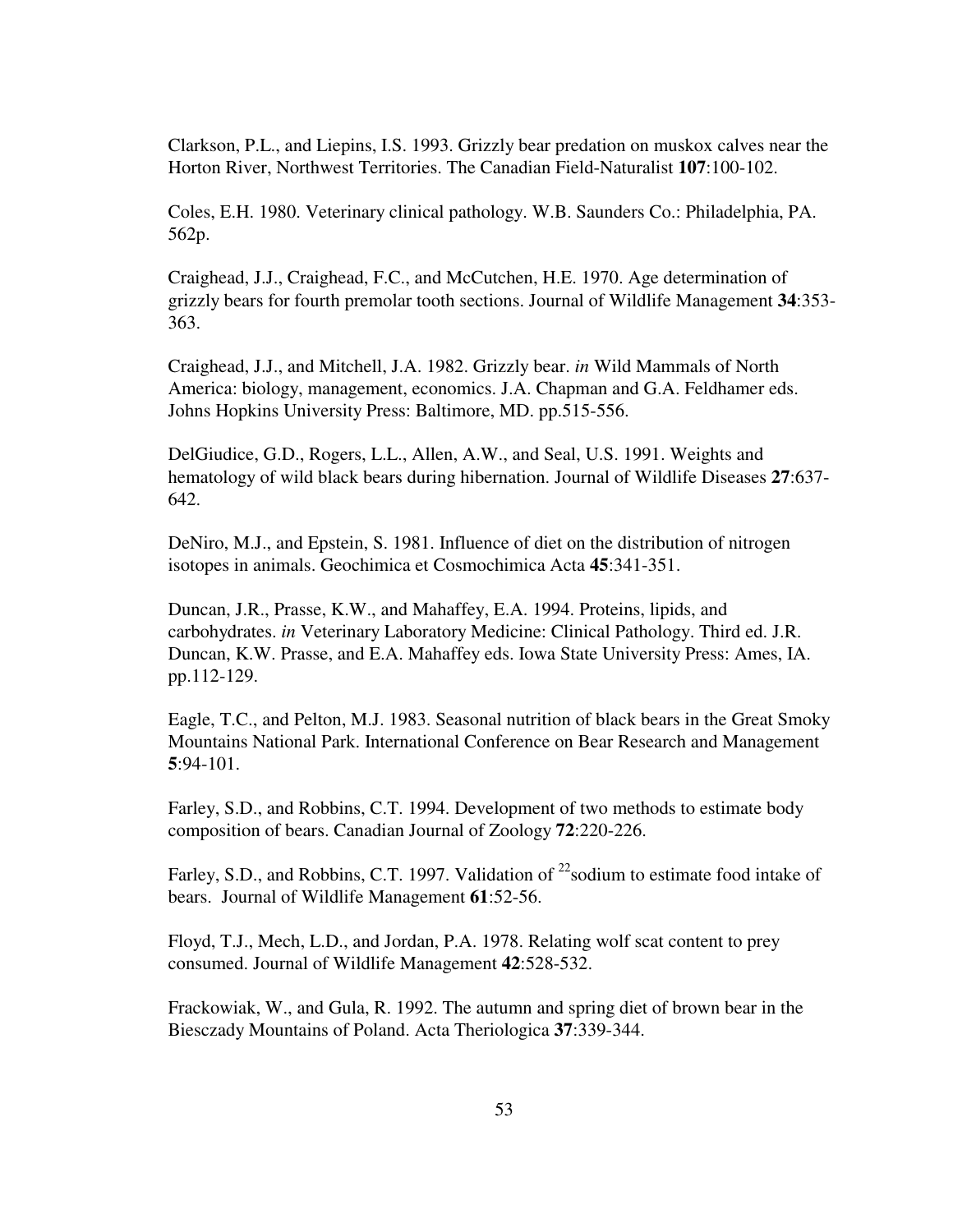Franzmann, A.W., and Schwartz, C.C. 1988. Evaluating condition of Alaskan black bears with blood profiles. Journal of Wildlife Management **52**:63-70.

French, S.P., French, M.G., and Knight, R.R. 1994. Grizzly bear use of army cutworm moths in the Yellowstone ecosystem. International Conference on Bear Research and Management **9**:389-399.

Gales, R., Renouf, D., and Worthy, G.A.J. 1994. Use of bioelectrical impedance analysis to assess body composition of seals. Marine Mammal Science **10**:1-12.

Gallagher, K.J., Morison, D.A., Shine, R., and Grigg, G.C. 1983. Validation and use of 22Na turnover to measure food intake in free-ranging lizards. Oecologia **60**:76-82.

Gau, R.J. 1998. Food habits, body condition, and habitat of the barren-ground grizzly bear. Master of Science Thesis. University of Saskatchewan, Saskatoon, Saskatchewan. 77 pages.

GNWT Renewable Resources. 1991. Discussion paper towards the development of a Northwest Territories barren-ground grizzly bear management plan. Government of the Northwest Territories: Yellowknife, NT. 16p.

Green, B., Anderson, J., and Whateley, T. 1984. Water and sodium turnover and estimated food consumption in free-living lions (*Panthera leo*) and spotted hyaenas (*Crocuta crocuta*). Journal of Mammalogy **65**:593-599.

Gunn, A., and Miller, F.L. 1982. Muskoxen bull killed by a barren-ground grizzly bear, Thelon Game Sanctuary, NT. Arctic **35**:545-546.

Gunn, A., and Miller, F.L. 1986. Traditional behaviour and fidelity to calving grounds by barren-ground caribou. Rangifer Special Issue **1**:151-158.

Gunn, A., Dragon, J., and Nishi, J. 1997. Bathurst calving ground survey 1996. Government of the Northwest Territories: Yellowknife, NT. 57p.

Guyton, A.C. 1981. Textbook of medical physiology. Sixth ed. W.B. Saunders Co.: Philadelphia, PA. 1074p.

Halloran, D.W., and Pearson, A.M. 1972. Blood chemistry of the brown bear (*Ursus arctos*) from the southwestern Yukon Territory, Canada. Canadian Journal of Zoology **50**:827-833.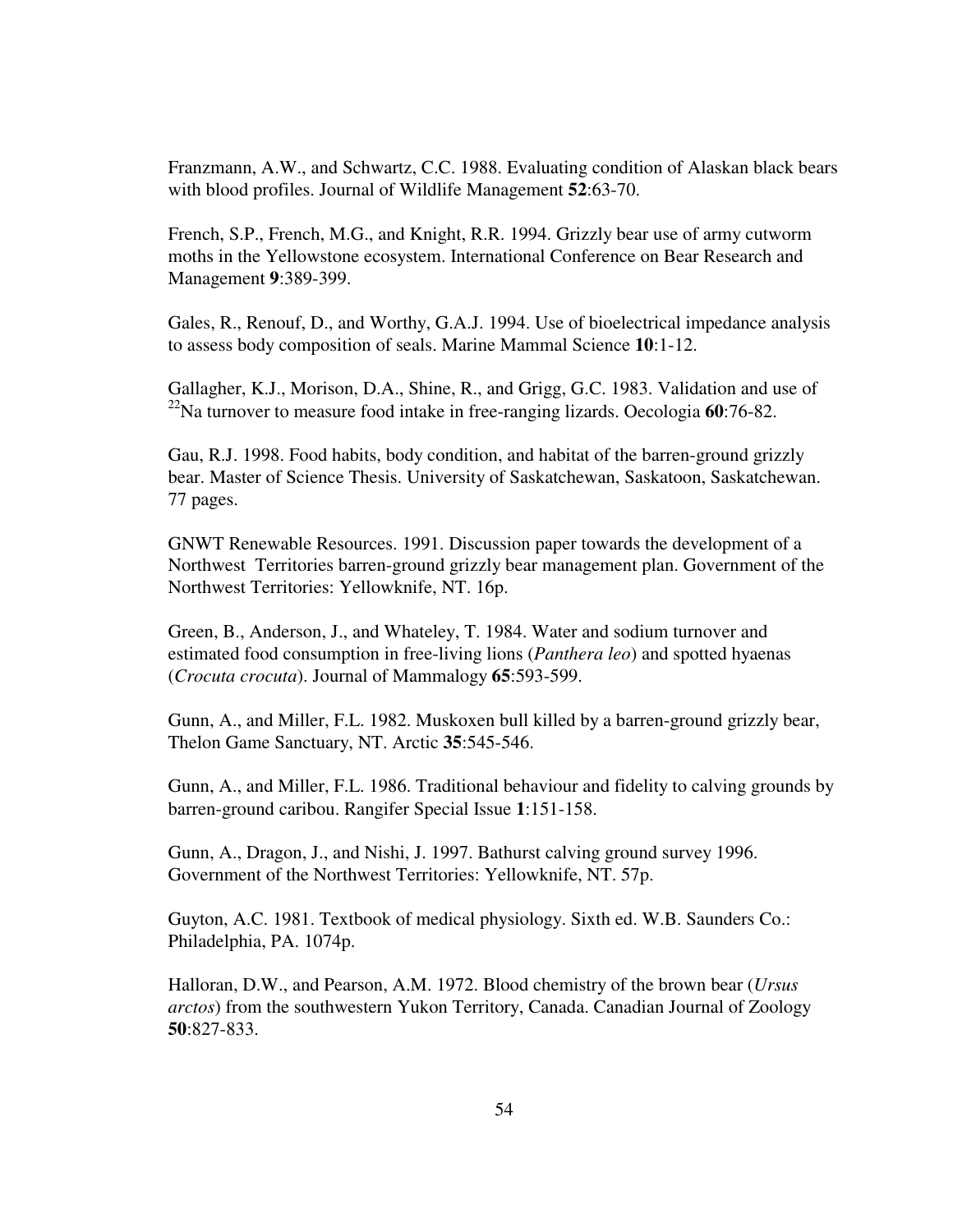Hamer, D., and Herrero, S. 1987. Grizzly bear food and habitat in the front ranges of Banff National Park, Alberta. International Conference on Bear Research and Management **7**:199-213.

Hamilton, A.N., and Bunnell, F.L. 1987. Foraging strategies of coastal grizzly bears in the Kimsquit River valley, British Columbia. International Conference on Bear Research and Management **7**:187-197.

Harder, J.D., and Kirkpatrick, R.L. 1994. Physiological methods in wildlife research. *in* Research and Management Techniques for Wildlife and Habitats. Fifth ed. T.A. Bookhout ed. The Wildlife Society: Bethesda, MD. pp.275-306.

Harding, L.E. 1976. Den site characteristics of arctic coastal grizzly bears (*Ursus arctos* L.) on Richards Island, Northwest Territories, Canada. Canadian Journal of Zoology **54**:1357-1363.

Harington, C.R., MacPherson, A.H., and Kelsall, J.P. 1962. The barren ground grizzly bear in northern Canada. Arctic **15**:294-298.

Hatler, D.F. 1972. Food habits of black bears in interior Alaska. Canadian Field-Naturalist **86**:17- 31.

Heard, D. 1989. Bathurst herd *in* People and caribou in the Northwest Territories. E. Hall ed. Department of Renewable Resources: Yellowknife, NT. pp.109-115.

Hechtel, J.L. 1985. Activity and food habits of barren-ground grizzly bears in Arctic Alaska. M.Sc. thesis. University of Montana, Great Falls, MT. 74p.

Hellgren, E.C., Vaughan, M.R., and Kirkpatrick, R.L. 1989. Seasonal patterns in physiology and nutrition of black bears in Great Dismal Swamp, Virginia-North Carolina. Canadian Journal of Zoology **67**:1837-1850.

Hellgren, E.C., Rogers, L.L., and Seal, U.S. 1993. Serum chemistry and hematology of black bears: physiological indices of habitat quality or seasonal patterns? Journal of Mammalogy **74**:304-315.

Herrero, S. 1978. A comparison of some features of the evolution, ecology and behavior of black and grizzly/brown bears. Carnivore **1**:7-17.

Hilderbrand, G.V., Farley, S.D., Robbins, C.T., Hanley, T.A., Titus, K., and Servheen, C. 1996. Use of stable isotopes to determine diets of living and extinct bears. Canadian Journal of Zoology **74**:2080-2088.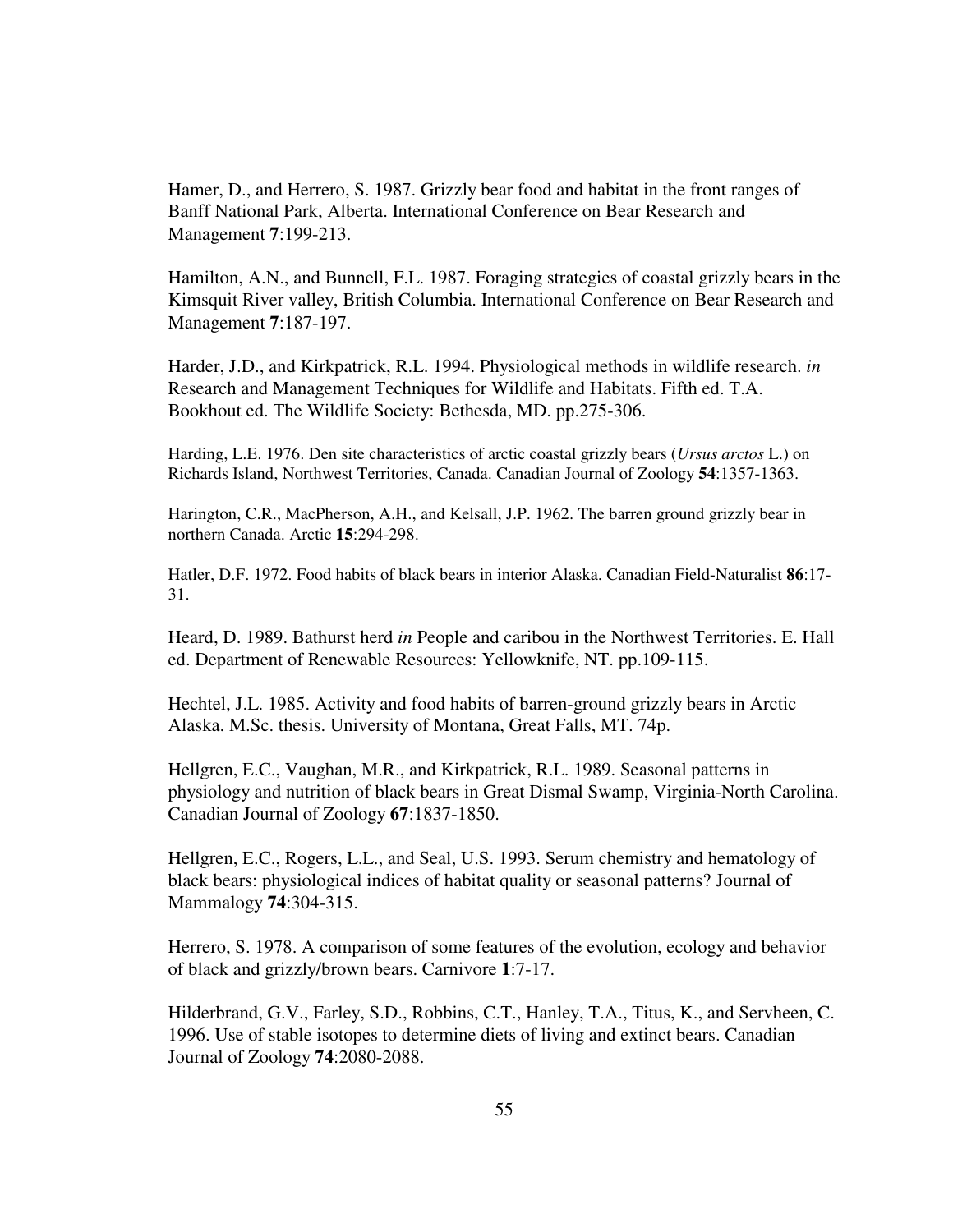Hilderbrand, G.V. 1997. Seasonal changes in body composition of female brown bears on the Kenai Peninsula. *in* Cumulative effects model verification, sustained yield estimation, and population viability management of the Kenai Peninsula, Alaska brown bear. C.C. Schwartz and S.M. Arthur eds. Federal Aid in Wildlife Restoration, Research Progress Report W-24-5, (in press).

Hobson, K.A., and Clark, R.G. 1992. Assessing diets using stable isotopes I: turnover of 13C in tissues. The Condor **94**:181-188.

Hobson, K.A., and Clark, R.G. 1993. Turnover of  $^{13}$ C in cellular and plasma fractions of blood: implications for nondestructive sampling in avian dietary studies. The Auk **110**:638-641.

Hobson, K.A., and Stirling, I. 1997. Low variation in blood  $\delta^{13}C$  among Hudson Bay polar bears: implications for metabolism and tracing terrestrial foraging. Marine Mammal Science **13**:359-367.

Jain, N.C. 1986. The dog: normal hematology with comments on response to disease. *in* Schalm's Veterinary Hematology. Fourth ed. N.C. Jain ed. Lea and Febiger: Philadelphia, PA. pp.103-125.

Jarman, W.M., Hobson, K.A., Sydeman, W.J., Bacon, C.E., and McLaren, E.B. 1996. Influence of trophic position and feeding location on contaminant levels in the Gulf of the Farallones food web revealed by stable isotope analysis. Environmental Science and Technology **30**:654-660.

Johnson, R.J. and Farrel, F.D. 1988. The prediction of body composition in poultry by estimation *in-vivo* of total body water with tritiated water and deuterium oxide. British Journal of Nutrition **59**:109-124.

Jonkel, C.J. 1987. Brown bear. *in* Wild Furbearer Management and Conservation in North America. M. Novak ed. Ontario Ministry of Natural Resources: Toronto, ON. pp.457-473.

Kasbohm, J.W., Vaughan, M.R., and Kraus, J.G. 1995. Food habits and nutrition of black bears during a gypsy moth infestation. Canadian Journal of Zoology **73**:1771-1775.

Keough, J.R., Sierszen, M.E., and Hagley, C.A. 1996. Analysis of a Lake Superior coastal food web with stable isotope techniques. Limnology and Oceanography **41**:136-146.

Kerr, K.D. 1987. Error in hematocrit of EDTA-preserved whole blood from black bears caused by delayed analysis. Journal of Wildlife Diseases **23**:344-346.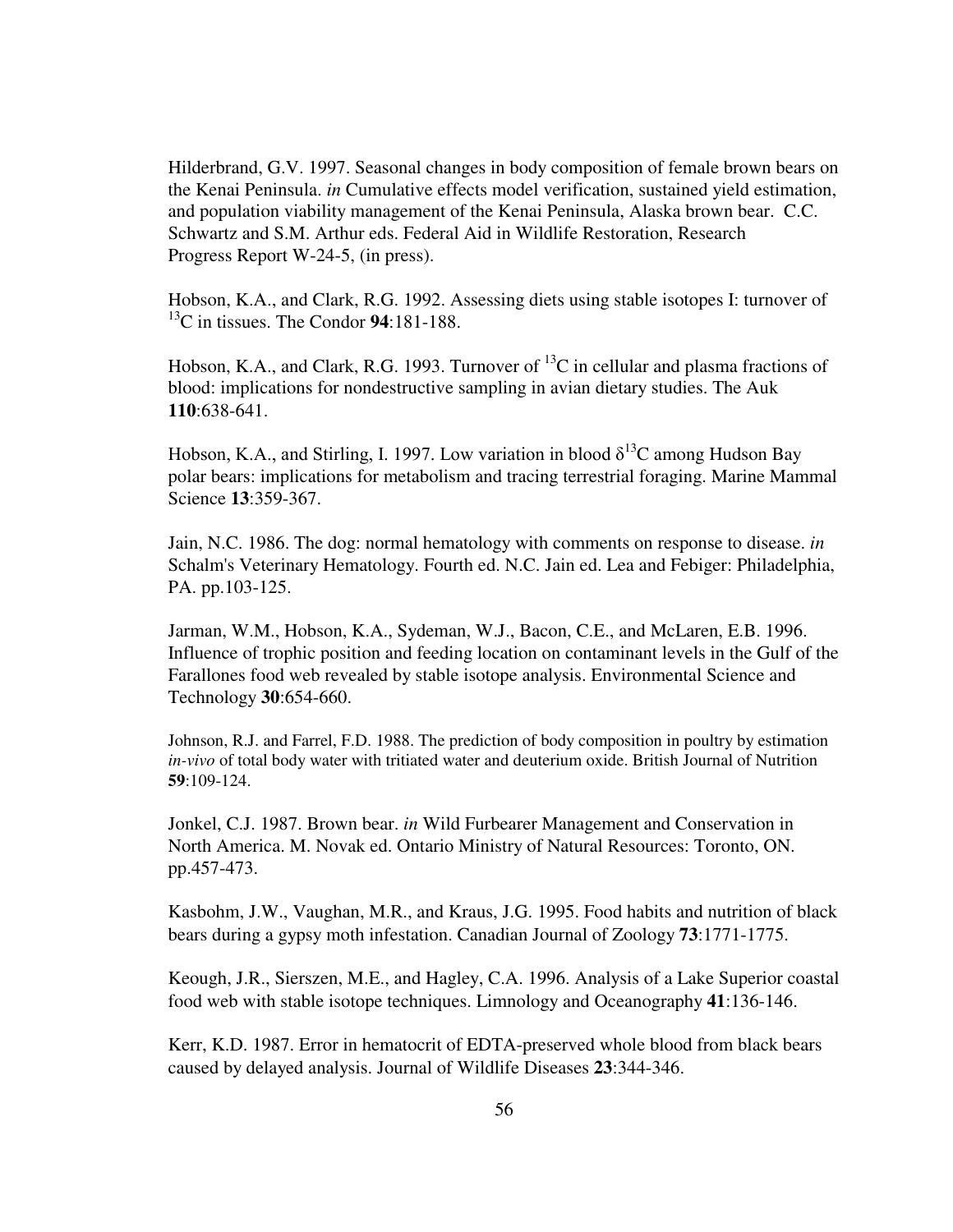Kidd, K.A., Schindler, D.W., Hesslein, R.H., and Muir, D.C.G. 1996. Correlation between stable nitrogen isotope ratios and concentrations of organochlorines in biota from a freshwater food web. Science of the Total Environment **161**:381-390.

Kingsley, M.C.S., Nagy, J.A., Reynolds, H.V. 1988. Growth in length and weight of northern brown bears: differences between sexes and populations. Canadian Journal of Zoology **66**:981-986.

Kingsley, M.C.S., Nagy, J.A., Russell, R.H. 1983. Patterns of weight gain and loss for grizzly bears in northern Canada. International Conference on Bear Research and Management **5**:(174-178).

Kleiber, M. 1961. The fire of life: an introduction to animal energetics. Wiley: New York, NY. 454p.

Kushner, R.F. 1992. Bioelectrical impedance analysis: a review of principles and applications. Journal of the American College of Nutrition **11**:199-209.

Lee, J., Ronald, K., and Oritsland, N.A. 1977. Some blood values of wild polar bears. Journal of Wildlife Management **41**:520-526.

Linderman, S. 1974. Ground tracking of Arctic grizzly bears. Alaska Department of Fish and Game: Juneau, AK. 25p.

Lukaski, H.C. 1987. Methods for the assessment of human body composition: traditional and new. American Journal of Clinical Nutrition **46**:537-556.

Mace, R.D., and Jonkel, C.J. 1983. Local food habits of the grizzly bear in Montana. International Conference on Bear Research and Management **6**:105-110.

MacHutchon, A.G. 1996. Grizzly bear habitat use study, Ivvavik National Park, Yukon: final report. Western Arctic District Parks Canada: Inuvik, NT. 142p.

Mattson, D.J., Blanchard, B.M., and Knight, R.R. 1991. Food habits of Yellowstone grizzly bears, 1977-1987. Canadian Journal of Zoology **69**:1619-1629.

McLellan, B.N. 1989. Relationships between human industrial activity and grizzly bears. International Conference on Bear Research and Management **8**:57-64.

McLellan, B.N., and Hovey, F.W. 1995. The diet of grizzly bears in the Flathead River drainage of southeastern British Columbia. Canadian Journal of Zoology **73**:704-712.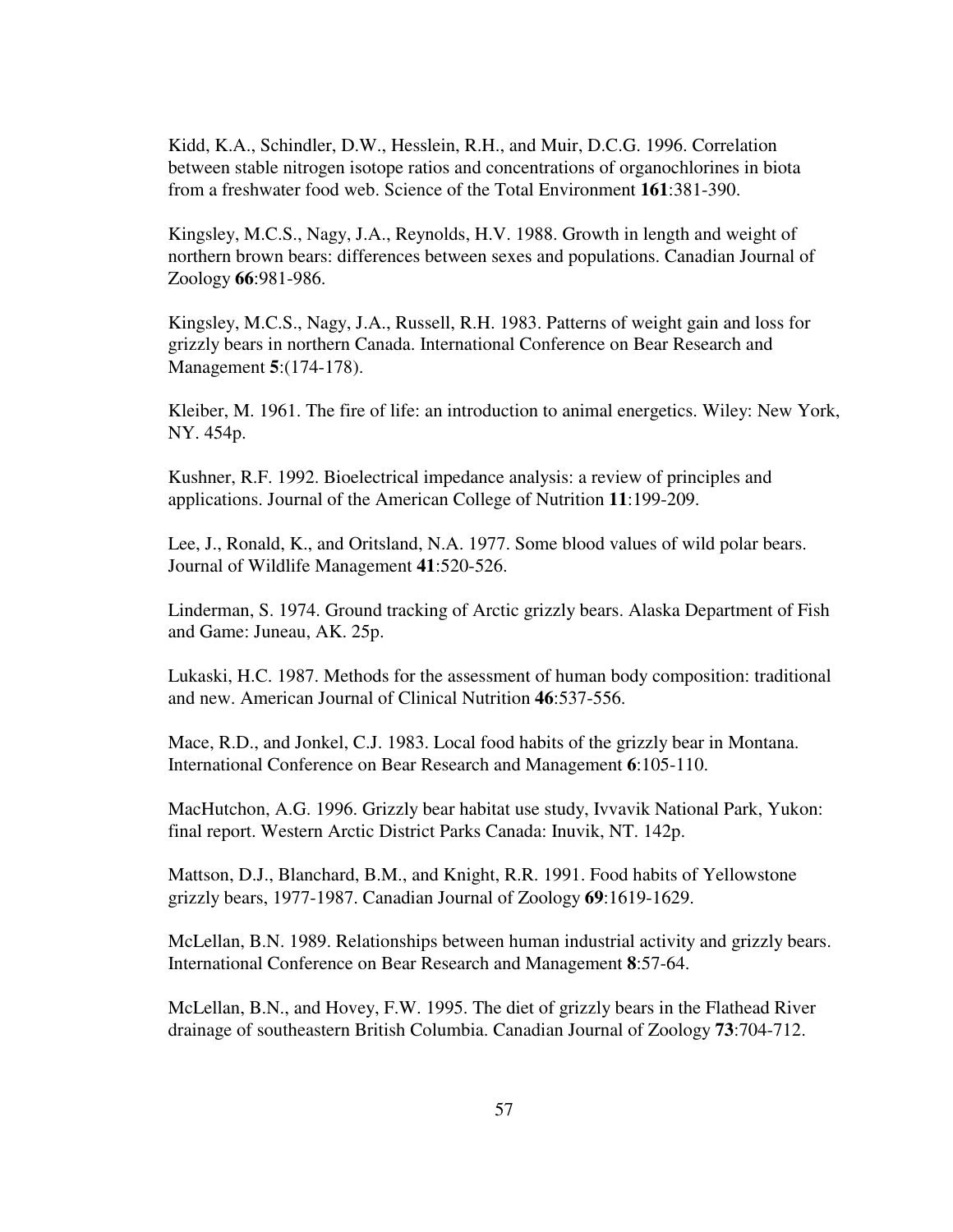McNab, B.K. 1988. Complications inherent in scaling the basal rate of metabolism in mammals. The Quarterly Review of Biology **63**:25-54.

Messier, F., Huot, J., Goudreault, F., and Tremblay, A.V. 1987. Reliability of blood parameters to assess the nutritional status of caribou. Canadian Journal of Zoology **65**:2413-2416.

Meyer, D.J., Coles, E.H., and Rich, L.J. 1992. Veterinary laboratory medicine: interpretation and diagnosis. W.B. Saunders Co.: Philadelphia, PA. 350p.

Michelsen, A., Schmidt, I.K., Jonasson, S., Quarmby, C., and Sleep, D. 1996. Leaf <sup>15</sup>N abundance of subarctic plants provides field evidence that ericoid, ectomycorrhizal and non- and arbuscular mycorrhizal species access different sources of soil nitrogen. Oecologia **105**:53-63.

Miller, S.J., Barichello, N., and Tait, D. 1982. The grizzly bears of the Mackenzie Mountains NWT, completion report no.3. NWT Wildlife Service: Yellowknife, NT. 118p.

Minagawa, M., and Wada, E. 1984. Stepwise enrichment of  $^{15}N$  along food chains: further evidence and the relation between  $\delta^{15}N$  and animal age. Geochimica et Cosmochimica Acta **48**:1135-1140.

Mueller, F.P. 1995. Tundra esker systems and denning by grizzly bears, wolves, foxes, and ground squirrels in the central Arctic, Northwest Territories. Renewable Resources, GNWT: Yellowknife, NT. 68p.

Mychasiw, L., and Moore, S. 1984. Extrapolative methods for assessing barren-ground grizzly bear denning habitat and preliminary mapping of denning habitat in the Mackenzie delta area. NWT Wildlife Service: Yellowknife, NT. 23p.

Nadelhoffer, K.J., and Fry, B. 1994. Nitrogen isotope studies in forest ecosystems *in* Stable Isotopes in Ecology and Environmental Science. K. Lajtha and R.H. Michener eds. Blackwell Scientific Publications: Oxford, UK. pp. 22-44.

Nagy, J.A., Pearson, A.M., and Russell, R.H. 1977. The barren-ground grizzly bear. Annual Report for 1976. Canadian Wildlife Service: Ottawa, ON. 7p.

Nagy, J.A., Russell, R.H., Pearson, A.M., Kingsley, M.C.S., and Larsen, C.B. 1983*a*. A study of grizzly bears on the barren-grounds of Tuktoyaktuk Peninsula and Richards Island, Northwest Territories, 1974-1978. Canadian Wildlife Service: Edmonton, AB. 127p.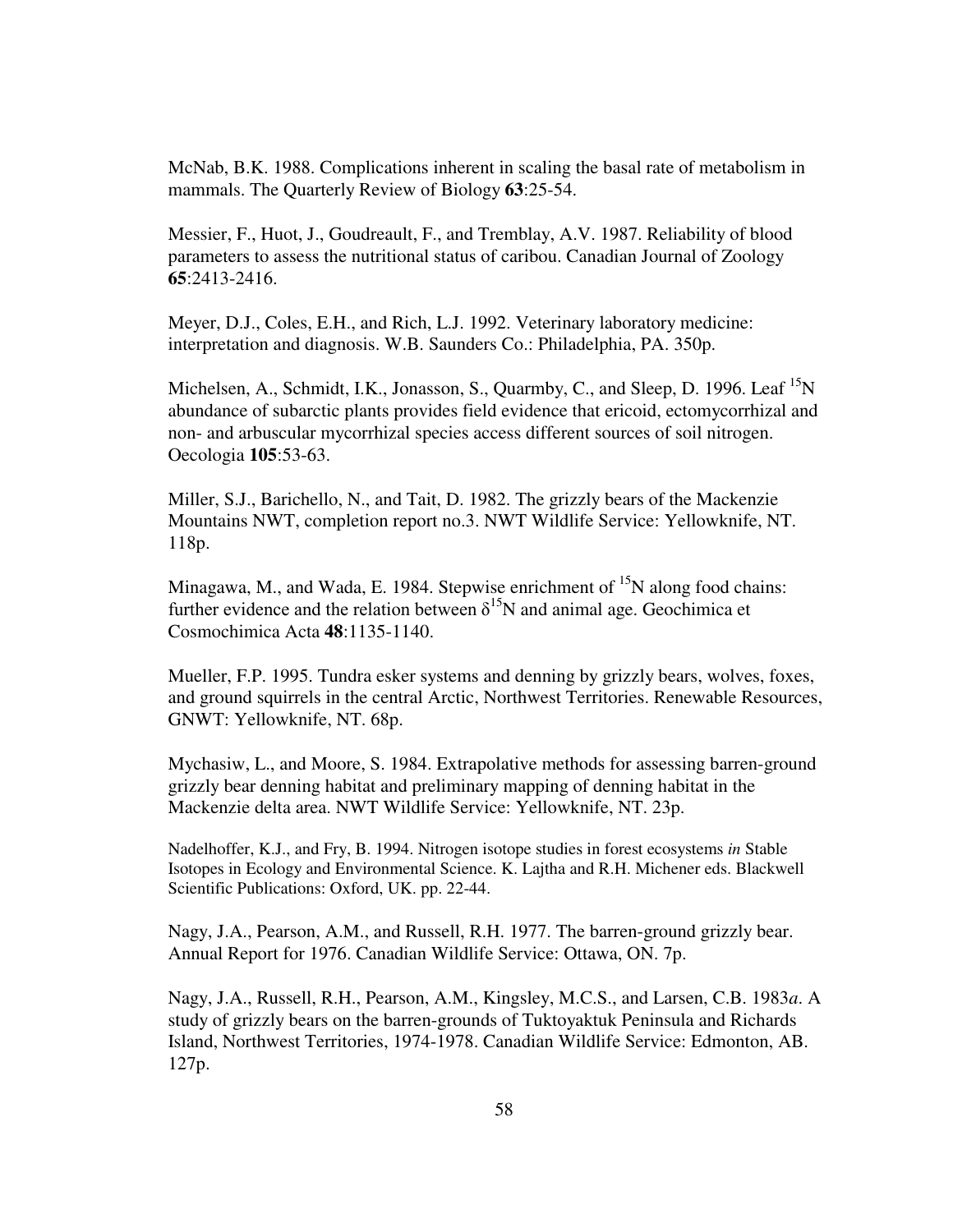Nagy, J.A., Russell, R.H., Pearson, A.M., Kingsley, M.C.S., and Goski, B.C. 1983*b*. Ecological studies in the Arctic mountains, northern Yukon Territory, 1972-1975. Canadian Wildlife Service: Edmonton, AB. 96p.

Nelson, R.A., Folk, G.E., Pfeiffer, E.W., Craighead, J.J., Jonkel, C.J., and Steiger, D.L. 1983. Behavior, biochemistry, and hibernation in black, grizzly, and polar bears. International Conference on Bear Research and Management **5**:284-290.

Nelson, R.A., Beck, T.D.I., and Steiger, D.L. 1984. Ratio of serum urea to serum creatinine in wild black bears. Science **226**:841-842.

Nowak, R.M., and Paradiso, J.L. 1983. Walker's mammals of the world. Fourth ed. Johns Hopkins University: Baltimore, MD. pp.964-976.

O'Gara, B.W. 1986. Reliability of scat analysis for determining coyote feeding on large mammals. The Murrelet **67**:79-81.

Page, R.E. 1985. Early caribou calf mortality in northwestern British Columbia. M.Sc. thesis. University of Victoria, Victoria, BC. 121p.

Pearson, A.M. 1975. The northern interior grizzly bear. Canadian Wildlife Service: Ottawa, ON. 81p.

Pearson, A.M., and Halloran, D.W. 1972. Hematology of the brown bear (*Ursus arctos*) from southwestern Yukon Territory, Canada. Canadian Journal of Zoology **50**:279-286.

Peterson, B.J., and Fry, B. 1987. Stable isotopes in ecosystem studies. Annual Review of Ecology and Systematics **18**:293-320.

Poelker, R.J., and Hartwell, H.D. 1973. Black bear of Washington. Washington State Game Department Biological Bulletin no.14. 180p.

Porsild, A.E., and Cody, W.J. 1980. Vascular plants of continental Northwest Territories, Canada. Natural Museum of Natural Sciences: Ottawa, ON. 667p.

Pritchard, G.T., and Robbins, C.T. 1990. Digestive and metabolic efficiencies of grizzly and black bears. Canadian Journal of Zoology **68**:1645-1651.

Ramsay, M.A., Nelson, R.A., and Stirling, I.A. 1991. Seasonal changes in the ratio of serum urea to creatinine in feeding and fasting polar bears. Canadian Journal of Zoology **69**:298-302.